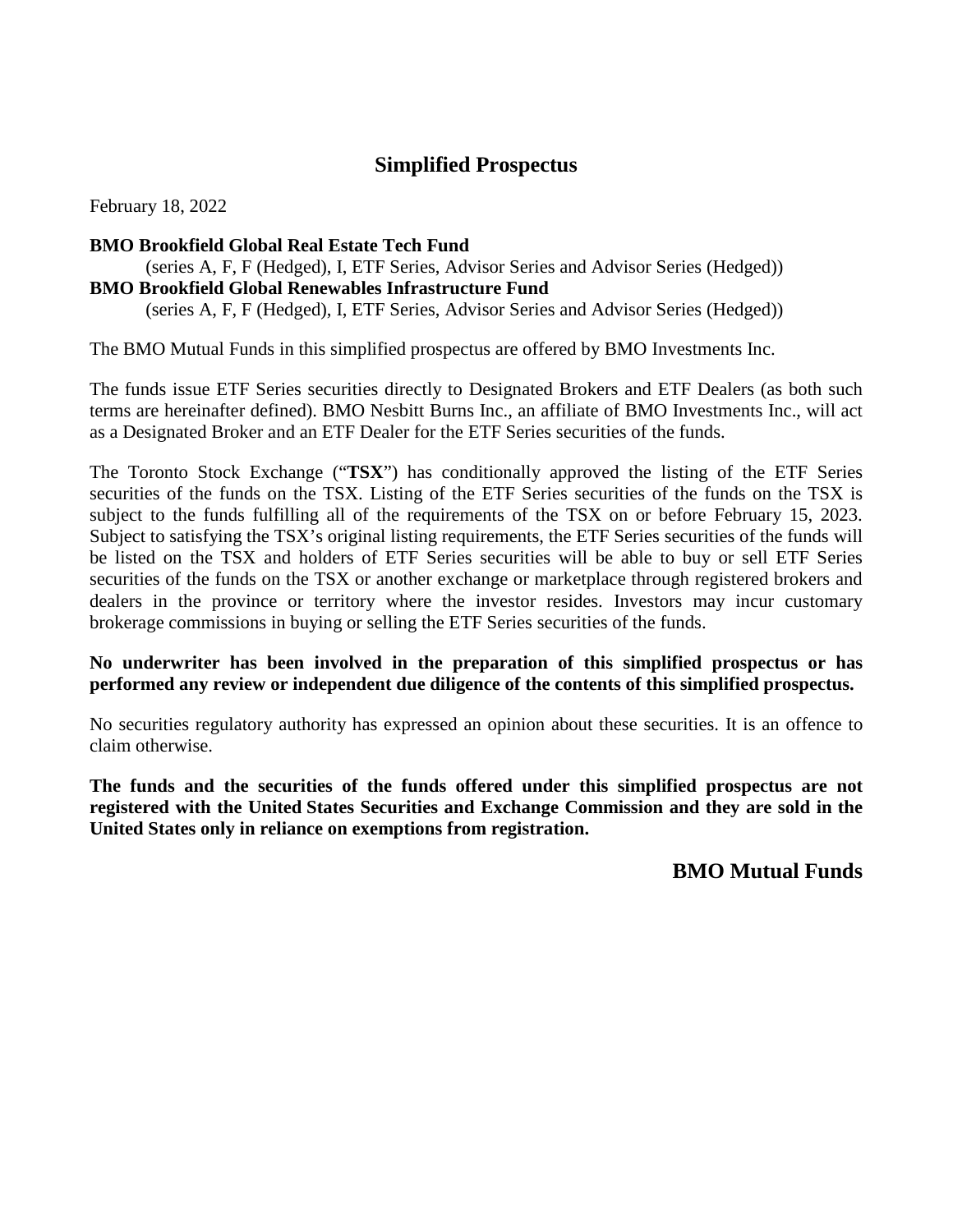| What is a mutual fund and what are the risks of investing in a mutual fund?25 |  |
|-------------------------------------------------------------------------------|--|
|                                                                               |  |
|                                                                               |  |
|                                                                               |  |
|                                                                               |  |
|                                                                               |  |
|                                                                               |  |
|                                                                               |  |
|                                                                               |  |
|                                                                               |  |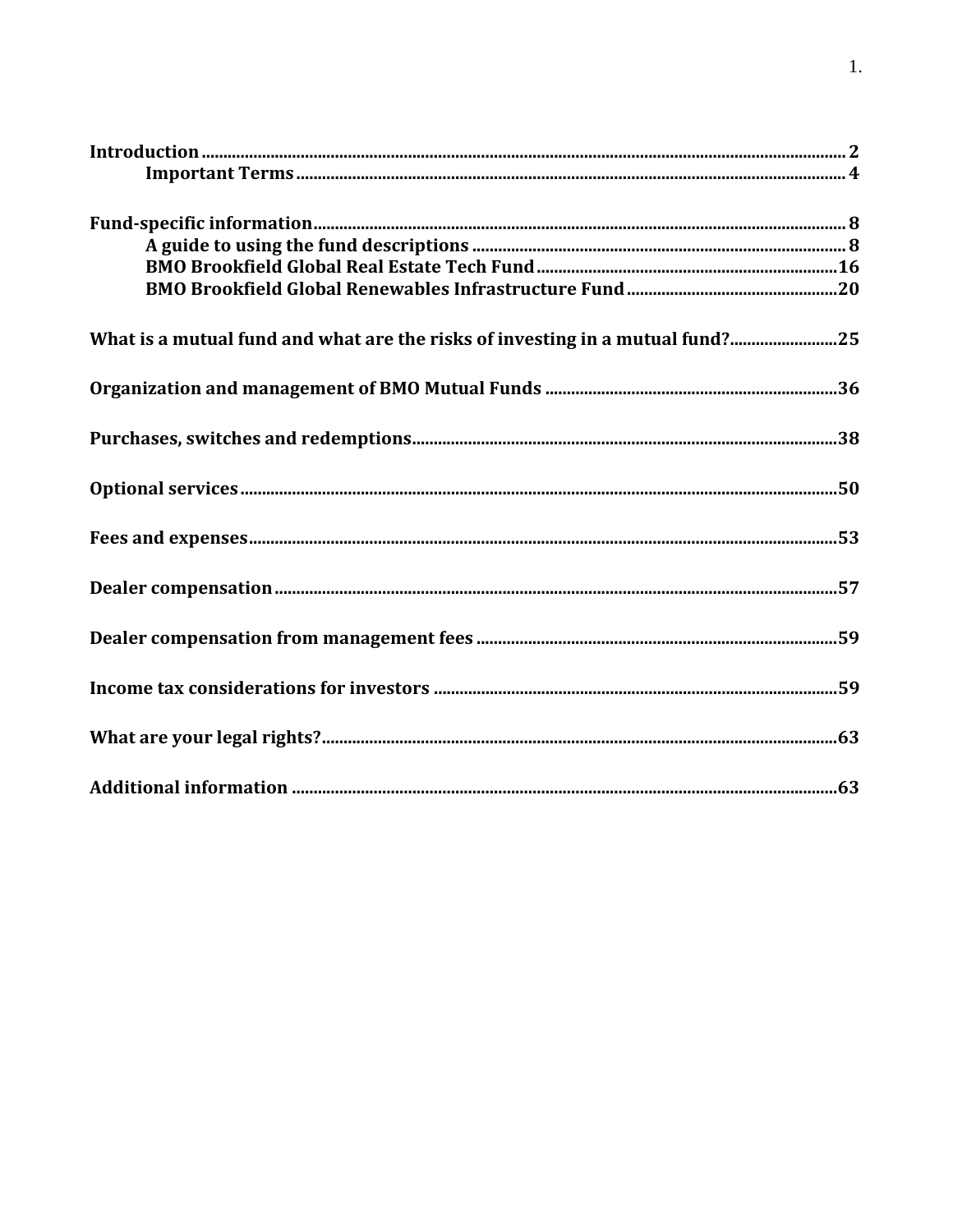# <span id="page-2-0"></span>**Introduction**

 In this document, "**we**", "**us**", "**our**" and the "**manager**" refer to BMO Investments Inc. We refer to all of the mutual funds we offer as "**BMO Mutual Funds**". We also refer to ETF Series of the mutual funds we offer as "**BMO Exchange Traded Funds**". We refer to the funds offered under this simplified prospectus as "**fund**" or "**funds**". We refer to a unit or the units of the funds as "**unit**" or "**units**". We also refer to units as "**securities**" and holders of units as "**securityholders**". We refer to mutual funds, exchange traded funds or other investment funds that a fund may invest in as an "**underlying fund**" or "**underlying funds**".

 When you invest in any of the funds listed on the front cover, you are buying units of a trust and become a "**unitholder**".

 This simplified prospectus contains selected important information to help you make an informed contain specific information about each fund and pages 25 to 66 contain general information about investment decision and understand your rights as an investor. It's divided into two parts. Pages 8 to 24 the funds.

You'll find more information about each fund in the following documents:

- the annual information form
- the most recently filed fund facts
- the most recently filed ETF facts for the ETF Series
- the most recently filed comparative annual financial statements, together with the accompanying report of the auditor
- any interim financial statements filed after the most recently filed comparative financial statements
- the most recently filed annual management report of fund performance
- any interim management report of fund performance filed after the most recently filed annual management report of fund performance

 These documents are or will be incorporated by reference into this simplified prospectus, which means they will legally form part of this simplified prospectus just as if they were printed as part of this document. The above documents, if filed by the funds after the date of this simplified prospectus and before the end of the distribution hereunder, are also deemed to be incorporated by reference herein.

 There's no charge for these documents. You'll also find copies of them, and other information about the funds, on the internet at **www.sedar.com**.

 If you would like a copy of these documents and you purchased your securities at a BMO Bank of Montreal branch, through the BMO Investment Centre, by telephone or through the internet, or for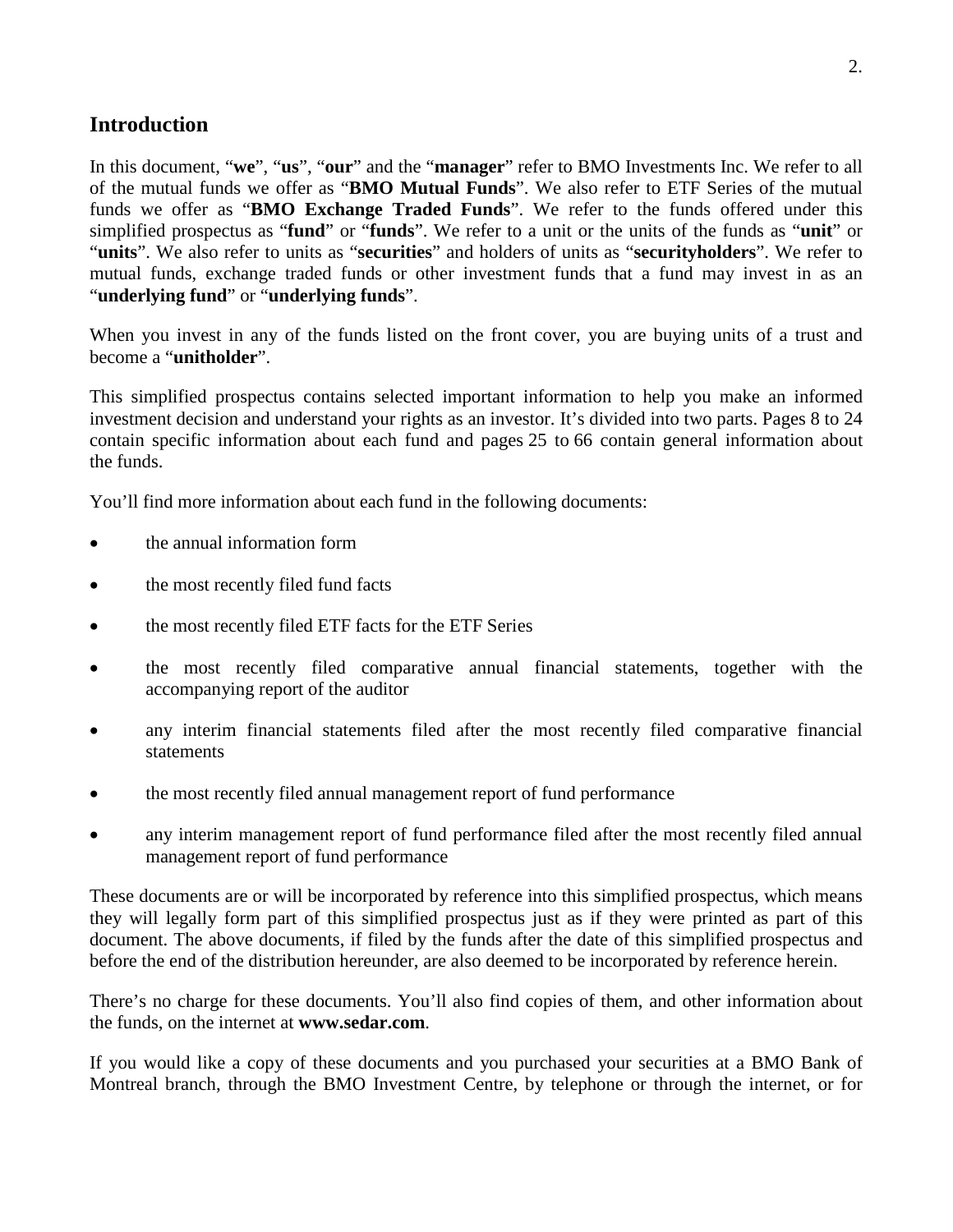more information about BMO Mutual Funds, please call toll free at 1-800-665-7700 or visit our website:

#### In English: **www.bmo.com/mutualfunds**

#### En français: **www.bmo.com/fonds**

If you would like a copy of these documents and you purchased your securities through a dealer, or for more information about BMO Mutual Funds, please call toll free at 1-800-668-7327 or visit our website:

#### In English: **www.bmo.com/gam/ca**

#### En français: **www.bmo.com/gma/ca**

If you would like a copy of these documents or for more information about BMO Exchange Traded Funds, please call toll free at 1-800-361-1392 or visit our website:

#### In English: **www.bmoetfs.com**

En français: **www.bmoetfs.com**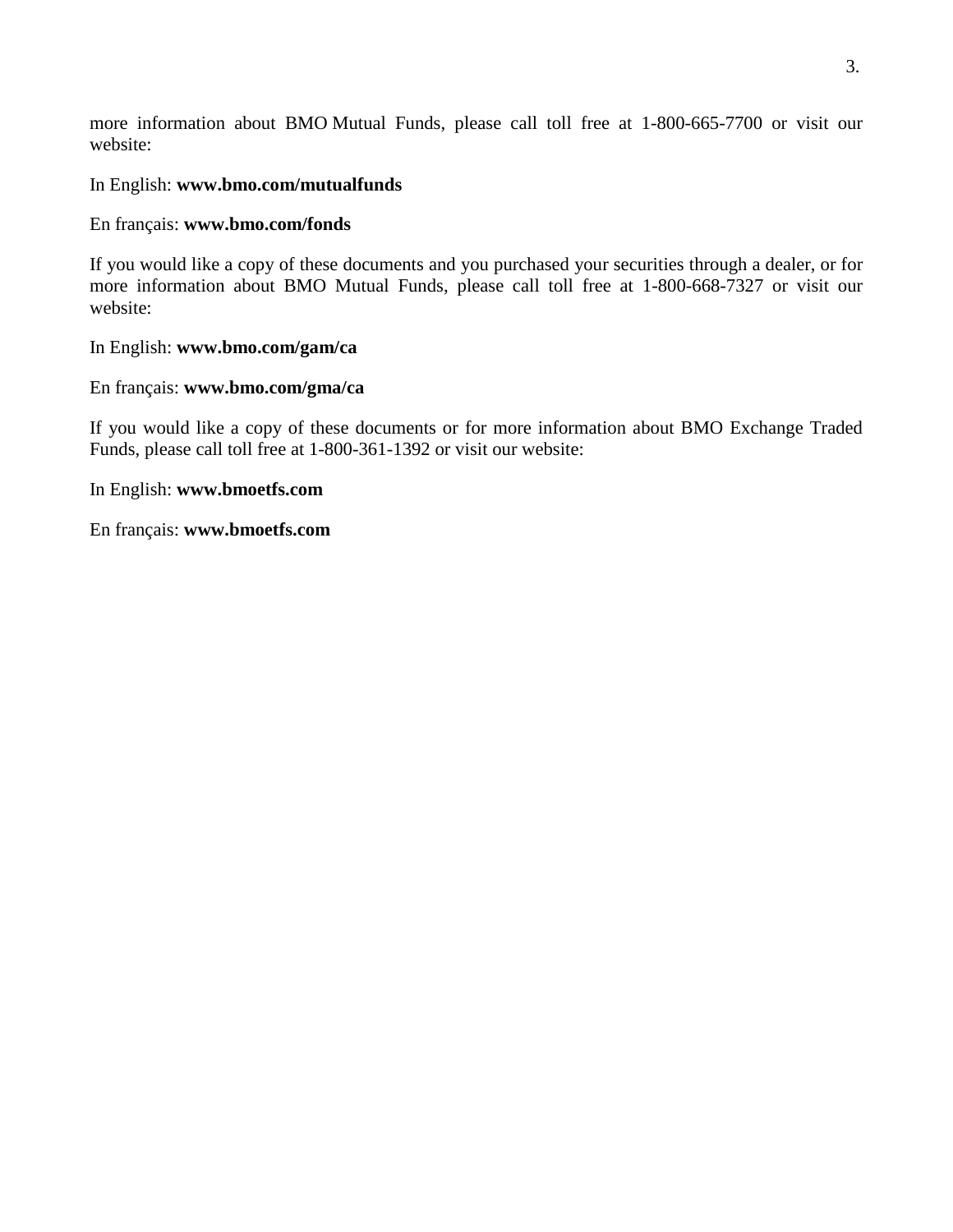# <span id="page-4-0"></span> **Important Terms**

While we've made the fund descriptions easy to understand, you'll come across a few specific terms. Here's what they mean.

**Adjusted Cost Base ("ACB"):** The cost of a security adjusted in accordance with the Tax Act.

Basket of Securities: In relation to the ETF Series of a fund, a group of securities or assets determined by the manager from time to time, representing the constituents of, and their weightings in, the fund.

**BMO Mutual Funds**: All of the mutual funds offered by BMO Investments Inc., as manager.

 **Capital Gain:** Generally, the amount an investment has risen in value since it was bought. A capital gain is realized when the investment is sold. Net capital gains are capital gains after deducting capital losses.

 **Capitalization:** Market capitalization is the value of a company, generally measured by multiplying the price of its common equity shares by the number of shares outstanding.

**CDS:** CDS Clearing and Depository Services Inc.

 **CDS Participant:** A participant in CDS that holds ETF Series securities on behalf of beneficial owners of ETF Series securities.

 **Constituent Securities:** For each fund that offers ETF Series securities, the issuers included in the portfolio of that fund from time to time.

 **Derivatives:** Specialized investments like forward contracts, futures, options and swaps whose value is based on the value of another investment called an underlying investment. See page 9 for more information.

 **Designated Broker:** A registered dealer, including BMO Nesbitt Burns Inc., an affiliate of the manager, that has entered into a designated broker agreement with the manager, on behalf of one or more funds offering ETF Series, pursuant to which the Designated Broker agrees to perform certain duties in relation to the ETF Series securities including, without limitation (i) to subscribe for a sufficient number of ETF Series securities to satisfy the applicable exchange's original listing requirements; (ii) to subscribe for ETF Series securities when cash redemptions of ETF Series securities occur; and (iii) to post a liquid two-way market for the trading of ETF Series securities on the applicable exchange.

**Distribution Reinvestment Plan:** The distribution reinvestment plan of each ETF Series.

**ESG:** Environmental, social and governance.

**ETF:** Exchange traded fund.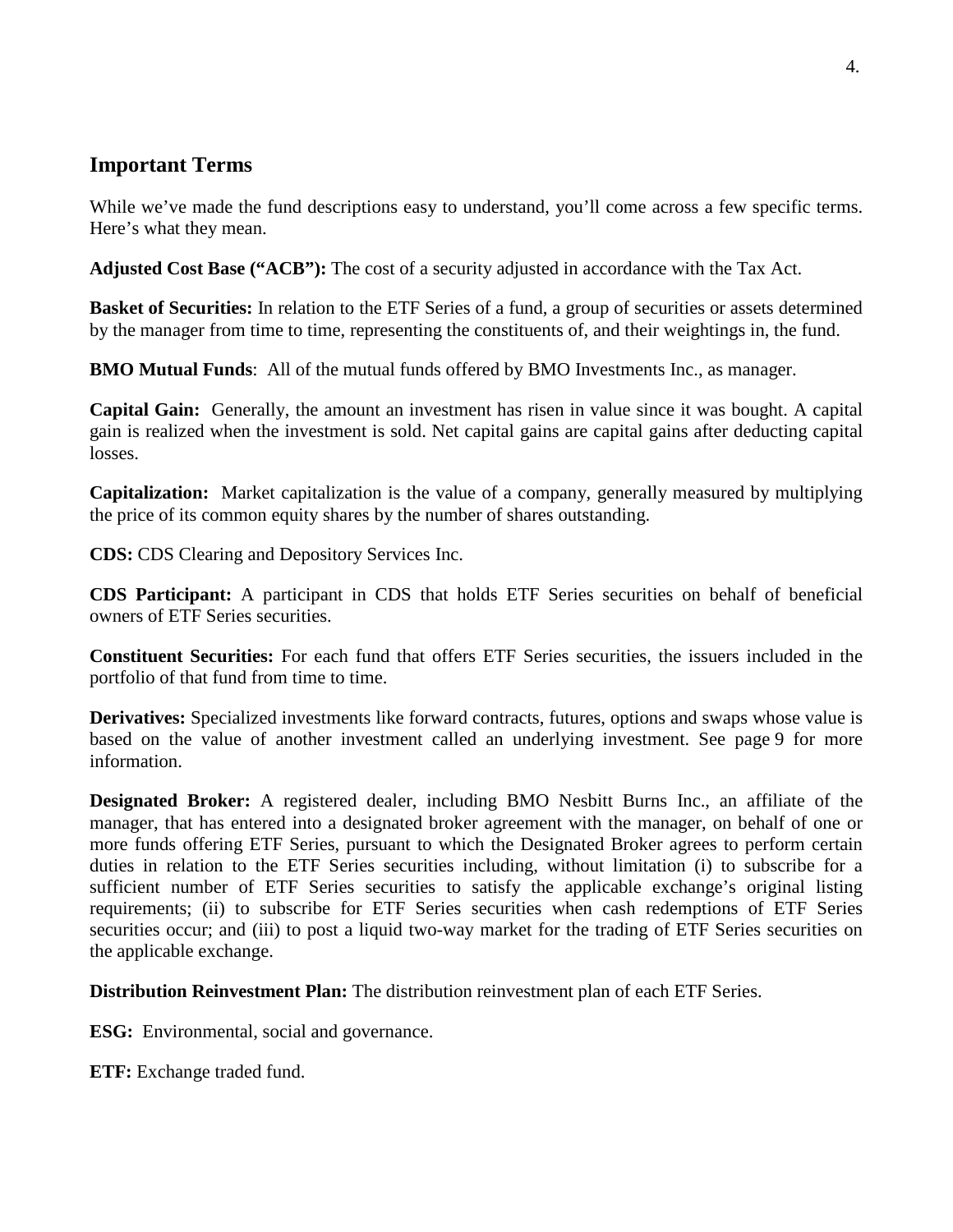**ETF Dealer:** A registered dealer (that may or may not be a Designated Broker), including BMO Nesbitt Burns Inc., an affiliate of the manager, that has entered into a continuous distribution agreement with the manager, on behalf of one or more funds offering ETF Series, pursuant to which the ETF Dealer may subscribe for, purchase and redeem ETF Series securities from that fund or those funds on a continuous basis from time to time.

**ETF Series:** Exchange traded series of securities offered by certain BMO Mutual Funds.

**F Series Securities:** Each or collectively, Series F and Series F (Hedged) securities of a fund.

**Fixed Income Securities:** Investments that pay a fixed rate of interest. They're usually corporate and government bonds.

**fund** or **funds**: The mutual funds offered under this simplified prospectus.

**GIC:** Guaranteed investment certificate.

**Hedging:** A transaction intended to offset risk.

**IRC:** The independent review committee of the funds.

Liquidity: How easy it is for a fund to buy and sell a security, like a stock or a bond. The easier it is, the more liquid the investment.

**management expense ratio ("MER"):** The management expense ratio represents and is based on management fees and operating expenses (excluding commissions and other portfolio transaction costs) expressed as an annualized percentage of the daily average NAV of each series of a fund.

**manager, we** or **us:** BMO Investments Inc., a wholly-owned, indirect subsidiary of Bank of Montreal.

**Maturity:** The day on which investments like bonds or derivative contracts come due for payment.

**Mutual Fund Series:** All series of securities a fund other than the ETF Series.

**Net Asset Value ("NAV"):** The net asset value of a fund or the net asset value per security of each series of securities of a fund determined in accordance with the fund's constating documents.

 **Net Income:** The net income of a fund is interest, dividends and other investment income earned after deducting all expenses. It does not include capital gains or capital losses.

**NI 81-102:** National Instrument 81-102 *Investment Funds*, as the same may be amended or replaced from time to time.

**NI 81-107:** National Instrument 81-107 *Independent Review Committee for Investment Funds*, as the same may be amended or replaced from time to time.

**No Load:** No sales or redemption charges are paid by investors on the purchase or sale of No Load Series securities.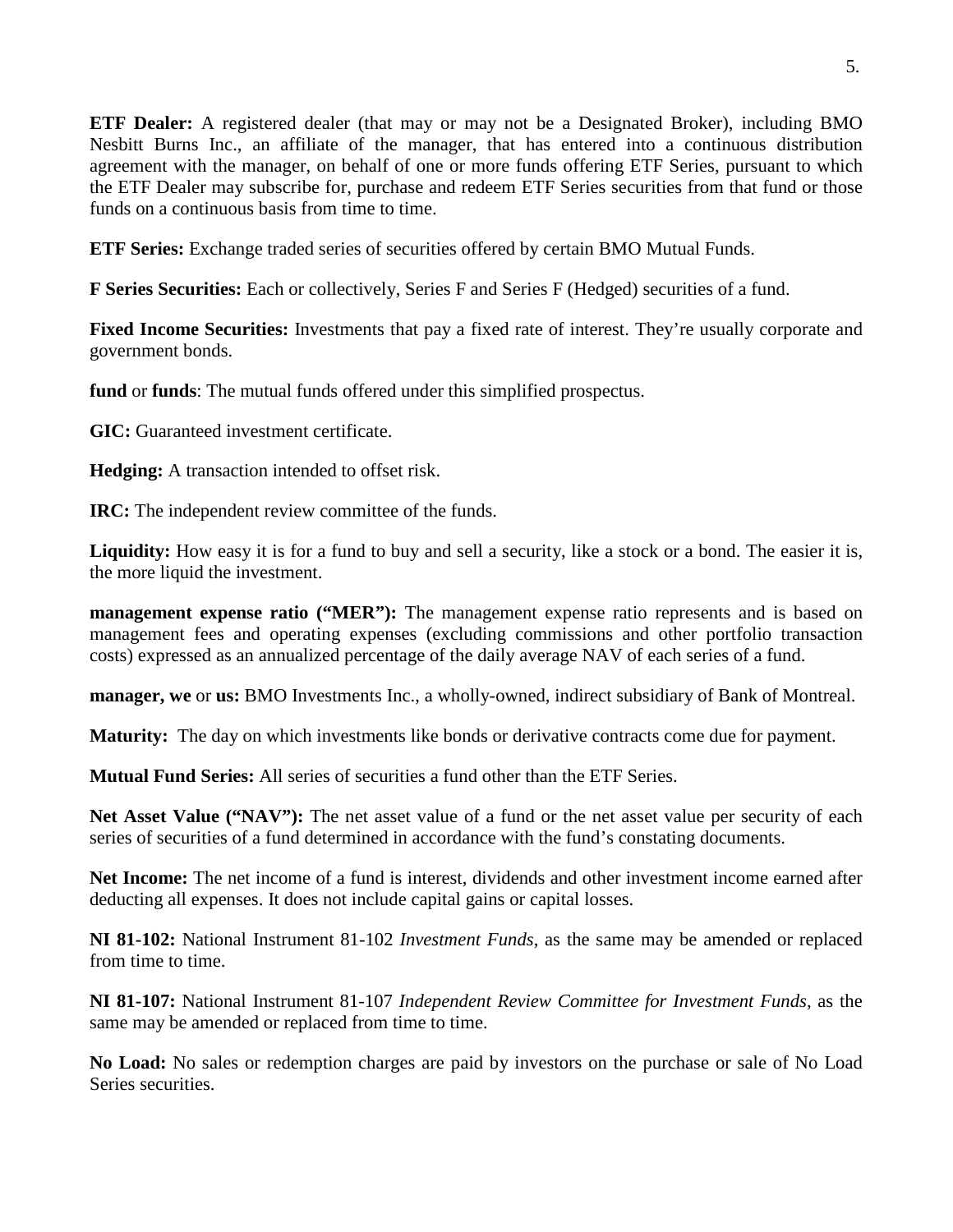**No Load Series**: Each or collectively, Series A, F Series Securities, Series I and ETF Series securities of a fund.

Plan Agent: State Street Trust Company Canada, the plan agent for the Distribution Reinvestment Plan.

 **Prescribed Number of ETF Series Securities**: In relation to a particular fund, the number of ETF Series securities determined by us from time to time for the purpose of subscription orders, exchanges, redemptions or for other purposes.

**Return of Capital ("ROC"):** A fund can generally choose to make a distribution that is a ROC. Also, a mutual fund trust will be considered to distribute a ROC if it distributes more than its net income and net realized capital gains. In any case, a ROC distribution is not included in your income, but instead reduces the ACB of the securities on which it was paid. When you eventually redeem the securities, you may realize a larger capital gain (or smaller capital loss). If the ACB of your securities is reduced to less than zero while you continue to hold them, you will be deemed to realize an immediate capital gain equal to the negative amount and your ACB will be increased to zero. A ROC distribution should not be confused with return on investment or "yield". You should not draw any conclusions about a fund's investment performance from the amount of ROC it distributes.

**security or securities or unit or units**: A unit or the units of a fund.

 **securityholders or unitholders**: Holders of units of a fund. Investors in the funds are considered securityholders or unitholders.

**T+3 Securities:** Securities, the trades in respect of which, customarily settle on the third business day after the date upon which pricing for the securities is determined.

 **Tax Act:** The *Income Tax Act* (Canada), as the same is presently in force and may hereafter be amended from time to time and includes any statute that may be enacted in substitution therefor.

 **Trading Day:** For each ETF Series, a day on which: (i) a regular session of the TSX is held; and (ii) the primary market or exchange for the majority of the securities held by the ETF Series is open for trading.

**Trading Expense Ratio ("TER"):** The trading expense ratio represents total commissions and other portfolio transaction costs expressed as an annualized percentage of the daily average NAV of each series of a fund.

**underlying funds:** Mutual funds, ETFs or other investment funds that a fund may invest in.

**TSX:** Toronto Stock Exchange.

 of values. This means that the price of the security can change more dramatically in either direction, **Volatility:** Volatility refers to the amount of uncertainty or risk about the size of changes in a security's value. A higher volatility means that a security's value can potentially be spread out over a larger range compared to a security with lower volatility.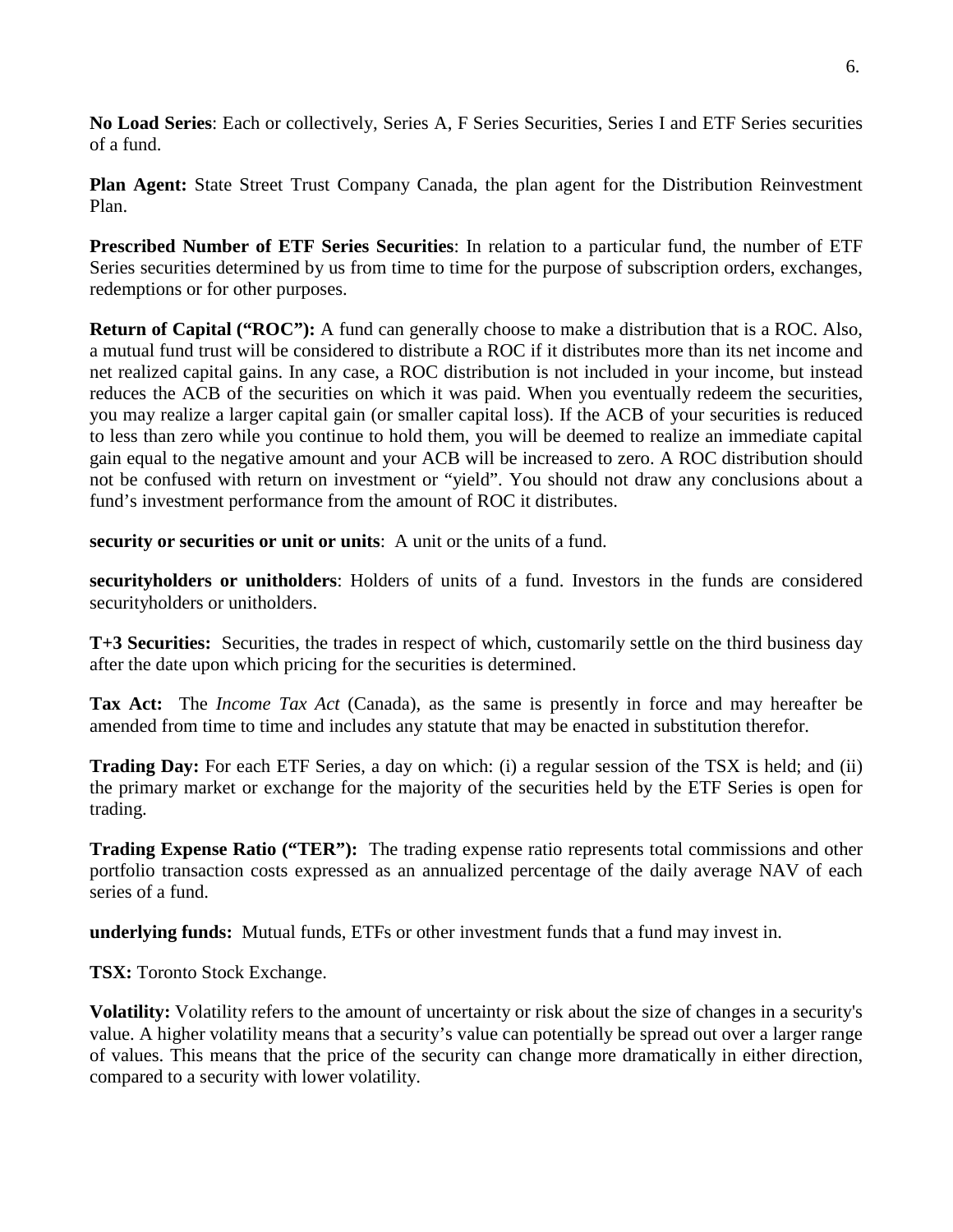current value of \$1,000 has a yield of 3%. **Yield:** The annual income distributed from an investment expressed as a percentage of the investment's current value. For example, a money market instrument that pays \$30 in interest with a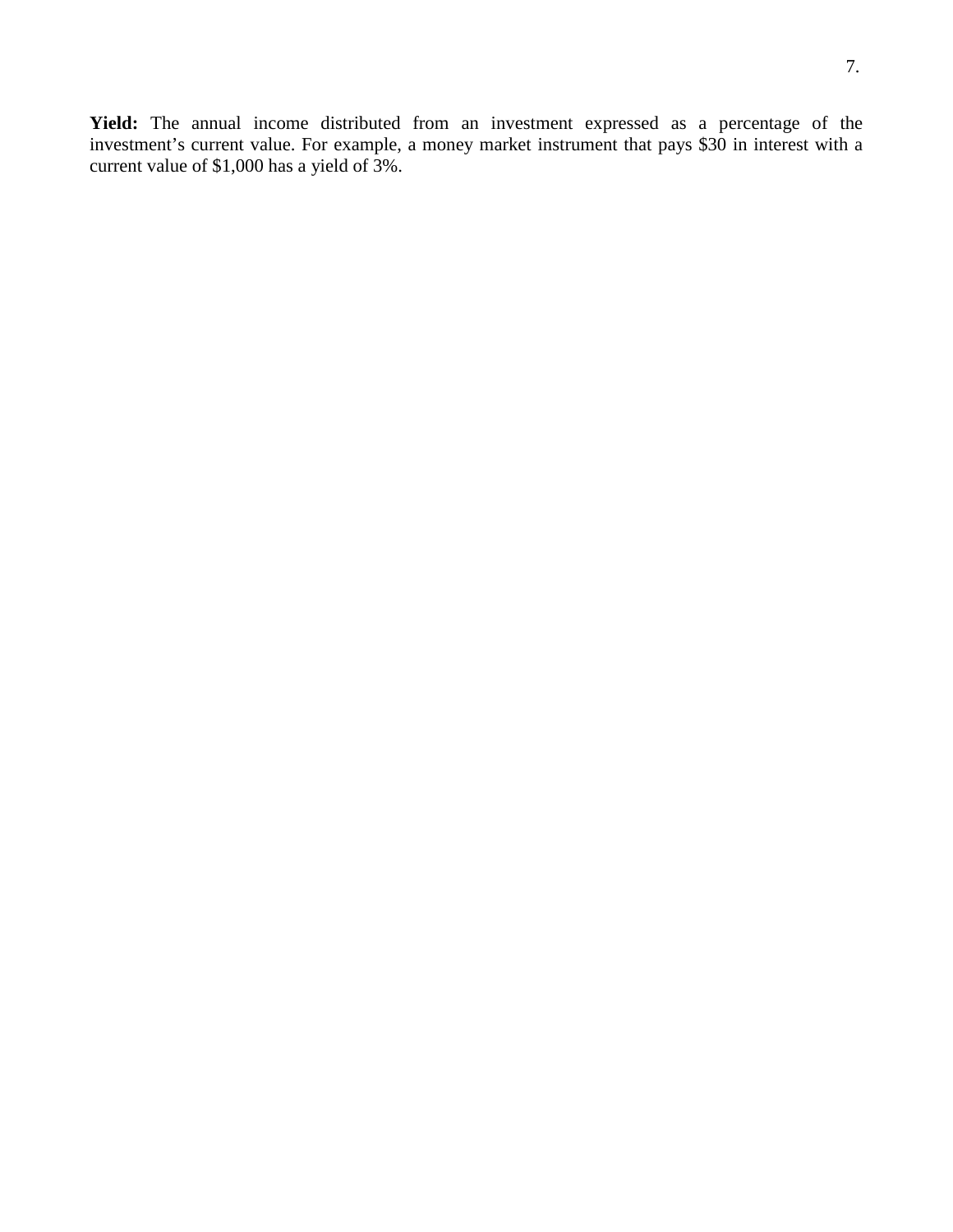# <span id="page-8-0"></span>**Specific information about each of the mutual funds described in this document**

#### **A guide to using the fund descriptions**

 You'll find all the key information about each fund in one place – the fund descriptions. They begin on page 16. Each fund description is organized into sections to make it easier for you to compare funds. Below is a short guide to what you'll find in each section of the fund descriptions.

## **1. Fund details**

 The *Fund details* section provides an overview of some basic information about the fund, like what kind of fund it is, when it was started and what type of securities it offers.

 A mutual fund can be set up as a trust or a corporation. The funds are organized as trusts. When you invest in a fund, you are buying units of a trust. The funds may offer more than one series of securities. Each series is intended for a different kind of investor and may have a different management fee.

 The *Fund details* section tells you if the fund is a qualified investment for registered retirement savings plans ("**RRSPs**"), registered retirement income funds ("**RRIFs**"), registered disability savings plans ("**RDSPs**"), registered education savings plans ("**RESPs**"), deferred profit sharing plans ("**DPSPs**") and tax-free savings accounts ("**TFSAs**") (collectively, the "**registered plans**" and each a "**registered plan**"). You should consult your own tax advisor to determine whether an investment in a fund would be a prohibited investment for your registered plan.

 This section shows the management fee that we may charge for the series of securities of the funds. For each series, we may, from time to time at our discretion, waive a portion or the entire amount of the management fee chargeable at any given time.

 This section includes information about the administration fee of some of the funds and the name of the portfolio manager of each fund.

## **2. What does the fund invest in?**

This section tells you the *Investment objectives* and *Investment strategies* of the fund.

#### **Investment objectives**

 These are the goals of the fund. You'll find details about the kinds of securities the fund invests in, as well as any special focus, like concentrating on a particular country or industry.

## **Investment strategies**

 This section tells you how the portfolio manager tries to achieve the fund's objectives. Each of the legislation, unless Canadian securities regulators have given the fund approval to vary from these restrictions. If we and/or the fund have obtained such an approval, we may discuss it here or under funds follows the standard investment restrictions and practices established by Canadian securities *Additional information* and we also discuss it in the annual information form.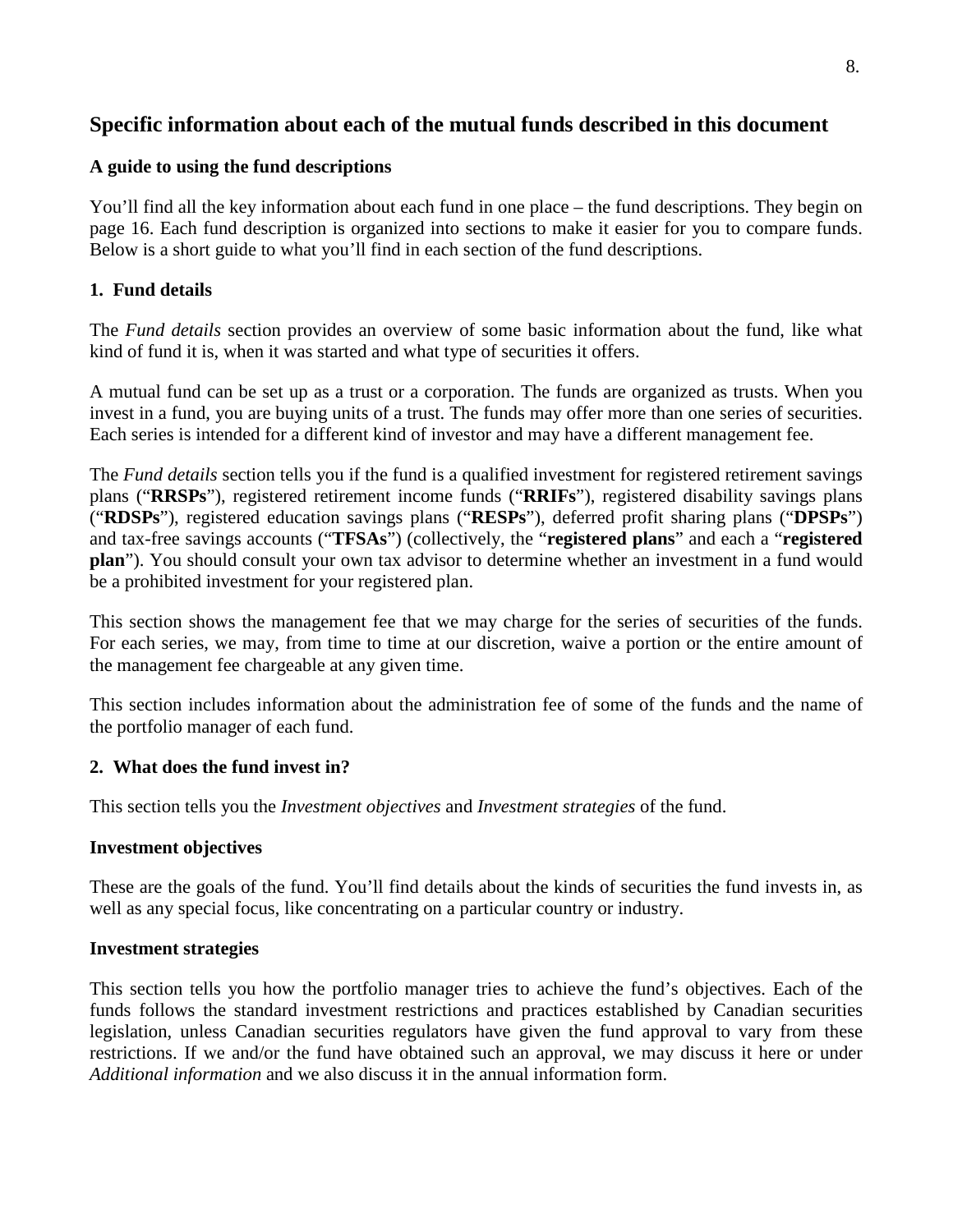As permitted by Canadian securities legislation, the IRC has provided us with approval to enable the funds to engage in certain transactions with, and purchase securities of, certain related parties. Additional information is available in the funds' annual information form and under *Additional information* on page 63.

 Each fund may hold cash as a defensive strategy or while waiting to invest in other securities. A fund may also buy short-term fixed income securities and money market instruments.

 Each fund may purchase securities of underlying funds (or obtain exposure to underlying funds by entering into derivative transactions). A fund may invest in underlying funds in a manner that is consistent with the investment objectives and investment strategies of the fund, provided that there shall be no duplication of management fees chargeable in connection with securities held indirectly by fund. In the event that a fund invests in an underlying fund and the management fee payable by the underlying fund is higher than that of the fund, the fund may indirectly pay the higher management fee on the portion of the fund's assets invested in the underlying fund, regardless of whether the underlying fund is managed by us or one of our affiliates or associates or by an independent fund manager. In some cases, when a fund invests in underlying funds it will predominantly, if not exclusively, invest in underlying funds that are managed by us or one of our affiliates or associates as described in the Part B for the relevant fund. For more information on the inherent conflicts of interest associated with funds investing in underlying funds affiliated or associated with us, please see a fund through its investments in underlying funds and the management fees directly charged to the *Conflicts of Interest – Funds of Funds* in the funds' most recent annual information form.

 In some cases, the investment strategies section of a fund may indicate that the fund has percentage or other restrictions on its investment in certain types of securities. In these cases, if the restriction is adhered to at the time of investment and then later the market value of the investment, the rating of the investment, or the value of the fund, changes in a manner that causes the restriction to be exceeded, it is not a violation of the restriction.

## **How the funds use derivatives**

 A derivative is an investment whose value is based on the value of another investment – called the underlying investment. There are many different kinds of derivatives, but they usually take the form of a contract to buy or sell a stock, currency, commodity, market index or mutual fund.

Some common types of derivatives a fund may use include:

- *Futures or forward contracts*: these are agreements made today to buy or sell a particular currency, security or market index on a specific day in the future at a specified price
- *Options contracts*: these are agreements that give the buyer the right, but not the obligation, to buy or sell certain securities within a certain time period, at a specified price
- *Swap agreements*: these are negotiated contracts between parties agreeing to exchange periodic payments in the future based on returns of different investments. Swaps are generally equivalent to a series of forward contracts packaged together.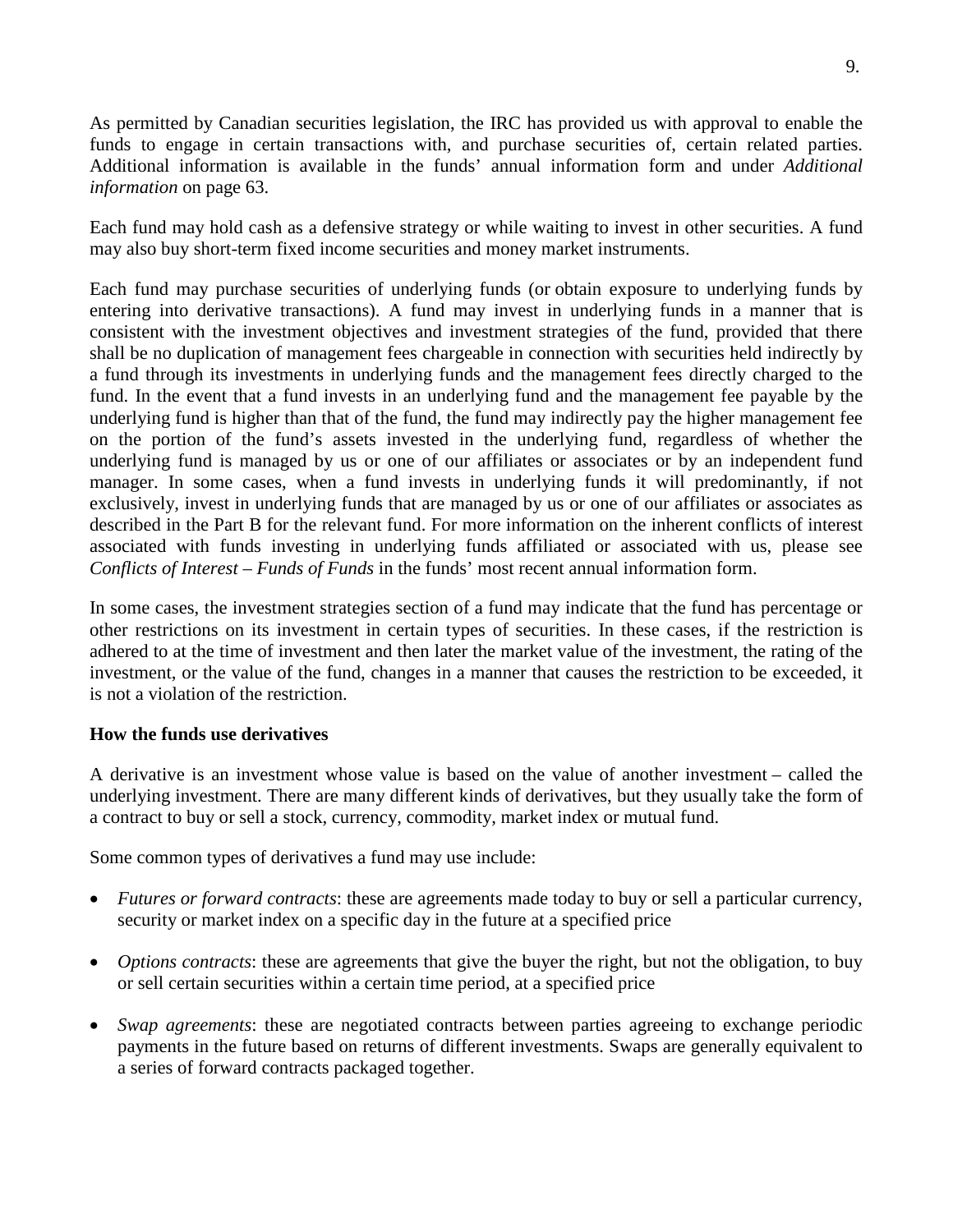Mutual funds can use derivatives for purposes other than hedging only if the fund has enough cash or securities to cover its positions.

 A mutual fund can only use derivatives as permitted by the Canadian securities regulatory authorities and subject to any exemptive relief they have received, and only if their use is consistent with the fund's investment objectives.

#### **Currency hedging strategies**

 The funds may buy securities denominated in foreign currencies. The value of these securities will vary with changes in the value of the Canadian dollar. To protect against variations in exchange rates, the funds may buy or sell forward currency contracts or currency futures contracts.

 When a fund engages in currency hedging, it will exchange currency on a spot basis at prevailing rates or through forward contracts of one year or less. We enter into currency hedging contracts only up to the market value of the assets a fund holds in that currency. We may adjust the contracts from time to time.

#### **Securities lending, repurchase and reverse repurchase transactions**

 Each fund may engage in securities lending, repurchase and reverse repurchase transactions as described under *General investment risks*.

#### **Short selling strategies**

 Each fund may engage in short selling in order to manage volatility or enhance the fund's performance in declining or volatile markets.

 A "short sale" is where a fund borrows securities from a borrowing agent (generally a custodian or dealer) and then sells the borrowed securities in the open market. At a later date, the same number and type of securities are repurchased by the fund and returned to the borrowing agent. A fund that sells securities short must post margin with the borrowing agent from whom it is borrowing securities as collateral for the borrowed securities. This margin can be in the form of cash and/or securities. In addition to paying interest to the borrowing agent on the borrowed securities, the fund may also be required to pay other fees in connection with the short sale. If the value of the securities declines between the time that the fund borrows the securities and the time it repurchases and returns the securities to the borrowing agent, the fund profits by the amount of the change in the value of the securities (less any borrowing and transaction costs).

 A mutual fund will only engage in short sales as permitted by Canadian securities regulatory authorities, and only if the strategy is consistent with the fund's investment objectives.

#### **Responsible investment process**

We define "responsible investment" as an investment approach that incorporates ESG analysis into the investment decision-making process and seeks to generate sustainable value for investors, shareholders, other company stakeholders and society as a whole. Our responsible investment approach for BMO Brookfield Global Renewables Infrastructure Fund includes the following: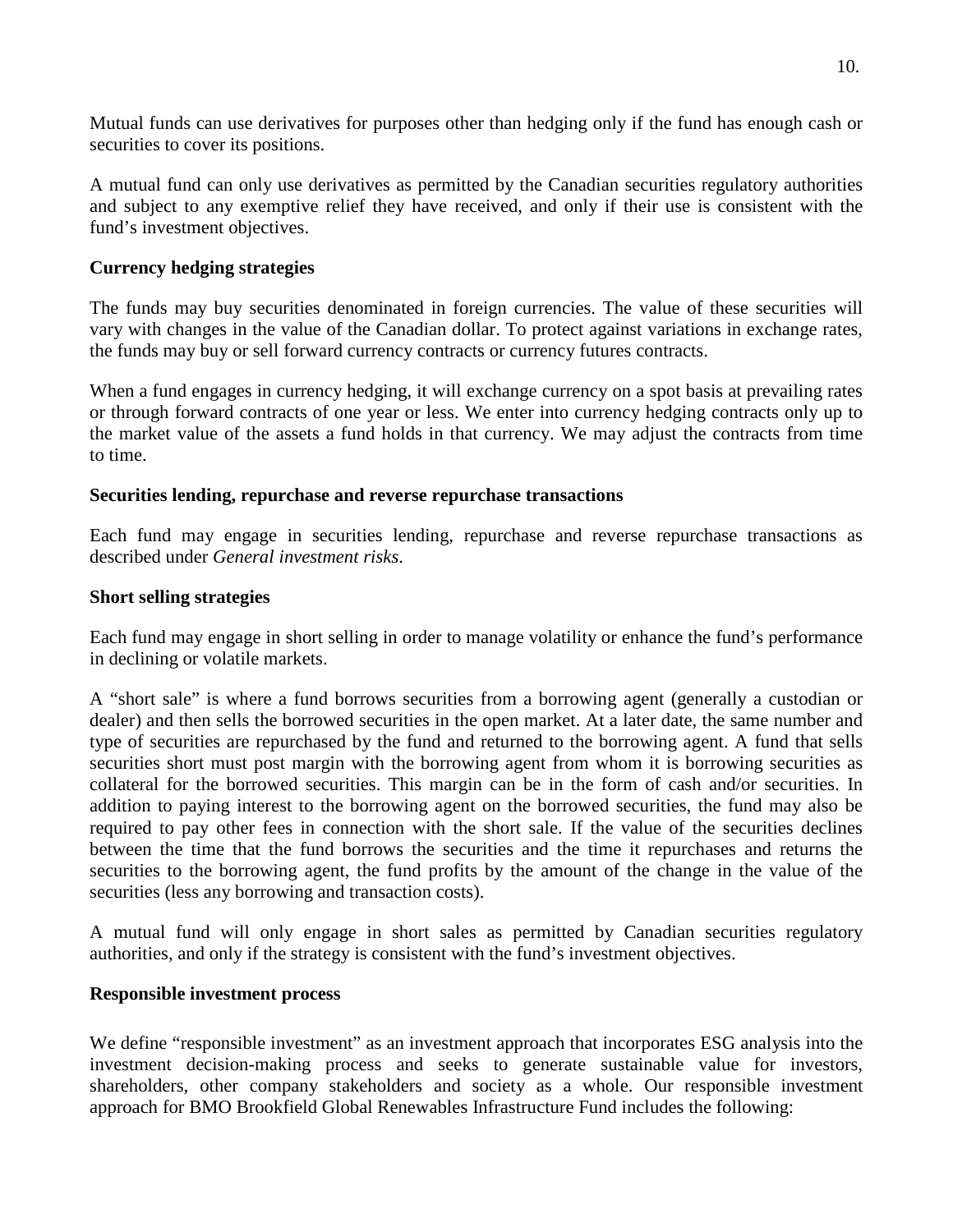- *General ESG integration:* ESG evaluations of companies are conducted by the portfolio manager, using both internal and external evaluation metrics, to determine permissible holdings for inclusion in certain funds.
- *Exclusionary screening by industry:* Companies that derive a material portion of their revenue (as defined by the portfolio manager) from, or are classified as operating in, specific industries (as designated by the portfolio manager) are excluded from the available investment universe for certain funds. In addition, the fund will exclude companies based on conduct if they fail to address key ethical, environmental and social impacts of their operations.
- *Exclusionary screening by rating*: Companies are excluded from the available investment universe for the fund if the ESG ratings for those companies fall below a certain level, determined by the portfolio manager's internal ESG rating system.
- *Positive screening*: The portfolio manager for the fund may seek out and look to support companies that demonstrate responsible business practices.
- *Thematic investing*: The portfolio managers of the fund may focus on companies with positive characteristics in regards to one or more particular ESG issues.
- *Active ownership and company engagement:* The portfolio manager engages in dialogue with companies held in the portfolio of the fund with the aim of alerting companies to ESG risks, proposing solutions to ESG challenges, moving towards best practices in managing ESG issues and impacting ESG performance. Company engagement encompasses a spectrum of ESG issues, across a range of sectors and geographies.
- **Research:** We, along with portfolio manager for the fund, conduct research into a range of responsible investment issues to support and enhance company evaluations, corporate engagement and policy work. This research may be shared publicly to facilitate understanding of responsible investment among companies, investors and other stakeholders and to help build collaborative efforts in the advancement of responsible investing.

 The BMO Mutual Funds incorporate responsible investment to varying degrees, generally falling within the following categories:

#### *Responsible investment branded funds*

 These BMO Mutual Funds, which include BMO Brookfield Global Renewables Infrastructure Fund, incorporate ESG factors as a fundamental objective and generally include a responsible investment reference in their name.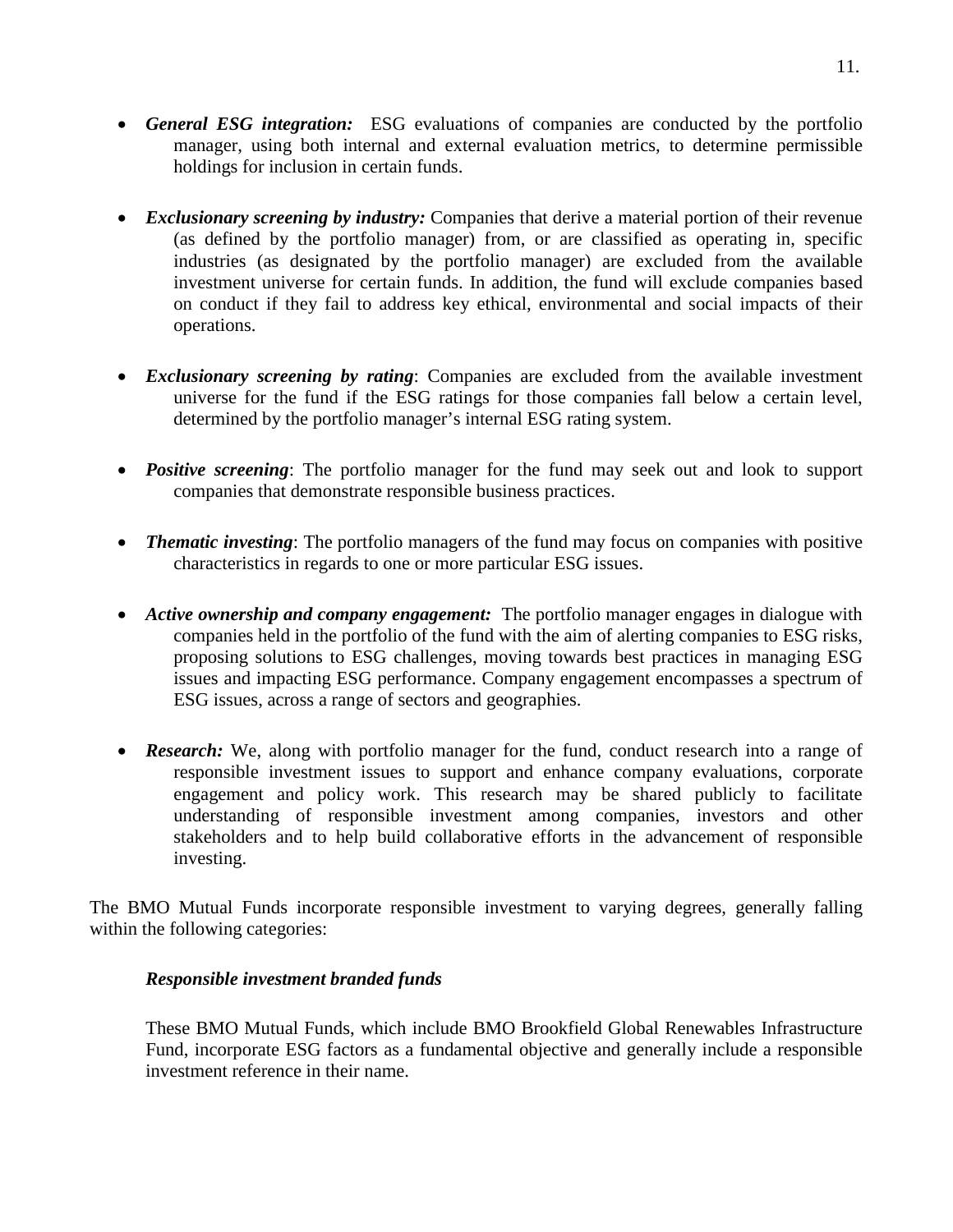#### *Responsible investment integrated funds*

 These BMO Mutual Funds describe in their investment strategies that they use a responsible investment approach in the security selection process, consider ESG factors in their portfolio strategies and may also employ exclusionary screening. However, ESG is not a fundamental objective of these BMO Mutual Funds.

## *Other funds*

 The remaining BMO Mutual Funds do not directly incorporate ESG factors into the investment decision-making process. However, certain underlying funds held by these BMO Mutual Funds may incorporate some form of ESG integration.

# **3. What are the risks of investing in the fund?**

 When you're deciding which funds to invest in, risk is one of the things you should think about. This section tells you the specific risks of investing in the fund. You'll find a description of each risk under *General investment* risks.

# **4. Who should invest in this fund?**

 This section tells you the kind of investor the fund may be suitable for and how the fund could fit into your portfolio. When you're choosing a fund to invest in, you need to ask yourself what you're expecting from your investments, how long you're planning to put your money away, and how much risk you're willing to accept. You should also think about how the fund will work with your other investments. For example, a fund that invests in smaller companies located in a single country that have high growth potential may be too risky if it's your only investment, but a small amount might be a way to boost the growth potential of your portfolio without adding too much overall risk.

## **5. Fund risk classification**

 We assign an investment risk level to each fund to provide you with further information to help you determine whether a fund is appropriate for you. The methodology we use to determine the investment risk level of a fund, for purposes of the disclosure in this simplified prospectus and in the fund facts or ETF facts for a fund, is required to be determined in accordance with a standardized risk classification methodology mandated by the Canadian Securities Administrators that is based on a fund's historical volatility as measured by the 10-year standard deviation of the monthly returns of the fund, assuming the reinvestment of all income and capital gains distributions in additional securities of the fund. However, other types of risk, both measurable and non-measurable, may exist. It is also important to note that a fund's historical volatility may not be indicative of its future volatility.

 Using this methodology, we will generally assign an investment risk level based on a fund's historical 10-year standard deviation in one of the following categories:

- Low
- Low to medium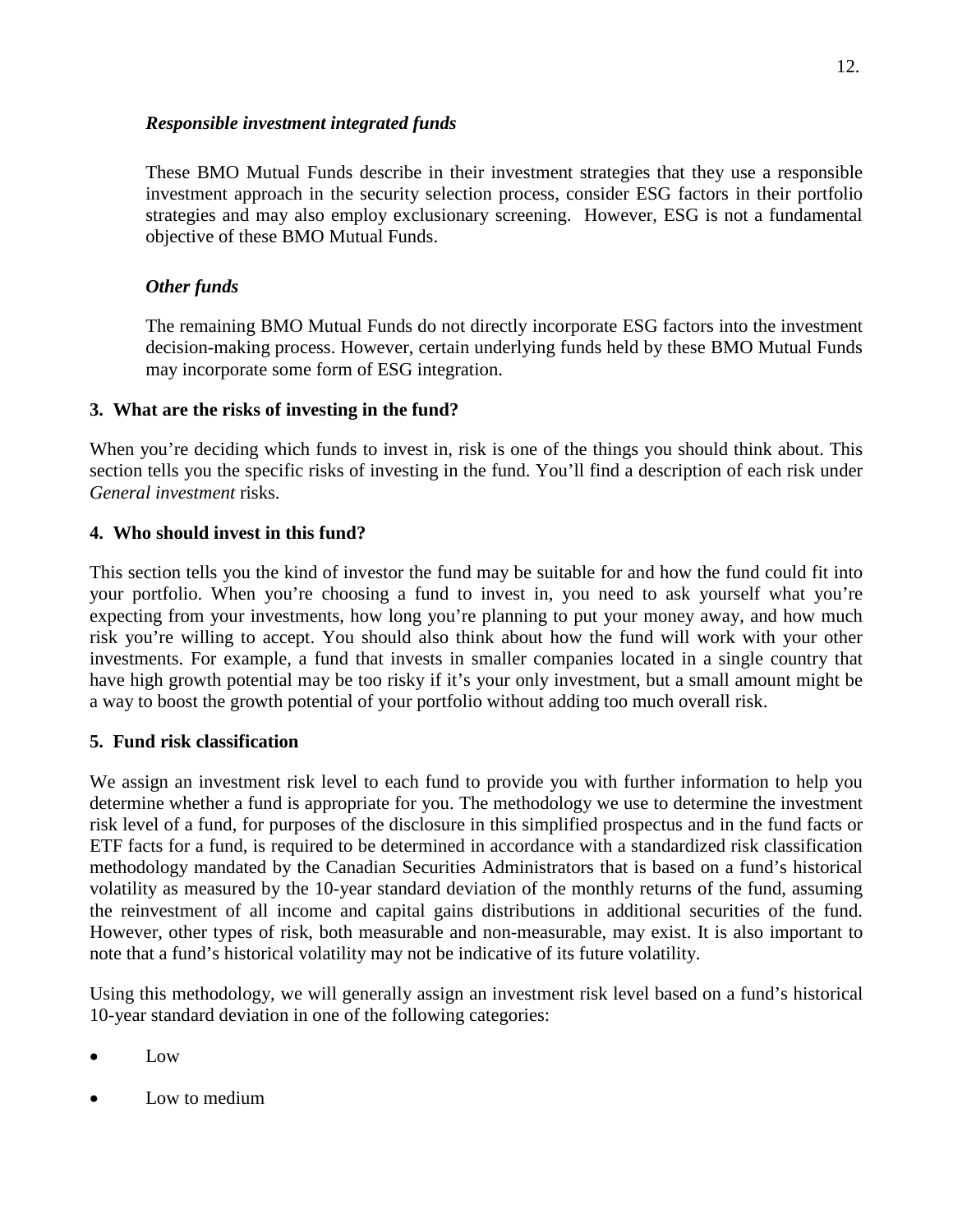- Medium
- Medium to high
- High

 In certain instances, this methodology may produce a result that would require us to assign an investment risk level for a fund that we believe is too low to be indicative of the fund's future volatility. As a result, in addition to using the standardized risk classification methodology described above, we may increase a fund's investment risk level if we determine the increase to be reasonable in the circumstances by taking into account other qualitative factors including, but not limited to, economic climate, portfolio management styles, sector concentration and types of investments made by the fund and the liquidity of those investments.

 with 10 years of performance history that has the same manager or portfolio manager, investment objectives and investment strategies as the fund, then the return history of the other fund will be used for the remainder of the 10-year period when calculating the standard deviation of the fund. If such a fund does not exist, then the return history of a reference index that reasonably approximates, or in the case of a newly established fund is expected to reasonably approximate, the standard deviation of the fund, will be used for the 10-year period, or for the remainder of the 10-year period, as the case may be, when calculating the standard deviation of the fund. In the case of a fund that undergoes a change to its investment objectives, the fund will use its own performance history following the change and use the return history of a reference index that reasonably approximates the standard deviation of the fund for the remainder of the 10-year period. This investment risk level may change once the fund has sufficient performance history. The investment risk level and the reference index or reference fund for each fund are reviewed at least annually and when it is no longer reasonable in the circumstances, such In addition, if a fund does not have at least 10 years of performance history, and if there is another fund as where there is a material change in a fund's investment objectives and/or investment strategies.

 The following chart sets out the reference index used for each fund since the funds have less than a 10 year return history.

| <b>Fund</b>                                                                                          | Reference index                                                                                                    |
|------------------------------------------------------------------------------------------------------|--------------------------------------------------------------------------------------------------------------------|
| <b>BMO Brookfield Global Real Estate Tech Fund</b>                                                   | FTSE EPRA Nareit Developed Index                                                                                   |
| BMO Brookfield Global Real Estate Tech Fund – Series F<br>(Hedged), Advisor Series (Hedged)          | FTSE EPRA Nareit Developed Index (US\$)                                                                            |
| BMO Brookfield Global Renewables Infrastructure Fund                                                 | FTSE Global Core Infrastructure 50/50 Index                                                                        |
| BMO Brookfield Global Renewables Infrastructure Fund –<br>Series F (Hedged), Advisor Series (Hedged) | FTSE Global Core Infrastructure 50/50 Index (C\$ Hedged)<br>and FTSE Global Core Infrastructure 50/50 Index (US\$) |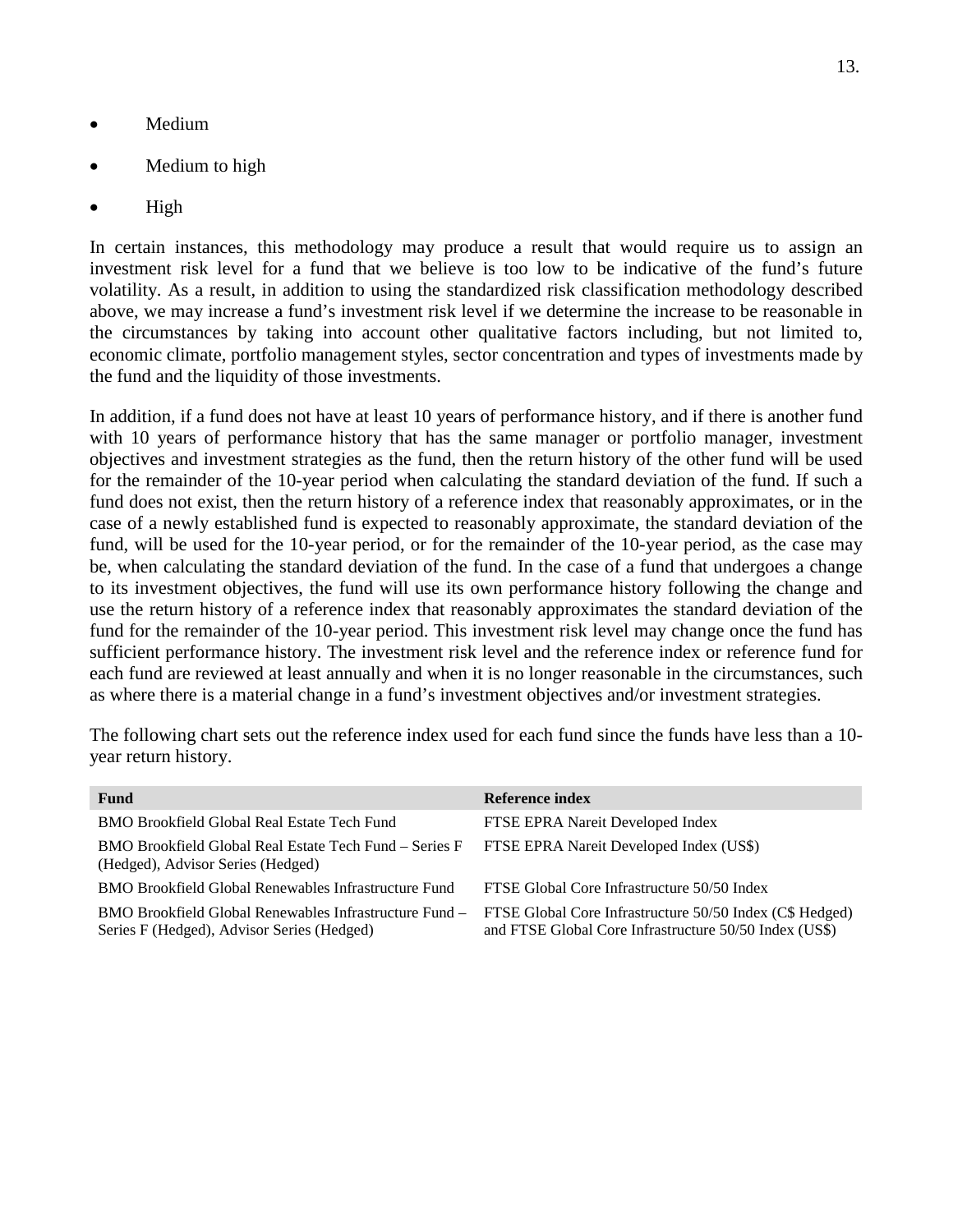| Reference index                             | <b>Description of reference index</b>                                                                                                                                                                                                                                                                                                                                                                                                     |
|---------------------------------------------|-------------------------------------------------------------------------------------------------------------------------------------------------------------------------------------------------------------------------------------------------------------------------------------------------------------------------------------------------------------------------------------------------------------------------------------------|
| FTSE EPRA Nareit Developed Index            | FTSE EPRA Nareit Developed Index tracks the<br>performance of listed real estate companies and real estate<br>investment trusts (REITS) worldwide. By making the<br>index constituents free-float adjusted, liquidity, size and<br>revenue screened, it is suitable for use as the basis for<br>investment products, such as derivatives and ETFs.                                                                                        |
| FTSE Global Core Infrastructure 50/50 Index | FTSE Global Core Infrastructure 50/50 Index represents<br>the performance of large, mid and small cap stocks<br>globally that meet FTSE Russell's definition of<br>infrastructure, weighted according to three broad industry<br>$\text{sectors} - 50\%$ utilities, 30% transportation (with a cap of<br>7.5% for railroads/ railways) and a 20% mix of other<br>sectors including pipelines, satellites and<br>telecommunication towers. |

The following chart sets out a description of each reference index used for each fund.

 These investment risk levels do not necessarily correspond to an investor's risk tolerance assessment. Please consult your financial advisor for advice regarding your personal circumstances.

 Details about the standardized risk classification methodology used to identify the investment risk level of each fund are available on request, at no cost to you. If you purchased your securities of a fund at a BMO Bank of Montreal branch or through the BMO Investment Centre, you may call us toll free at 1-800-665-7700, write to BMO Investments Inc. at 100 King Street West, 43rd Floor, Toronto, Ontario M5X 1A1 or email us at mutualfunds@bmo.com. If you purchased your securities of a fund, including ETF Series securities, through a dealer, you may call us toll free at 1-800-668-7327, write to BMO Investments Inc. at 30 Adelaide Street East, Suite 1, Toronto, Ontario, M5C 3G9 or email us at clientservices.mutualfunds@bmo.com or bmo.etfs@bmo.com.

#### **6. Distribution policy**

 This section tells you when you might receive distributions from a fund and the character of the distribution. However, a fund may make other distributions from time to time. Distributions in respect of Mutual Fund Series of the funds, including funds held outside BMO registered plans, are reinvested in additional securities of the same Mutual Fund Series of the fund, unless you tell us in writing that you prefer cash. You'll find information about the taxation of distributions under *Income tax considerations for investors*.

 Distributions in respect of ETF Series of the funds are made in cash. Annual distributions may be paid in cash or reinvested automatically in additional ETF Series securities of the fund at a price equal to the NAV per security of the fund and the ETF Series securities will be immediately consolidated such that the number of outstanding ETF Series securities following the distribution will equal the number of ETF Series securities outstanding prior to the distribution. The ETF Series have adopted a Distribution Reinvestment Plan, which provides that a holder of ETF Series securities (a "**Plan**  Participant") may elect to automatically reinvest all cash distributions paid on ETF Series securities held by that Plan Participant in additional ETF Series securities ("**Plan Securities**") in accordance with the terms of the Distribution Reinvestment Plan (a copy of which is available through your broker or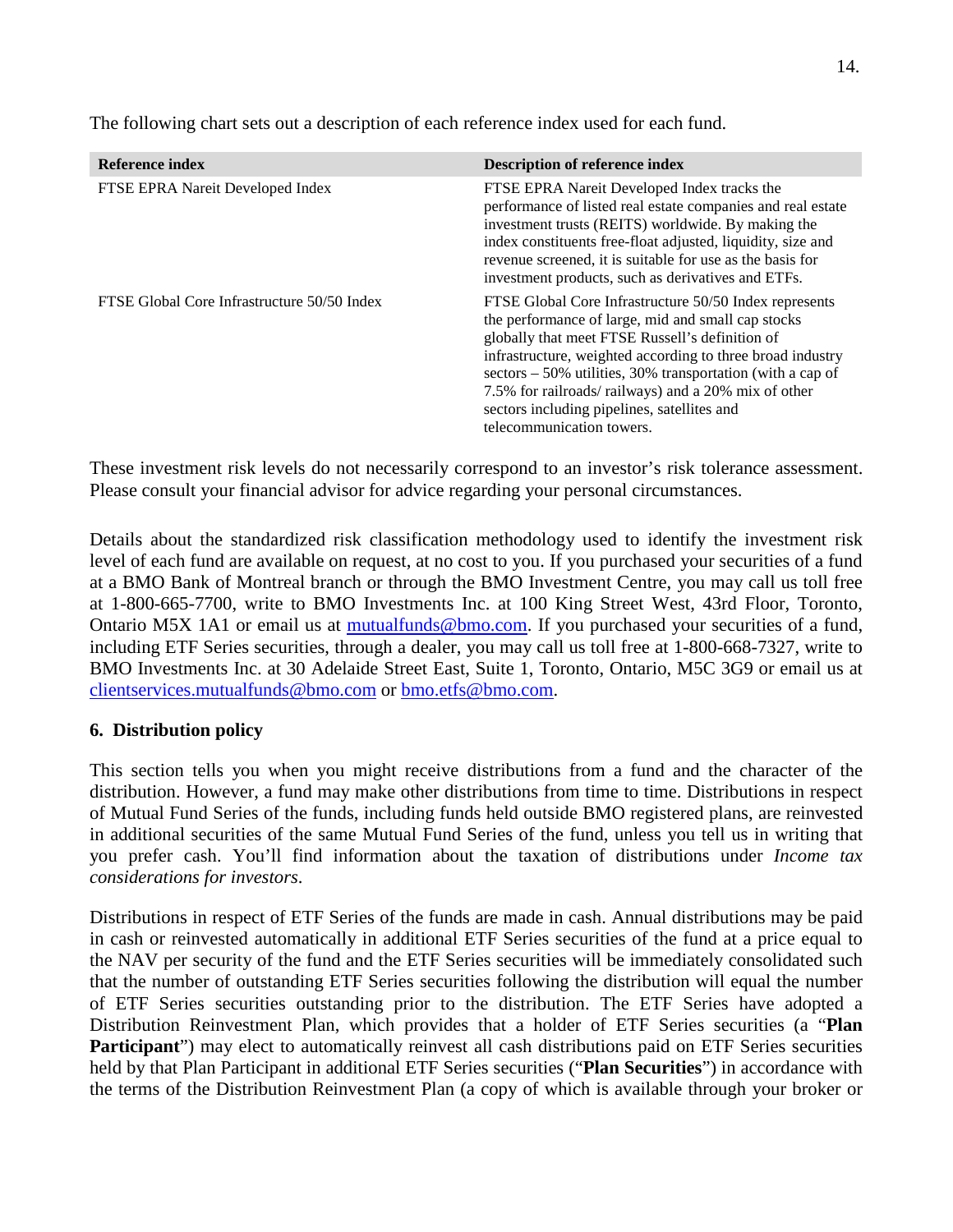dealer) and the distribution reinvestment agency agreement between the manager, on behalf of the ETF Series, and the Plan Agent, as may be amended. Please see *Optional services – ETF Series Distribution Reinvestment Plan* on page 52 for a description of the key terms of the Distribution Reinvestment Plan.

#### **7. Fund expenses indirectly borne by investors**

 Normally, this section gives you a hypothetical example to help you compare the indirect cost of investing in the fund with the indirect cost of investing in other mutual funds. However, since the funds are new, historical fund expense information is not yet available.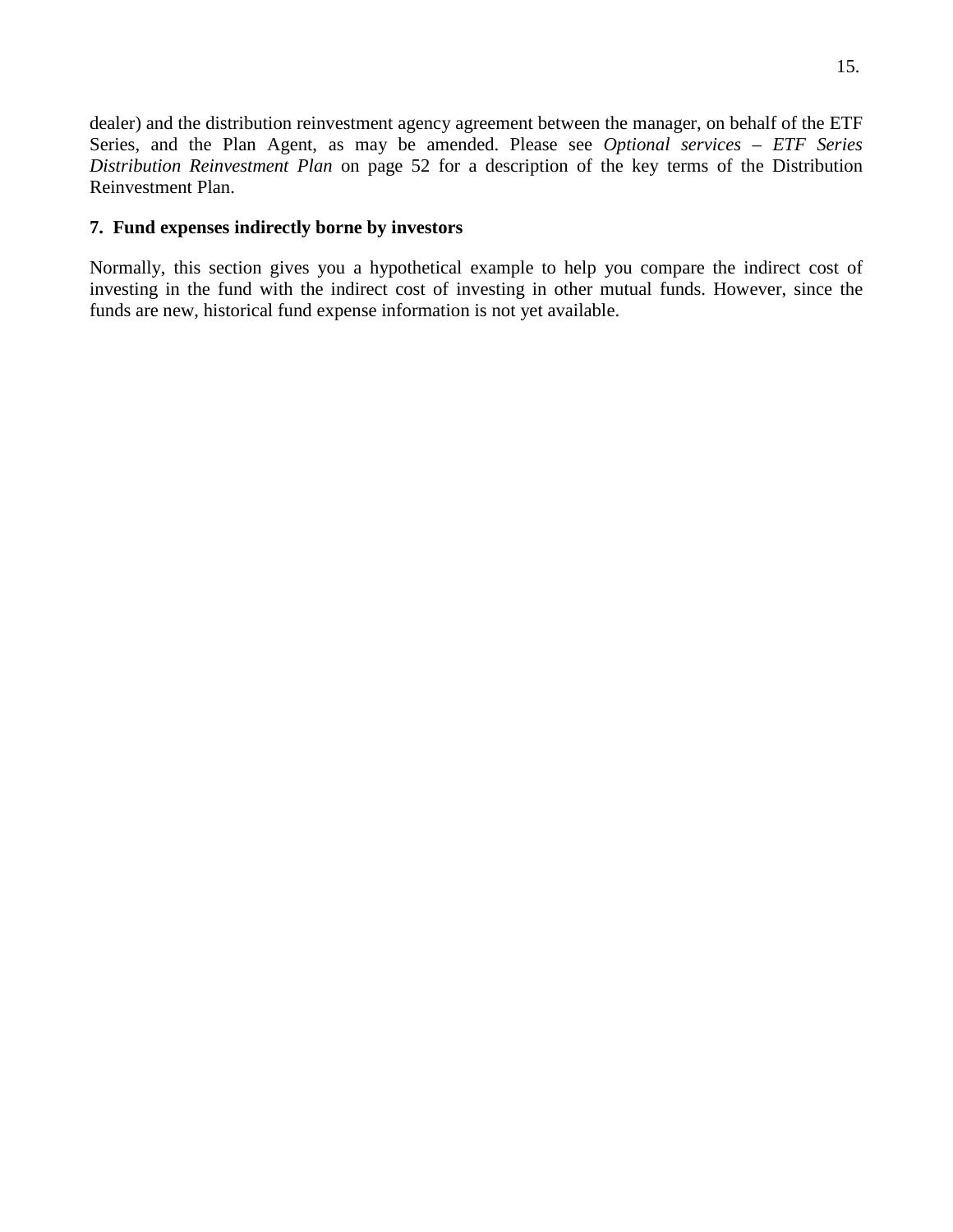## <span id="page-16-0"></span>**BMO Brookfield Global Real Estate Tech Fund**

| <b>Fund details</b>                  |                                                                                                                                                                                                                                                                                                                                                                          |
|--------------------------------------|--------------------------------------------------------------------------------------------------------------------------------------------------------------------------------------------------------------------------------------------------------------------------------------------------------------------------------------------------------------------------|
| <b>Type of fund</b>                  | Global real estate equity                                                                                                                                                                                                                                                                                                                                                |
| Date started                         | Series A: February 18, 2022<br>Series F: February 18, 2022<br>Series F (Hedged): February 18, 2022<br>Series I: February 18, 2022<br>ETF Series: February 18, 2022 (Ticker symbol: TOWR)<br>Advisor Series: February 18, 2022<br>Advisor Series (Hedged): February 18, 2022                                                                                              |
| <b>Securities offered</b>            | Units of a mutual fund trust                                                                                                                                                                                                                                                                                                                                             |
| <b>Eligible for registered plans</b> | Expected to be a qualified investment                                                                                                                                                                                                                                                                                                                                    |
| <b>Management</b> fee                | Series A: $1.80\%$ <sup>(1)</sup><br>Series F: $0.80\%$ <sup>(1)</sup><br>Series F (Hedged): $0.80\%$ <sup>(1)</sup><br>Series I: N/A. A Series I fee is negotiated and paid directly by<br>each Series I Investor. <sup>(2)</sup><br>ETF Series: $0.80\%$ <sup>(1)</sup><br>Advisor Series: $1.80\%$ <sup>(1)</sup><br>Advisor Series (Hedged): $1.80\%$ <sup>(1)</sup> |
| Portfolio manager                    | <b>Brookfield Public Securities Group LLC</b><br>New York, New York<br>(Portfolio Manager since February 2022)                                                                                                                                                                                                                                                           |

 (1) The manager is responsible for payment of the costs related to the Administration Expenses and other operating expenses of the fund, other than the Fund Expenses. See *Fees and expenses* on page 53 for details.

(2) The management fee for Series I will not exceed the management fee charged for Advisor Series or Series A.

#### **What does the fund invest in?**

#### **Investment objectives**

 This fund's objective is to provide long-term growth through capital appreciation and income by primarily investing in global technology focused real estate companies.

 The fundamental investment objectives may only be changed with the approval of a majority of the votes cast at a meeting of unitholders called for that purpose.

#### **Investment strategies**

These are the strategies the portfolio manager uses to try to achieve the fund's objective: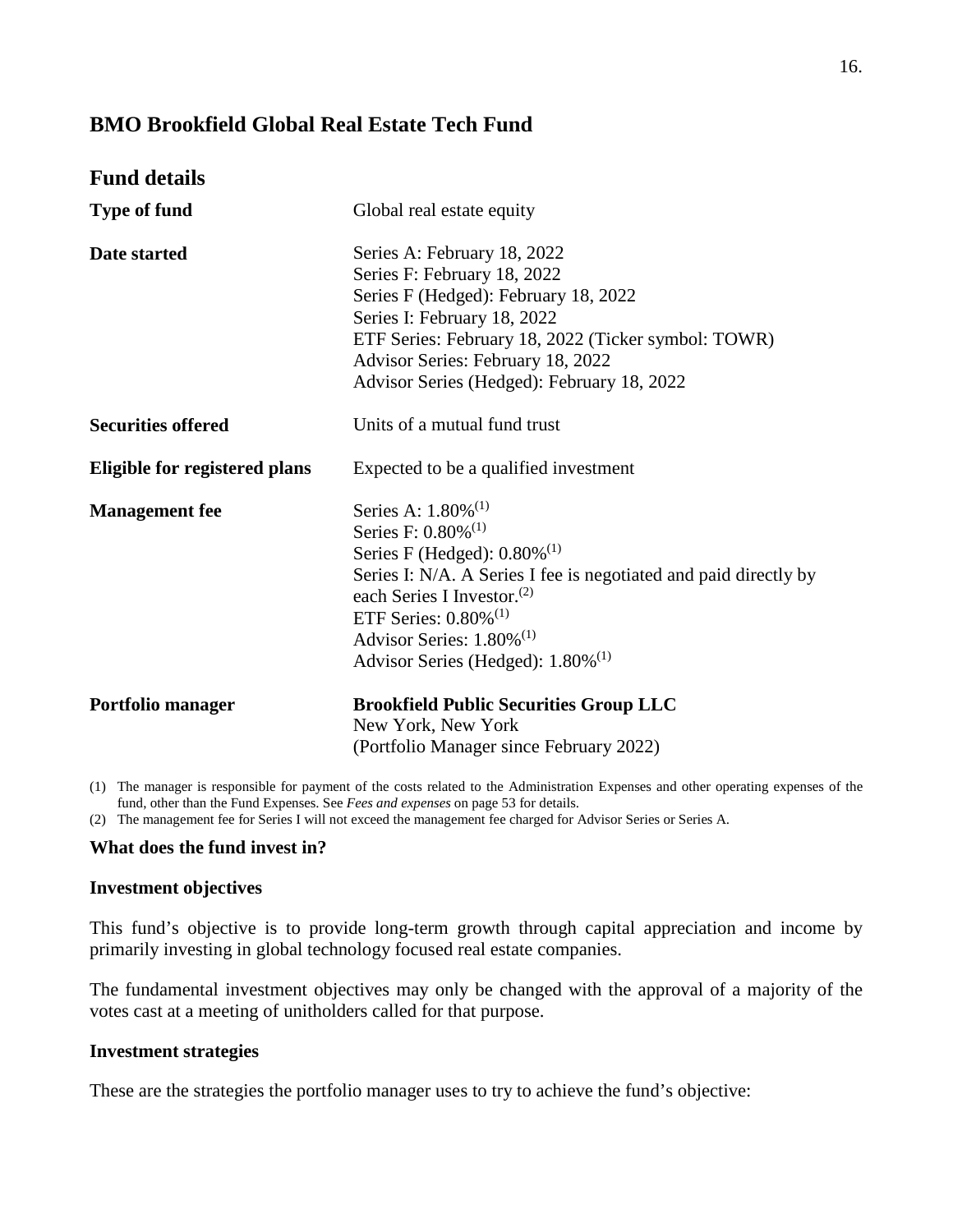- • invests primarily in global technology focused real estate companies, including data centers, communications infrastructure and industrials
- employs fundamental, bottom-up, value based security selection
- •considers market conditions, asset values, cash-flow projections, and capital structure
- evaluates position sizes based on conviction, relative value, company size and liquidity
- $\bullet$ may invest up to 100% of the fund's assets in foreign securities
- may invest in fixed income securities
- may invest up to 30% of the fund's assets in securities of underlying funds, with such underlying funds expected to be predominantly or exclusively underlying funds that are managed by us or one of our affiliates or associates
- the fund or the underlying funds may use derivatives to implement the investment strategy. Derivatives, such as options, futures, forward contracts, swaps and other derivative instruments may be used for both hedging and non-hedging purposes, or to, among other things:
	- $\bullet$ protect the fund against potential losses. For example, the portfolio manager may attempt to reduce the impact of security price fluctuations by using interest rate swaps and/or equity swaps
	- reduce the impact of volatility on the fund. For example, the portfolio manager may attempt to reduce the impact of any adverse changes in exchange rates by buying currency futures
	- gain exposure to securities without buying the securities directly.

The fund will only use derivatives as permitted by Canadian securities regulators.

The fund will only use derivatives as permitted by Canadian securities regulators.<br>The fund uses derivatives, such as forward contracts, to hedge its foreign currency exposure on the fund's foreign dollar denominated portfolio investments allocated to Series F (Hedged) and Advisor Series (Hedged) securities. While this strategy may not achieve a perfect hedge of the foreign currency exposure for Series F (Hedged) and Advisor Series (Hedged) securities, Series F (Hedged) and Advisor Series (Hedged) securities will generally have a rate of return that is based on the performance of the fund's portfolio investments excluding the performance attributable to foreign currency fluctuations relative to the Canadian dollar. Prior approval of securityholders of Series F (Hedged) and Advisor Series (Hedged) will be obtained before the currency hedging strategy of Series F (Hedged) and Advisor Series (Hedged) is changed.

 As a result of this hedging strategy, hedging costs are allocated to Series F (Hedged) and Advisor Series (Hedged) and therefore may lower the returns of these series.

 The fund may or may not hedge some or all of its foreign currency exposure on the foreign dollar denominated investments allocated to the other series of the fund. The return on these series of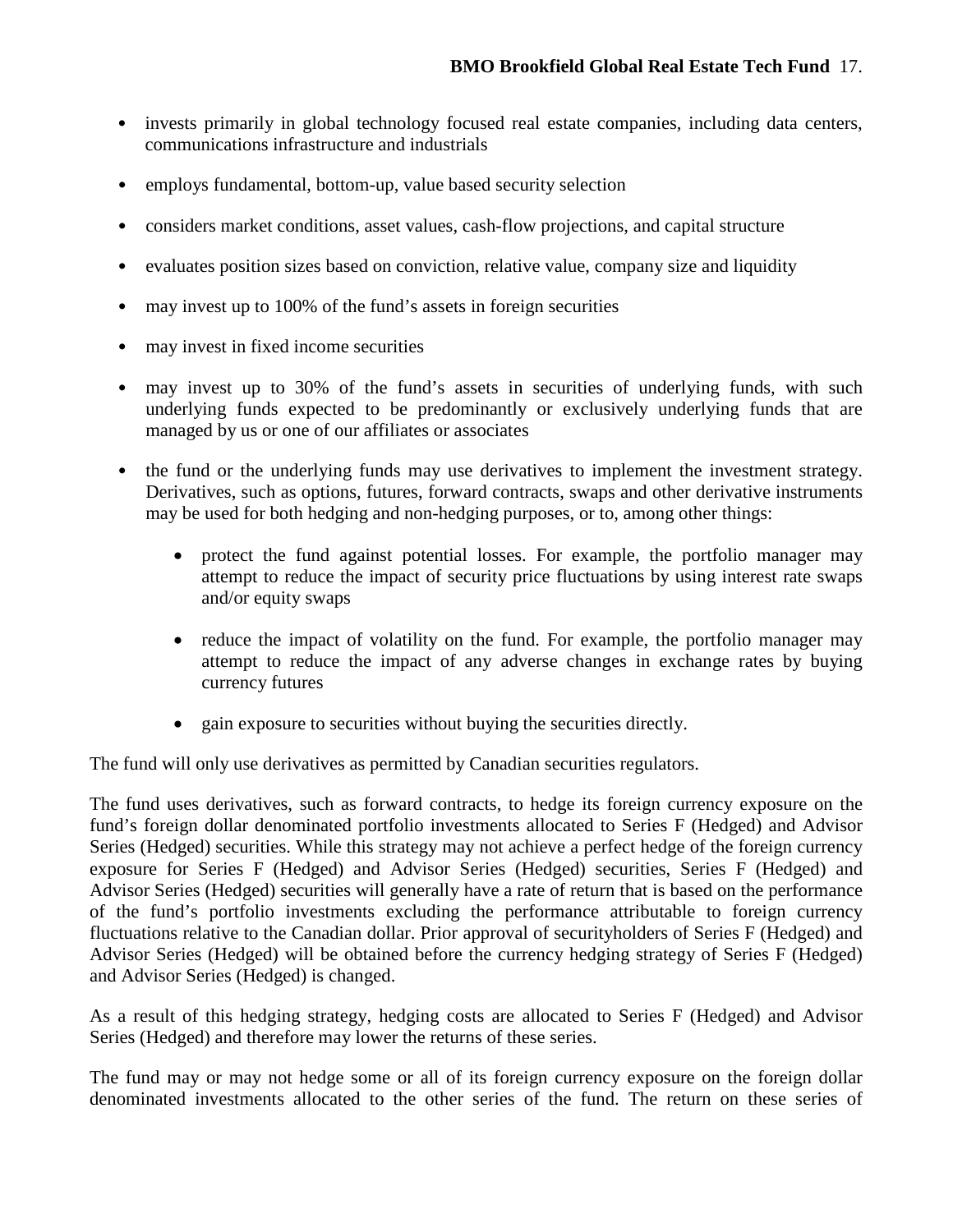securities of the fund will generally be based on both the performance of the fund's portfolio investments and any performance attributable to foreign currency fluctuations relative to the Canadian dollar. The extent to which returns will be based on foreign currency fluctuations will depend on how much of the foreign currency exposure is hedged.

 The fund or the underlying funds may enter into securities lending, repurchase and reverse repurchase transactions to earn additional income. These transactions will be used in conjunction with the other investment strategies in a manner considered appropriate to achieving the fund's investment objectives. Please see *Securities lending, repurchase and reverse repurchase transactions risk* on page 34.

 The fund may engage in short selling in order to manage volatility or enhance the fund's performance in declining or volatile markets. In compliance with its investment objectives, the fund will engage in short sales by borrowing securities which the portfolio manager believes are overvalued and selling them in the open market. The securities will then be repurchased by the fund at a later date and returned to the lender. The fund will only engage in short sales as permitted by Canadian securities regulators.

## **What are the risks of investing in the fund?**

These strategies may involve the following risks, which we explain starting on page 26:

- credit risk
- currency risk
- cybersecurity risk
- derivative risk
- $\bullet$  equity risk
- ESG and other factor-based investment strategy risk
- foreign investment risk
- fund of funds risk
- indexing risk
- interest rate risk
- large transaction risk
- securities lending, repurchase and reverse repurchase transactions risk
- series risk
- short selling risk.

 Derivatives are used for Series F (Hedged) and Advisor Series (Hedged) securities to hedge against foreign currency exposure and as a result Series F (Hedged) and Advisor Series (Hedged) securities will be subject to greater derivative risk than securities in other series of the fund. Series F (Hedged) and Advisor Series (Hedged) securities will be subject to less currency risk than securities of other series of the fund because their foreign currency exposure is hedged. However, the hedging strategy may not achieve a perfect hedge of the foreign currency exposure for Series F (Hedged) and Advisor Series (Hedged) securities.

Additional risks associated with an investment in ETF Series securities include: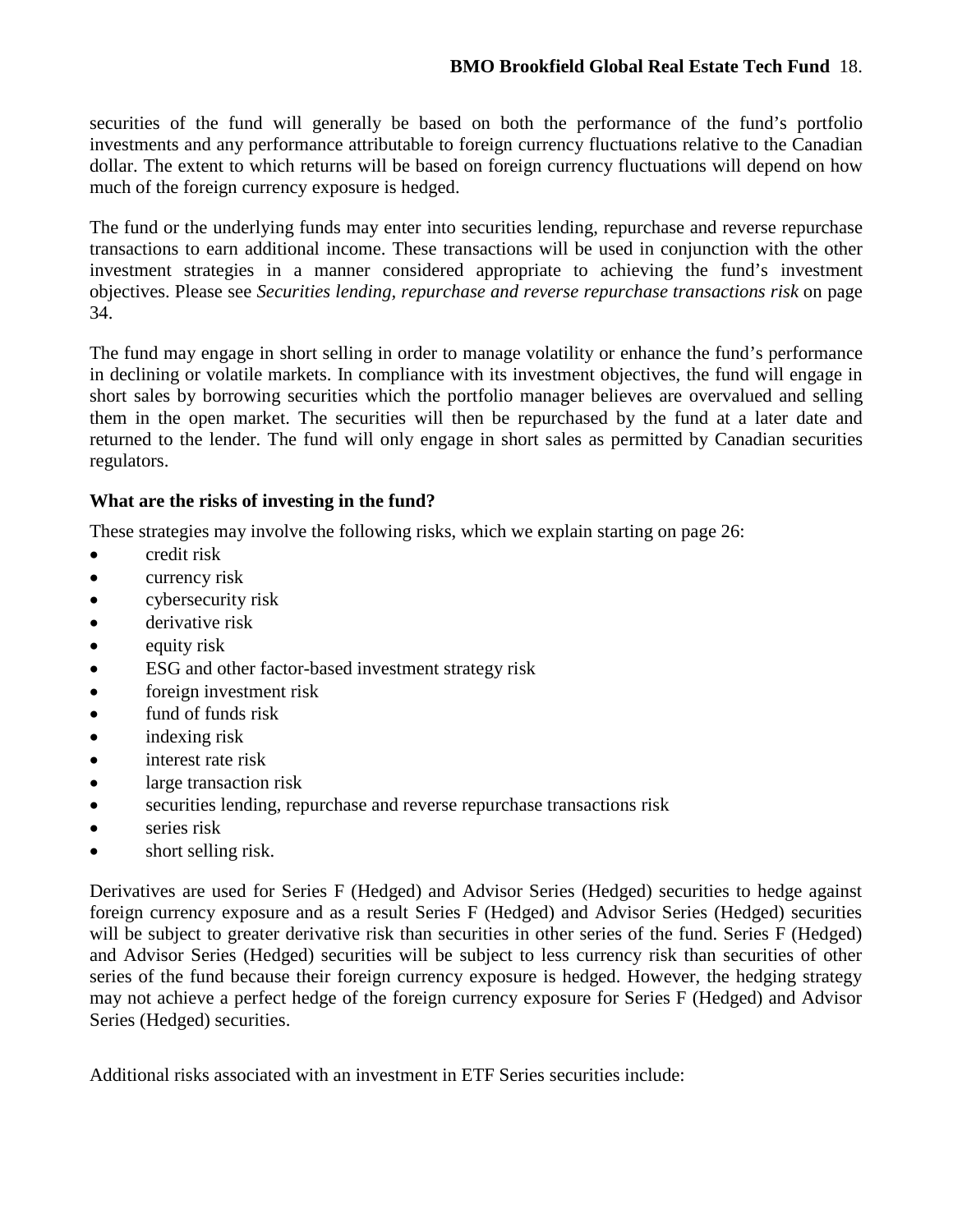- absence of an active market for ETF Series securities and lack of operating history risk
- halted trading of ETF Series securities risk
- trading price of ETF Series securities risk
- TSX listing of ETF Series securities risk.

# **Who should invest in this fund?**

- you are seeking long-term capital growth and current income from your investment
- you want to diversify your portfolio with global technology focused real estate equities
- you are comfortable with medium investment risk (i.e., you are willing to accept fluctuations in the market value of your investment).

 The Series F (Hedged) and Advisor Series (Hedged) securities are for investors who want to gain exposure to global investments but wish to minimize exposure to fluctuations in foreign currencies relative to the Canadian dollar.

 The risk rating for all series of the fund, including Series F (Hedged) and Advisor Series (Hedged), is medium. Please see *Fund risk classification* on page 12 for a description of how we determined the classification of this fund's risk level.

# **Distribution policy**

 fund distributes any net income and/or ROC quarterly and any net capital gains in December. Distributions are automatically reinvested in additional securities of the fund, unless you tell us in writing that you prefer to receive cash distributions. For Series A, Series F, Series F (Hedged), Series I, Advisor Series and Advisor Series (Hedged), the

writing that you prefer to receive cash distributions.<br>For ETF Series securities, distributions, if any, are paid quarterly in cash such that any net income and net realized capital gains have been distributed to securityholders. Annual distributions may be paid in cash or reinvested automatically in additional ETF Series securities of the fund at a price equal to the NAV per security of the fund and the ETF Series securities will be immediately consolidated such that the number of outstanding ETF Series securities following the distribution will equal the number of ETF Series securities outstanding prior to the distribution. If you are enrolled in a Distribution Reinvestment Plan, your distributions are automatically reinvested in additional securities of the ETF Series pursuant to the Distribution Reinvestment Plan. In addition, the fund may from time to time pay additional distributions on its ETF Series securities, including without restriction in connection with a special dividend or in connection with ROC.

Please see *Income tax considerations for investors* on page 59 for more information.

# **Fund expenses indirectly borne by investors**

This information is not available because the fund is new and its expenses are not yet known.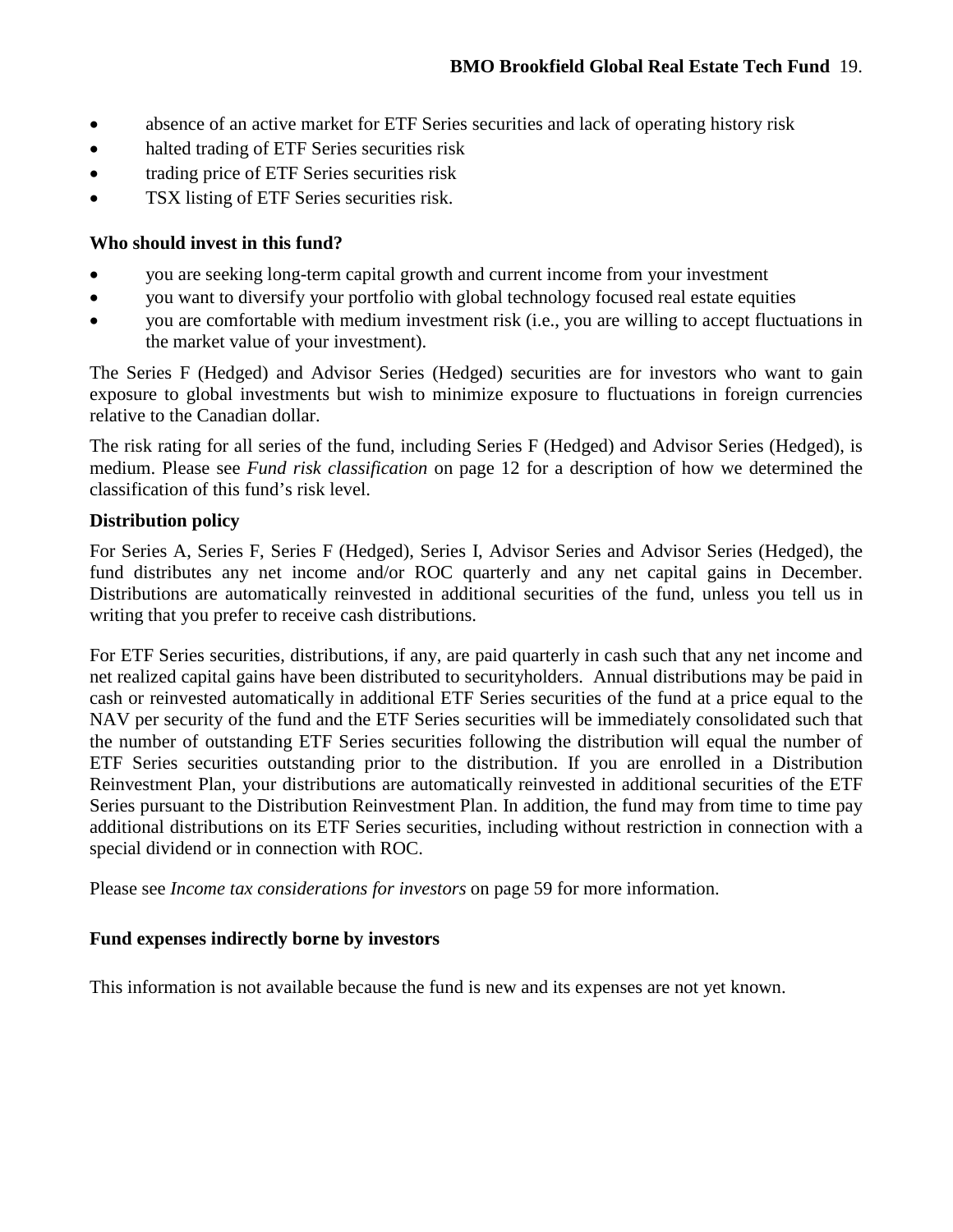# <span id="page-20-0"></span>**BMO Brookfield Global Renewables Infrastructure Fund**

| <b>Fund details</b>                  |                                                                                                                                                                                                                                                                                                                                                                 |
|--------------------------------------|-----------------------------------------------------------------------------------------------------------------------------------------------------------------------------------------------------------------------------------------------------------------------------------------------------------------------------------------------------------------|
| <b>Type of fund</b>                  | Global infrastructure                                                                                                                                                                                                                                                                                                                                           |
| Date started                         | Series A: February 18, 2022<br>Series F: February 18, 2022<br>Series F (Hedged): February 18, 2022<br>Series I: February 18, 2022<br>ETF Series: February 18, 2022 (Ticker symbol: GRNI)<br>Advisor Series: February 18, 2022<br>Advisor Series (Hedged): February 18, 2022                                                                                     |
| <b>Securities offered</b>            | Units of a mutual fund trust                                                                                                                                                                                                                                                                                                                                    |
| <b>Eligible for registered plans</b> | Expected to be a qualified investment                                                                                                                                                                                                                                                                                                                           |
| <b>Management</b> fee                | Series A: $1.80\%^{(1)}$<br>Series F: $0.80\%$ <sup>(1)</sup><br>Series F (Hedged): $0.80\%$ <sup>(1)</sup><br>Series I: N/A. A Series I fee is negotiated and paid directly by<br>each Series I Investor. <sup>(2)</sup><br>ETF Series: $0.80\%$ <sup>(1)</sup><br>Advisor Series: $1.80\%$ <sup>(1)</sup><br>Advisor Series (Hedged): $1.80\%$ <sup>(1)</sup> |
| Portfolio manager                    | <b>Brookfield Public Securities Group LLC</b><br>New York, New York<br>(Portfolio Manager since February 2022)                                                                                                                                                                                                                                                  |

 (1) The manager is responsible for payment of the costs related to the Administration Expenses and other operating expenses of the fund, other than the Fund Expenses. See *Fees and expenses* on page 53 for details.

(2) The management fee for Series I will not exceed the management fee charged for Advisor Series or Series A.

#### **What does the fund invest in?**

#### **Investment objectives**

 This fund's objective is to provide long-term growth through capital appreciation and income by primarily investing in global renewables and sustainable infrastructure companies.

 The fundamental investment objectives may only be changed with the approval of a majority of the votes cast at a meeting of unitholders called for that purpose.

#### **Investment strategies**

These are the strategies the portfolio manager uses to try to achieve the fund's objective: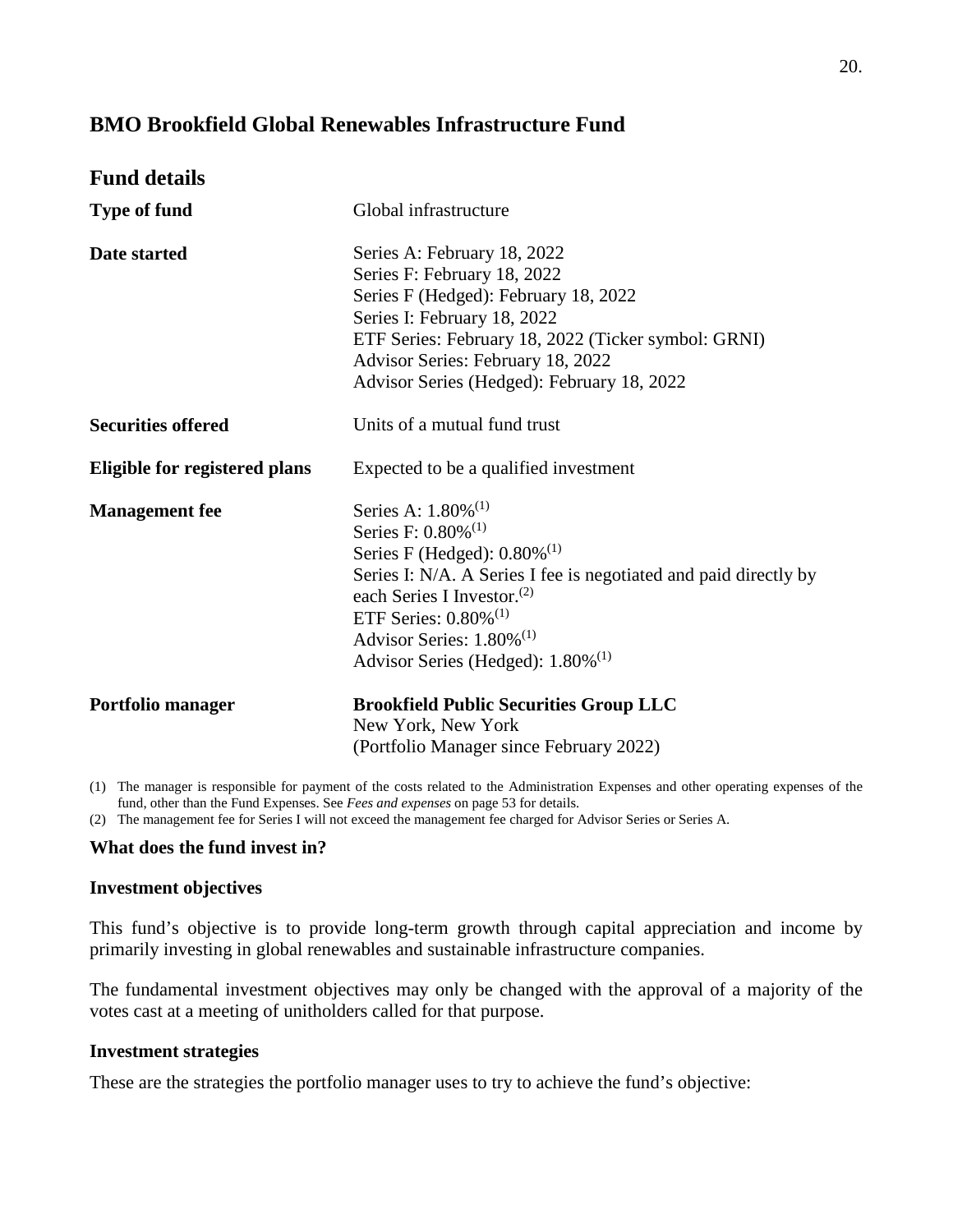- invests primarily in global renewables and sustainable infrastructure companies, including:
	- wind and solar, including asset owners and operators, developers, and supply chain
	- clean power, including hydroelectric, geothermal and biomass
	- clean technology, including electrification of the grid through electric vehicles, grid modernization, energy efficiency and distributed generation
	- water sustainability, including water and wastewater treatment systems and utilities, and supply chain
	- opportunistic transitioning companies, including companies focused on power generation and electrification investments
- may invest in master limited partnerships (MLPs)
- may invest in fixed income securities
- employs fundamental, bottom-up and value-based security selection
- •considers market conditions, asset values, cash-flow projections and capital structure
- evaluates position sizes based on conviction, relative value, company size and liquidity  $\bullet$
- employs a responsible investment approach to evaluate the responsible impact of companies, which may include consideration of:  $\bullet$ 
	- efficiency and environmental impact environmental factors, such as carbon footprint, climate change, water risk, resource
	- social factors, such as employee, customer, supplier and community relations, impacts on public health and human rights
	- $\bullet$ governance factors, such as executive pay, board structure and oversight, and protection of minority shareholder interests

and may exclude companies involved in severe ESG controversies. Please also see *Responsible investment process* on page 10.

- may invest up to 100% of the fund's assets in foreign securities
- may invest up to 30% of the fund's assets in securities of underlying funds, with such underlying funds expected to be predominantly or exclusively underlying funds that are managed by us or one of our affiliates or associates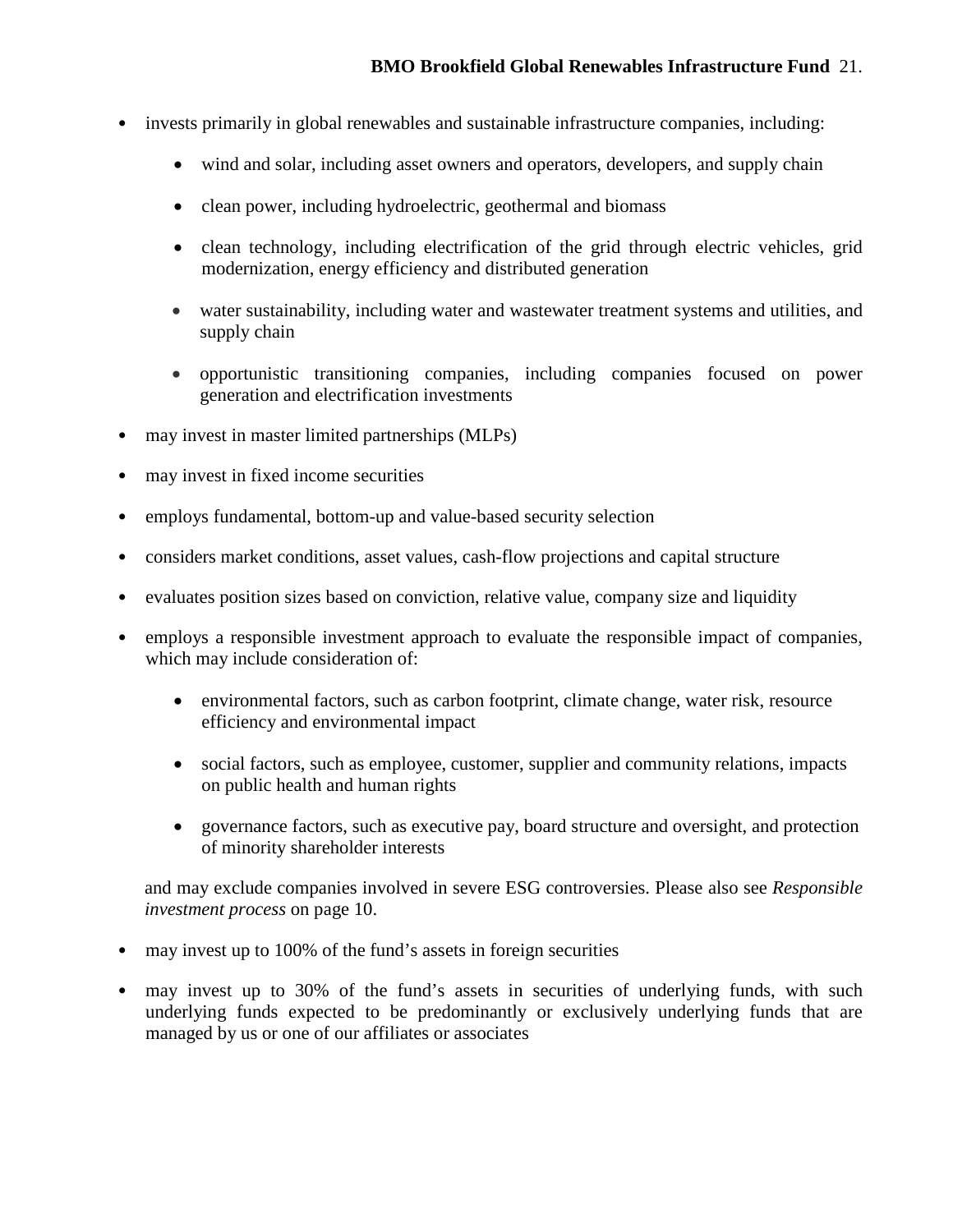- the fund or the underlying funds may use derivatives to implement the investment strategy. Derivatives, such as options, futures, forward contracts, swaps and other derivative instruments may be used for both hedging and non-hedging purposes, or to, among other things:
	- protect the fund against potential losses. For example, the portfolio manager may attempt to reduce the impact of security price fluctuations by using interest rate swaps and/or equity swaps
	- reduce the impact of volatility on the fund. For example, the portfolio manager may attempt to reduce the impact of any adverse changes in exchange rates by buying currency futures
	- gain exposure to securities without buying the securities directly.

The fund will only use derivatives as permitted by Canadian securities regulators.

The fund will only use derivatives as permitted by Canadian securities regulators.<br>The fund uses derivatives, such as forward contracts, to hedge its foreign currency exposure on the fund's foreign dollar denominated portfolio investments allocated to Series F (Hedged) and Advisor Series (Hedged) securities. While this strategy may not achieve a perfect hedge of the foreign currency exposure for Series F (Hedged) and Advisor Series (Hedged) securities, Series F (Hedged) and Advisor Series (Hedged) securities will generally have a rate of return that is based on the performance of the fund's portfolio investments excluding the performance attributable to foreign currency fluctuations relative to the Canadian dollar. Prior approval of securityholders of Series F (Hedged) and Advisor Series (Hedged) will be obtained before the currency hedging strategy of Series F (Hedged) and Advisor Series (Hedged) is changed.

 As a result of this hedging strategy, hedging costs are allocated to Series F (Hedged) and Advisor Series (Hedged) and therefore may lower the returns of these series.

 The fund may or may not hedge some or all of its foreign currency exposure on the foreign dollar denominated investments allocated to the other series of the fund. The return on these series of securities of the fund will generally be based on both the performance of the fund's portfolio investments and any performance attributable to foreign currency fluctuations relative to the Canadian dollar. The extent to which returns will be based on foreign currency fluctuations will depend on how much of the foreign currency exposure is hedged.

The fund or the underlying funds may enter into securities lending, repurchase and reverse repurchase transactions to earn additional income. These transactions will be used in conjunction with the other investment strategies in a manner considered appropriate to achieving the fund's investment objectives. Please see *Securities lending, repurchase and reverse repurchase transactions risk* on page 34.

 The fund may engage in short selling in order to manage volatility or enhance the fund's performance in declining or volatile markets. In compliance with its investment objectives, the fund will engage in short sales by borrowing securities which the portfolio manager believes are overvalued and selling them in the open market. The securities will then be repurchased by the fund at a later date and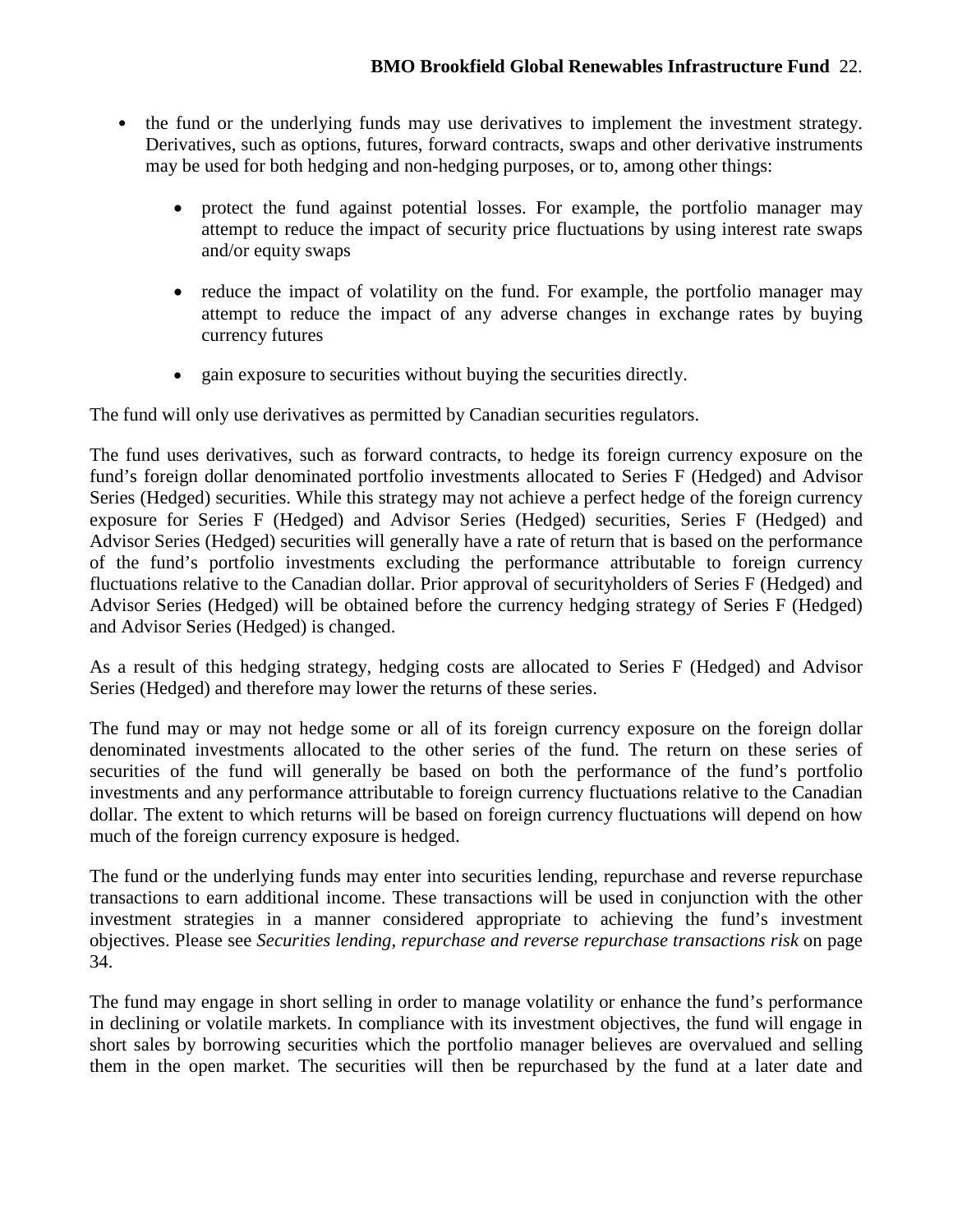returned to the lender. The fund will only engage in short sales as permitted by Canadian securities regulators.

# **What are the risks of investing in the fund?**

The investment strategies may involve the following risks, which we explain starting on page 26:

- credit risk
- currency risk
- cybersecurity risk
- derivative risk
- $\bullet$  equity risk
- ESG and other factor-based investment strategy risk
- foreign investment risk
- fund of funds risk
- indexing risk
- interest rate risk
- large transaction risk
- securities lending, repurchase and reverse repurchase transactions risk
- series risk
- short selling risk.

 Derivatives are used for Series F (Hedged) and Advisor Series (Hedged) securities to hedge against foreign currency exposure and as a result Series F (Hedged) and Advisor Series (Hedged) securities will be subject to greater derivative risk than securities in other series of the fund. Series F (Hedged) and Advisor Series (Hedged) securities will be subject to less currency risk than securities of other series of the fund because their foreign currency exposure is hedged. However, the hedging strategy may not achieve a perfect hedge of the foreign currency exposure for Series F (Hedged) and Advisor Series (Hedged) securities.

Additional risks associated with an investment in ETF Series securities include:

- absence of an active market for ETF Series securities and lack of operating history risk
- halted trading of ETF Series securities risk
- trading price of ETF Series securities risk
- TSX listing of ETF Series securities risk.

## **Who should invest in this fund?**

Consider this fund if:

- you are seeking long-term capital growth and current income from your investment
- you want to diversify your portfolio with global renewables and infrastructure companies
- you are comfortable with medium investment risk (i.e., you are willing to accept fluctuations in the market value of your investment).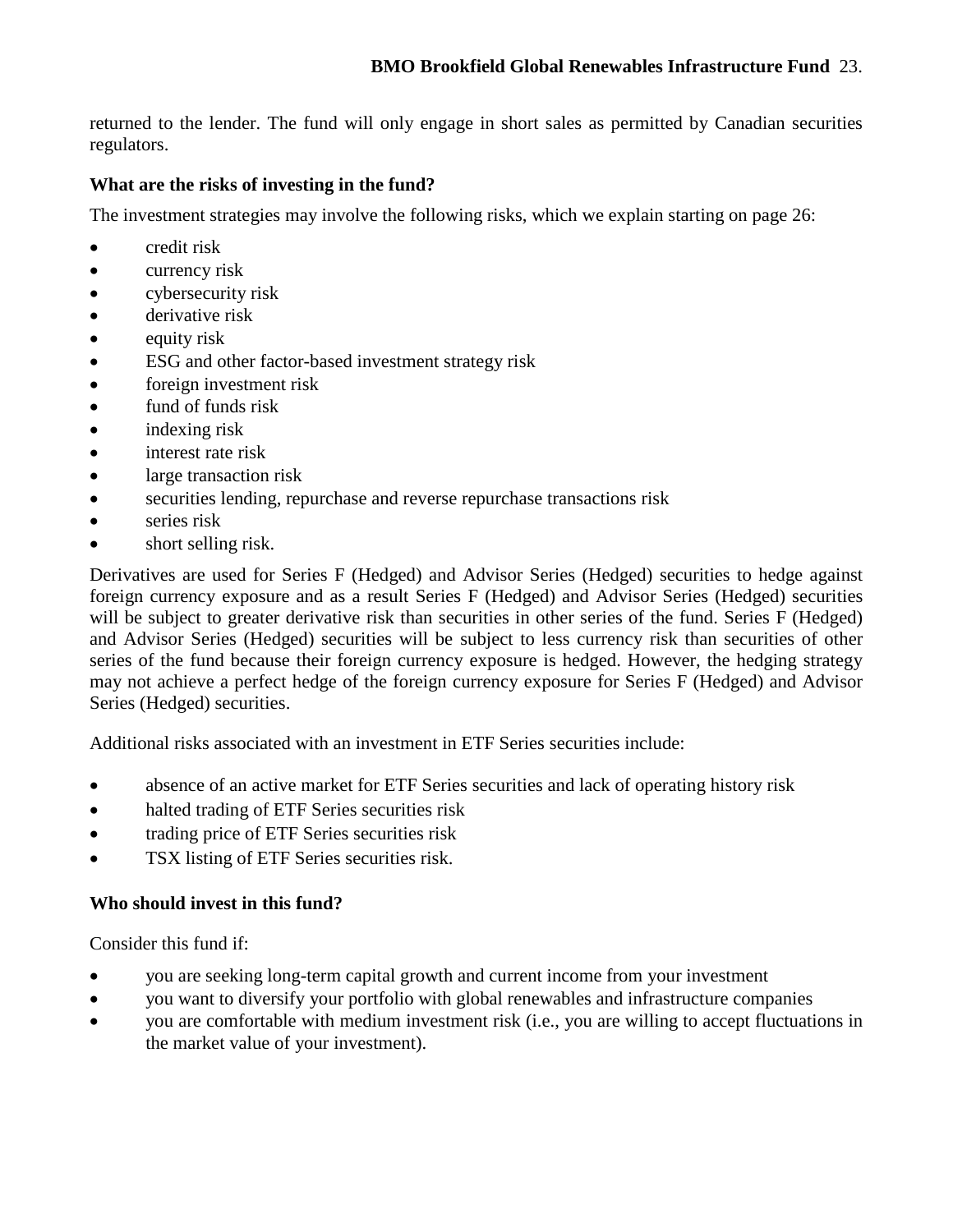The Series F (Hedged) and Advisor Series (Hedged) securities are for investors who want to gain exposure to global investments but wish to minimize exposure to fluctuations in foreign currencies relative to the Canadian dollar.

 The risk rating for all series of the fund, including Series F (Hedged) and Advisor Series (Hedged), is medium. Please see *Fund risk classification* on page 12 for a description of how we determined the classification of this fund's risk level.

#### **Distribution policy**

 fund distributes any net income and/or ROC quarterly and any net capital gains in December. Distributions are automatically reinvested in additional securities of the fund, unless you tell us in writing that you prefer to receive cash distributions. For Series A, Series F, Series F (Hedged), Series I, Advisor Series and Advisor Series (Hedged), the

writing that you prefer to receive cash distributions.<br>For ETF Series securities, distributions, if any, are paid quarterly in cash such that any net income and net realized capital gains have been distributed to securityholders. Annual distributions may be paid in cash or reinvested automatically in additional ETF Series securities of the fund at a price equal to the NAV per security of the fund and the ETF Series securities will be immediately consolidated such that the number of outstanding ETF Series securities following the distribution will equal the number of ETF Series securities outstanding prior to the distribution. If you are enrolled in a Distribution Reinvestment Plan, your distributions are automatically reinvested in additional securities of the ETF Series pursuant to the Distribution Reinvestment Plan. In addition, the fund may from time to time pay additional distributions on its ETF Series securities, including without restriction in connection with a special dividend or in connection with ROC.

Please see *Income tax considerations for investors* on page 59 for more information.

#### **Fund expenses indirectly borne by investors**

This information is not available because the fund is new and its expenses are not yet known.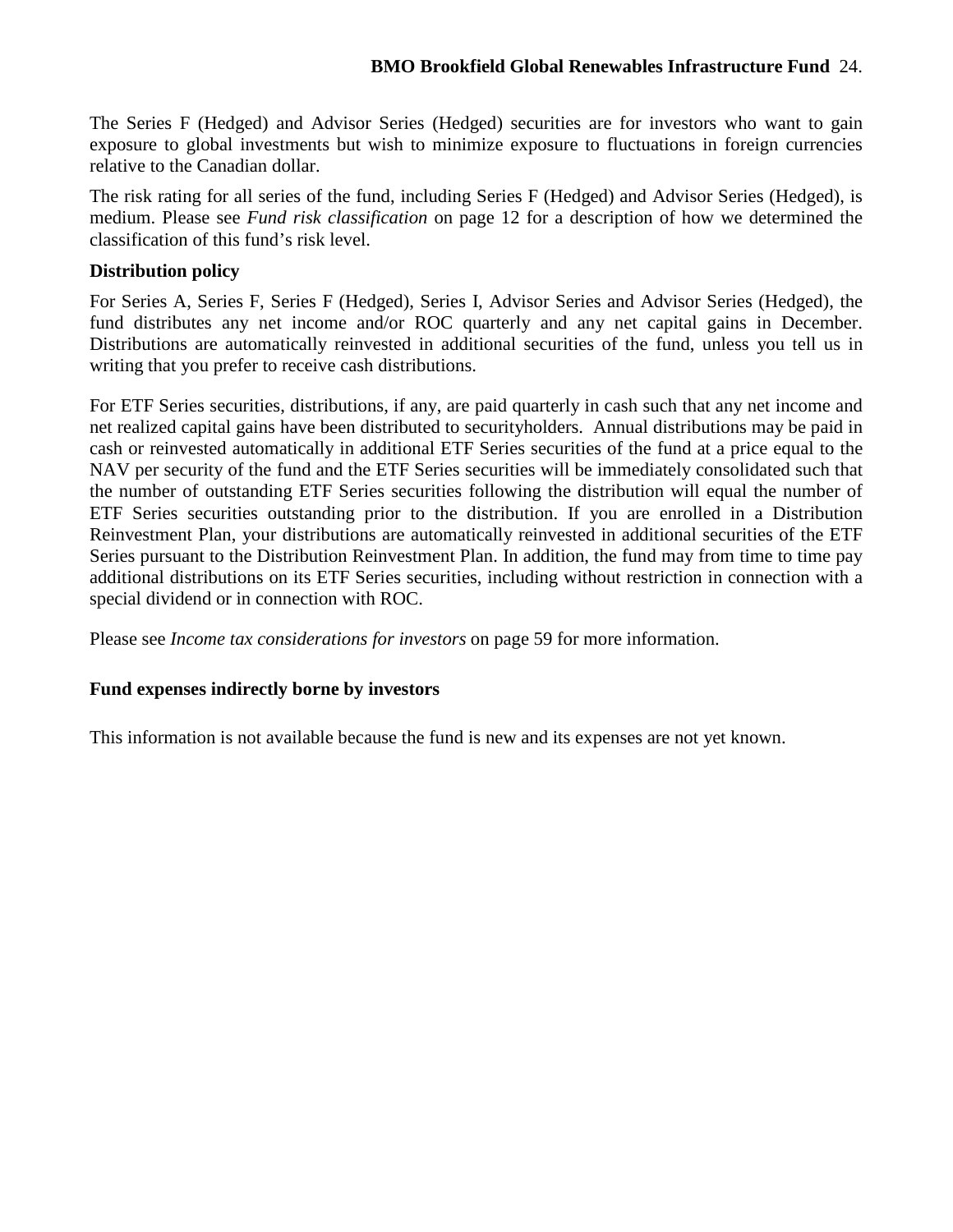# <span id="page-25-0"></span> **What is a mutual fund and what are the risks of investing in a mutual fund?**

#### **What is a mutual fund?**

 A mutual fund is a pool of investments managed by professional money managers. When you invest in a mutual fund, you're actually pooling your money with other people who have similar investment goals. A portfolio manager invests that money on behalf of the whole group. If the investments make money, everyone shares in the gain. If the investments lose money, the whole group shares in the loss.

 Mutual fund companies keep track of each investor's share of the pool by selling mutual funds in units or shares. The more you invest the more units or shares you own and the bigger your share of the fund's income, gains and losses. As an investor, you also share a portion of the fund's expenses.

 Mutual funds come in many varieties that are designed to meet the differing needs of investors. A fund could hold investments like stocks, bonds, cash, derivatives, or underlying funds or some combination of these, depending on its investment objectives.

 The value of these investments can go up or down. They're affected by things such as changes in interest rates or currency exchange rates, economic conditions in Canada or abroad, global pandemics or health crises or news about the companies the fund invests in. When the value of the investments change, it can make the price of the mutual fund securities rise or fall. That's why mutual fund investments can increase or decrease in value after you buy them and why the value of your investment in a mutual fund may be more or less when you redeem it than when you purchased it.

 Under exceptional circumstances, a mutual fund may not allow you to redeem your securities. See *Extraordinary Circumstances when you may not be allowed to redeem your securities on page 49* for more information.

#### **How mutual funds are structured**

 A mutual fund can be set up as a trust or corporation. Both allow you to pool your money with other investors, but there are some differences. When you invest in a trust, you buy units of the trust. When you invest in a corporation, you buy shares of the corporation. Some mutual fund corporations issue several classes of shares, where each share class works like a separate mutual fund with its own investment objectives.

 The main difference between an investment in a trust and a corporation is in how the entity and your investment in the entity are taxed. This is generally more important if you're investing outside of a registered plan. Distributions from a mutual fund that is a trust are generally treated differently for tax purposes than distributions from a mutual fund that is a corporation.

 Units of a mutual fund trust and classes of a mutual fund corporation may be issued in different series. Each series is intended for different kinds of investors and may have different fees and expenses or different distribution policies.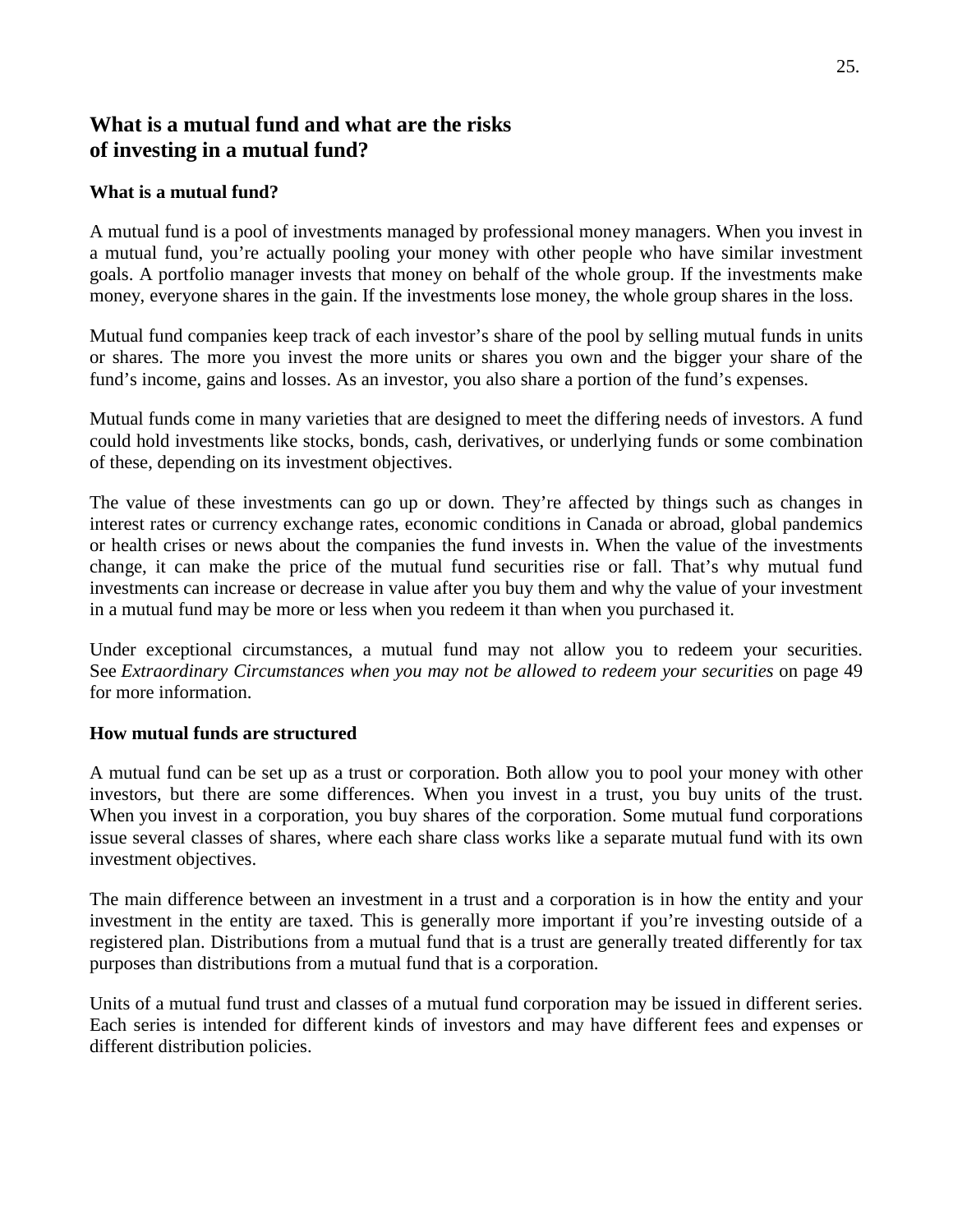#### **Classes and series of securities of funds structured as trusts**

 A mutual fund that is structured as a trust may issue securities in one or more classes and each such class may be issued in one or more series. An unlimited number of securities of each series may be issued. In respect of a mutual fund structured as a trust, for some purposes, such as calculating fees and expenses, a class or a series of securities may be dealt with separately from other classes or series of securities of that mutual fund. In addition, the money that you and other investors pay to purchase securities of any series is tracked on a series-by-series basis in your mutual fund's administration records. For other purposes, such as the investment activity of the portfolio of a mutual fund, all classes and series of securities of the mutual fund are dealt with together.

 The funds offered under this simplified prospectus are organized as trusts. When you invest in a fund, you are buying units of a trust. The funds have two classes of securities: the Hedged Class and the Ordinary Class. The Hedged Class is issued in two series of securities (Series F (Hedged) and Advisor Series (Hedged)), and the Ordinary Class is issued in multiple series of securities (Series A, Series F, Series I and Advisor Series). Except for the foreign currency hedging derivatives and related expenses entered into specifically for the Hedged Class of a fund, the separate classes of such fund derive their returns from a common pool of assets with a single investment objective and together constitute a single mutual fund.

 The series of each fund derive their returns from a common pool of assets with a single investment objective and together constitute a single mutual fund.

See *About series of securities* on page 38 for more details on the different series of securities available.

## **What is an ETF Series?**

 ETF Series are exchange traded series of securities offered by the funds. ETF Series securities of the funds will issued and sold on a continuous basis.

 The funds issue ETF Series securities directly to Designated Brokers and ETF Dealers. BMO Nesbitt Burns Inc., an affiliate of BMO Investments Inc., acts as a Designated Broker and an ETF Dealer for the ETF Series securities of the funds.

the ETF Series securities of the funds.<br>The TSX has conditionally approved the listing of the ETF Series securities of the funds on the TSX. Listing of the ETF Series securities of the funds on the TSX is subject to the funds fulfilling all of the requirements of the TSX on or before February 15, 2023. Subject to satisfying the TSX's original listing requirements, the ETF Series securities of the funds will be listed on the TSX and holders of ETF Series securities will be able to buy or sell ETF Series securities of the funds on the TSX or another exchange or marketplace through registered brokers and dealers in the province or territory where the investor resides. Investors may incur customary brokerage commissions in buying or selling the ETF Series securities of the funds.

#### **What are the risks of investing in a mutual fund?**

 Risk varies from one fund to another. You can measure risk by how often the fund's value changes and how big the changes tend to be. This is called volatility. The bigger and more often the changes in value the more volatile the fund.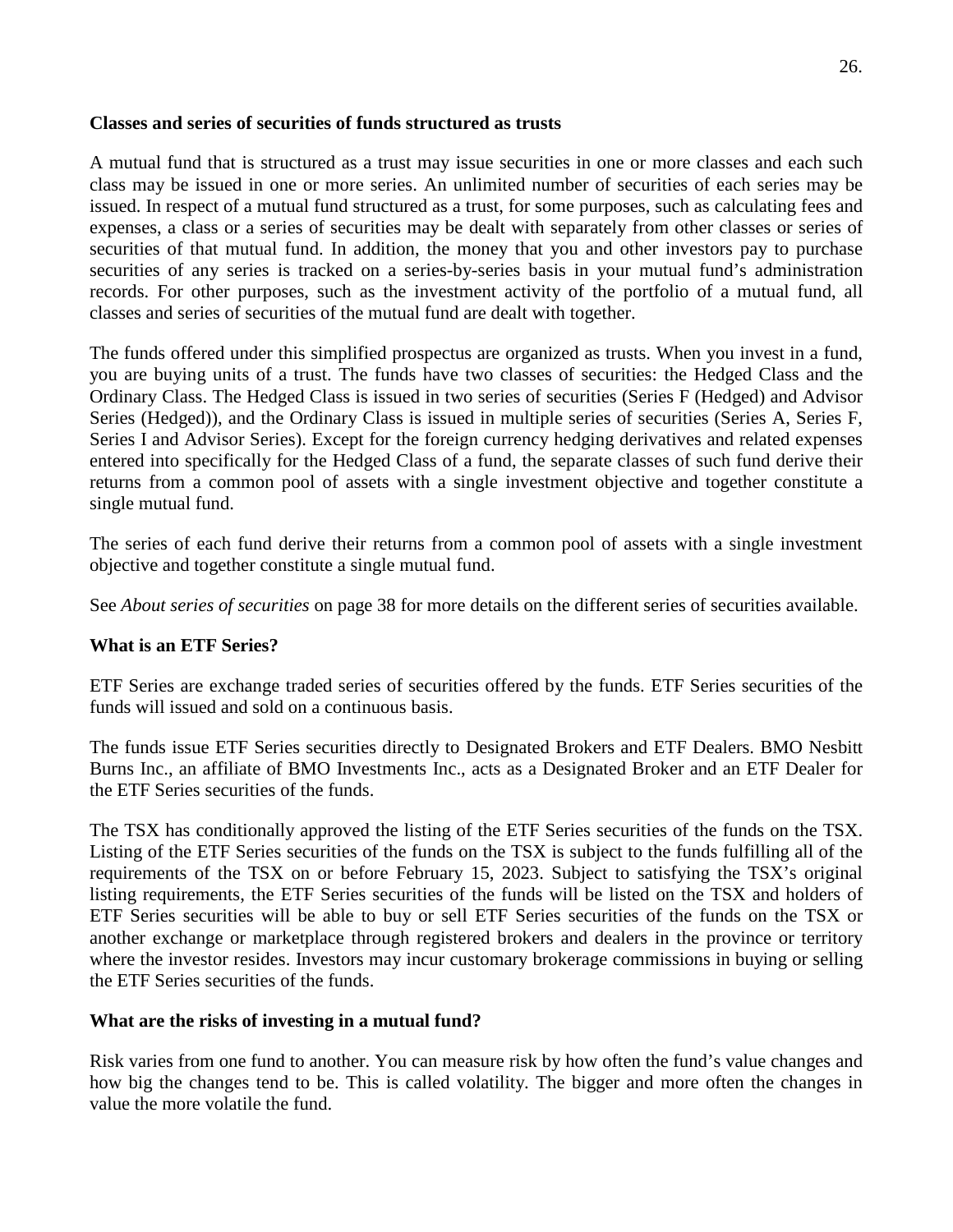Each fund has a different degree of volatility, which depends largely on the investments that the fund by the Canadian government, it will be subject to very little volatility. That's because the government guarantees payment of a certain interest rate and there's little chance it will fail to keep its promise. On the other hand, some mutual funds may invest heavily in technology stocks. Technology stocks can makes. For example, if a mutual fund only invests in interest-paying money market instruments offered have frequent, large changes in value as a company's products go in and out of favour, so mutual funds that have heavy exposure to technology stocks can be quite volatile.

 As a general rule, the higher the risk, the higher the potential for gains (and losses). The lower the risk the lower the potential for gains (and losses). A key to reducing the overall volatility of your portfolio is to hold a wide variety of investments.

 When you're deciding which funds to invest in, you need to ask yourself how comfortable you'll be with their volatility. Here are some important points that can help you decide:

- *the length of time you're prepared to invest*. The more time you have until you need to cash in your investments, the more you should be thinking about investing in funds that have exposure to equities. These can be volatile in the short-term, but over the long-term, they've tended to provide higher returns than other kinds of investments.
- *your investment goals.* Your goals are unique and will influence the amount of risk that you are willing to take. If you can reach your goal only by earning higher returns on your investments, you may want to think about taking on more risk by making more volatile funds a larger part of your portfolio.
- *your portfolio as a whole.* A fund that may seem too risky on its own may be suitable as a small percentage of your portfolio. Why? Diversification. When you hold a variety of bond funds and equity funds in your portfolio, you increase the potential for higher returns. At the same time, a good mix of investments tends to reduce wide swings in the value of your portfolio. That's because the various kinds of investments the funds hold tend to react differently to market and economic changes.

#### **Mutual fund investments are not guaranteed**

 Unlike bank accounts or GICs, the funds aren't covered by the Canada Deposit Insurance Corporation or the Régie de l'assurance-dépôts du Québec and aren't guaranteed by Bank of Montreal or by anyone else. The value of each fund will vary with changes in the value of the fund's investments.

 else. The value of each fund will vary with changes in the value of the fund's investments. Under exceptional circumstances, a fund may suspend redemptions. See *Extraordinary circumstances when you may not be allowed to redeem your securities* on page 49.

#### **General investment risks**

 An investment in a fund should be made with an understanding that the value of a fund will fluctuate in accordance with changes in the financial condition of a fund's underlying investments. Underlying investments and the value of a fund may fluctuate over short term periods due to short term market movements and over longer periods during more prolonged market upturns or downturns. In addition to changes in the condition of markets generally and other factors such as local, regional or global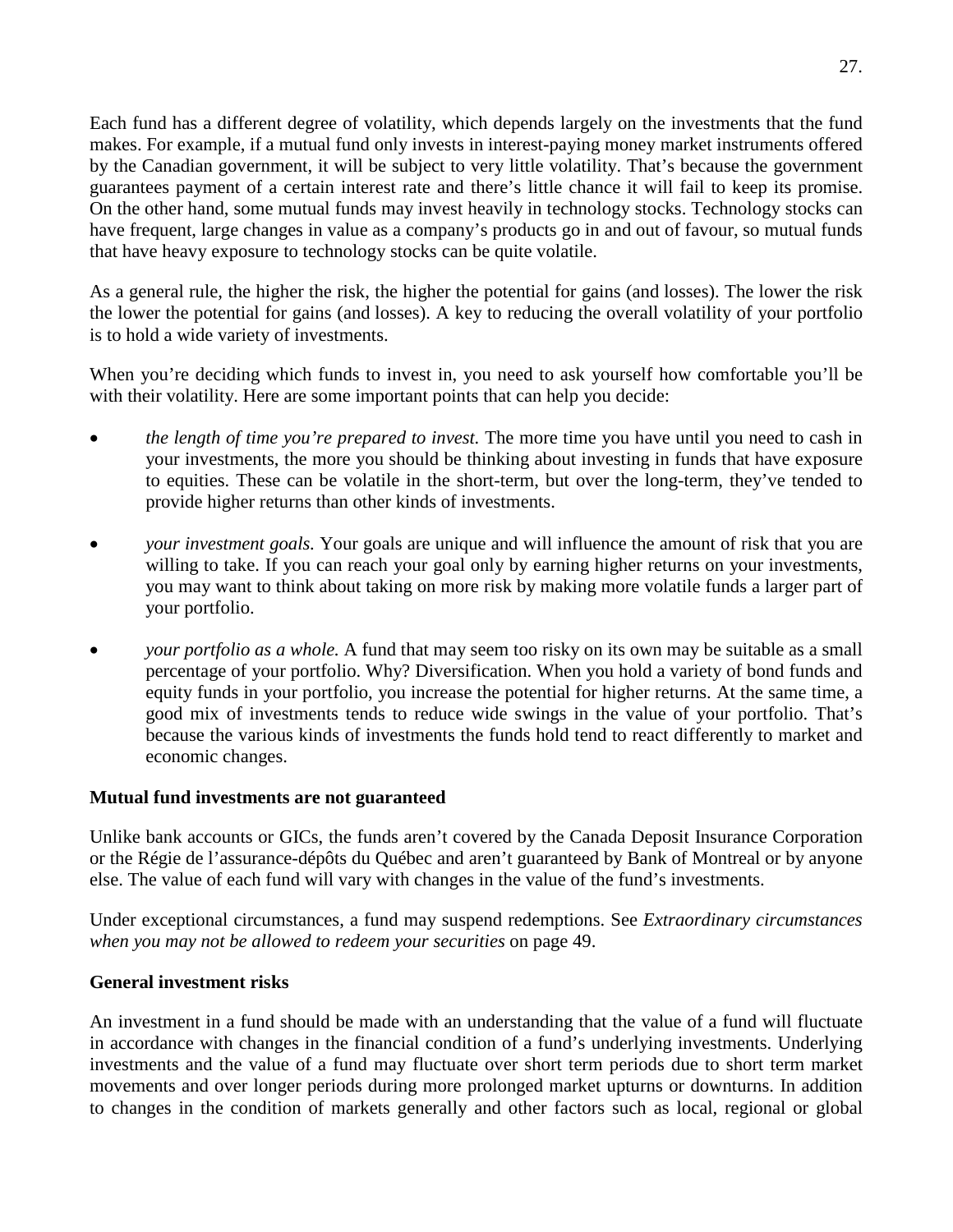events such as war, acts of terrorism, the spread of infectious illness or other public health issues, recessions, or other events could have a significant impact on a fund and its investments and could also result in fluctuations in the value of a fund. Here are some common risk factors that may cause the value of a fund to change. Not all risks apply to all funds or to all series of securities of a fund.

#### **Absence of an active market for ETF Series securities and lack of operating history risk**

 The ETF Series securities of the funds have no previous operating history. Although the ETF Series securities of the funds may be listed on the TSX, there can be no assurance that an active public market for these ETF Series securities will develop or be sustained.

#### **Credit risk**

 Credit risk is the risk that the company, government or other entity (including a special purpose vehicle) that issued a bond or other fixed income security (including asset-backed and mortgage- backed securities) can't pay interest or repay principal when it's due. This risk is lowest among issuers that have a high credit rating from a credit rating agency. It's highest among issuers that have a low credit rating or no credit rating. Investments with a lower credit rating usually offer a better return than higher-grade investments, but have the potential for substantial loss as well as gain, as will the funds that buy them.

 High yielding, higher risk income securities in which some of the funds may invest are subject to greater risk of loss of principal and income than higher rated fixed income securities, and are considered to be less certain with respect to the issuer's capacity to pay interest and repay principal.

 A specialized credit rating agency, such as Standard & Poor's or DBRS, may reduce the credit rating of an issuer's debt securities. Unexpected downgrades in credit rating typically decrease the value of such securities.

## **Currency risk**

Funds that invest in foreign securities buy them using foreign currency. For example, the funds use U.S. dollars to buy U.S. stocks or bonds. Because currencies change in value against each other, it's possible that an unfavourable move in the exchange rate may reduce, or even eliminate, any increase in the value of that investment. The opposite can also be true – the fund can benefit from changes in exchange rates.

## **Cybersecurity risk**

 With the increased use of technologies such as the internet to conduct business, the manager and each of the funds are susceptible to operational, information security and related risks. In general, cyber incidents can result from deliberate attacks or unintentional events. Cyber attacks include, but are not limited to, gaining unauthorized access to digital systems (e.g., through "hacking" or malicious software coding) for purposes of misappropriating assets or sensitive information, corrupting data or causing operational disruption. Cyber attacks also may be carried out in a manner that does not require network services unavailable to intended users). Cyber incidents affecting the funds, the manager or the funds' service providers (including, but not limited to, a fund's portfolio manager, sub-advisor(s), gaining unauthorized access, such as causing denial-of-service attacks on websites (i.e., efforts to make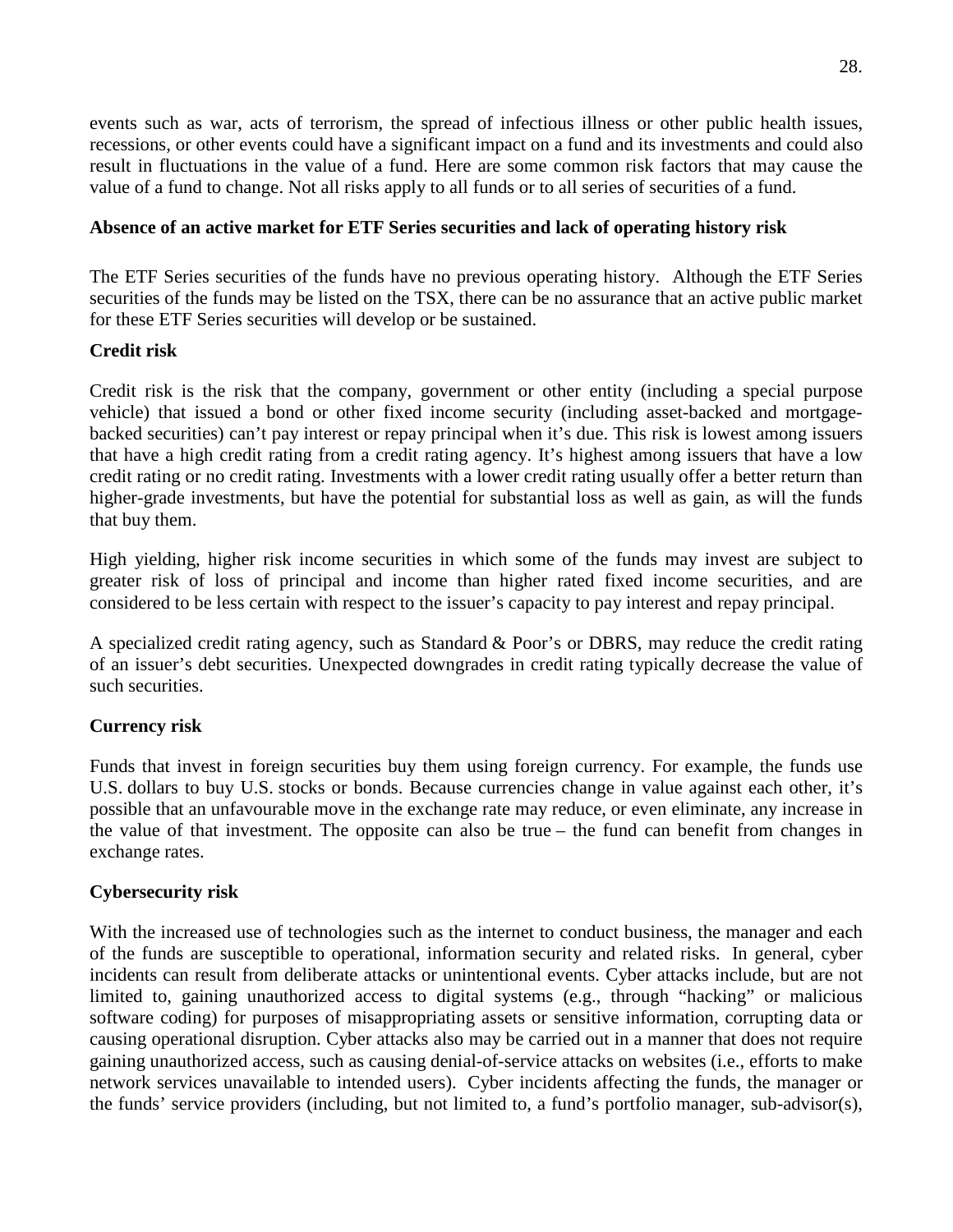transfer agent, custodian and sub-custodians) have the ability to cause disruptions and impact each of their respective business operations, potentially resulting in financial losses, interference with the funds' ability to calculate their NAV, impediments to trading, the inability of securityholders to transact business with the funds and the inability of the funds to process transactions including redeeming securities, violations of applicable privacy and other laws, regulatory fines, penalties, reputational damage, reimbursement or other compensation costs, or additional compliance costs associated with the implementation of any corrective measures. Similar adverse consequences could result from cyber incidents affecting the issuers of securities in which the funds invest and counterparties with which the funds engage in transactions.

 In addition, substantial costs may be incurred to prevent any cyber incidents in the future. While the manager and the funds have established business continuity plans in the event of, and risk management systems to prevent, such cyber incidents, inherent limitations exist in such plans and systems including the possibility that certain risks have not been identified. Furthermore, the manager and the funds cannot control the cyber security plans and systems of the funds' service providers, the issuers of securities in which the funds invest or any other third parties whose operations may affect the funds or their securityholders. As a result, the funds and their securityholders could be negatively affected.

#### **Derivative risk**

 While derivatives can be useful for hedging against losses or as a substitute for the underlying assets, they involve a number of risks:

- the hedging strategy used by a fund may not be effective
- there's no guarantee that a market will exist when a fund wants to meet the terms of the derivative contract. This could prevent the fund from making a profit or limiting its losses
- the other party to a derivative contract may not be able to meet its obligations
- stock exchanges may set daily trading limits on futures contracts. This could prevent a fund from closing a contract
- the price of stock index options may be distorted if trading in some or all of the stocks that make up the index is interrupted. If a fund could not close out its position in these options because of interruptions or imposed restrictions, it may experience losses
- the price of a derivative may not accurately reflect the value of the underlying security or index
- an acceptable counterparty may not be willing to enter into contracts that allow the fund to link its performance to the underlying security
- if a fund is required to give a security interest in order to enter into a derivative, there is a risk that the other party may try to enforce the security interest against the fund's assets
- the cost of the derivative contracts may increase.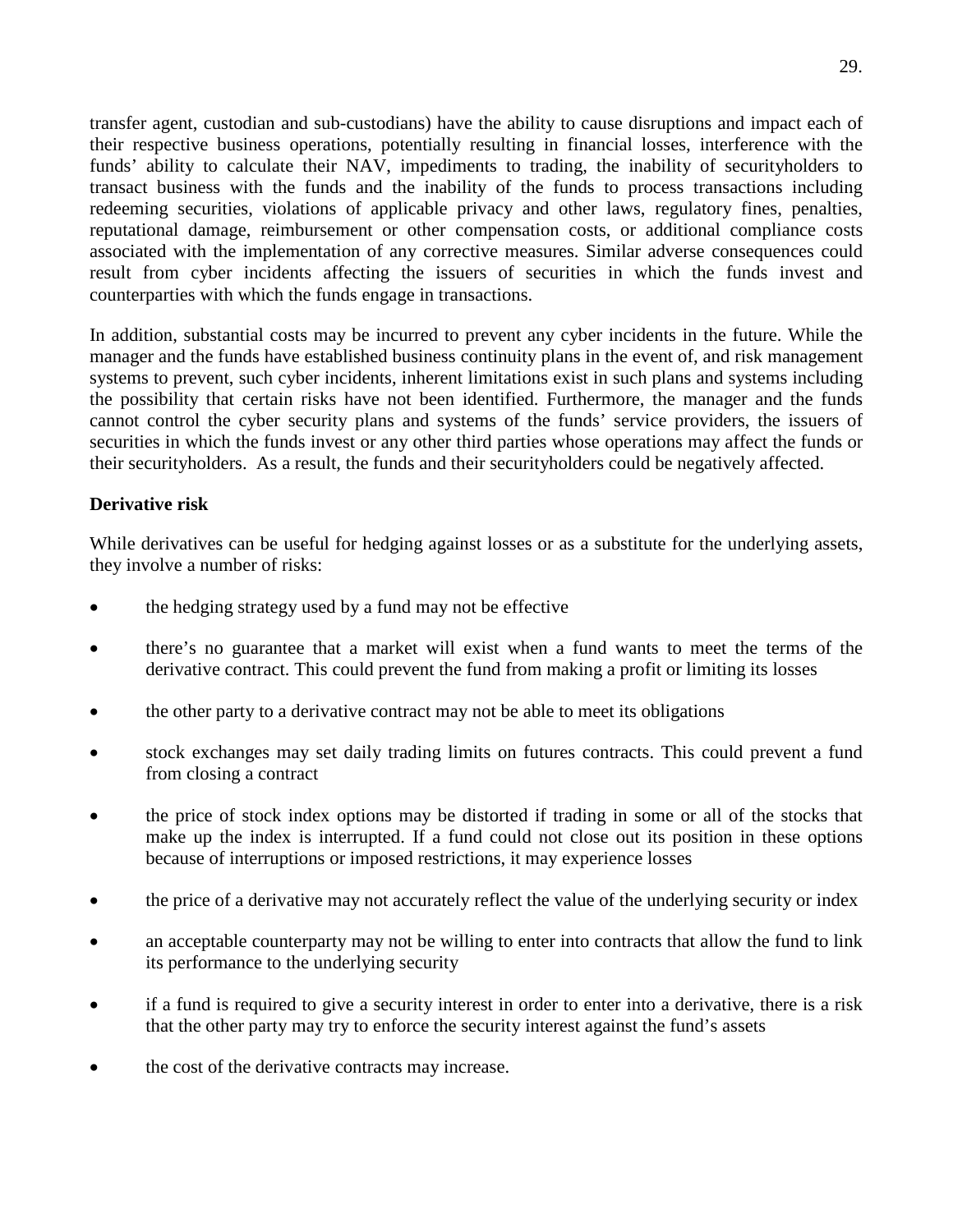In addition, in determining its income for tax purposes, a fund will treat gains and losses realized on derivatives used to hedge against fluctuations in the value of securities held as capital property as capital gains and capital losses provided there is sufficient linkage. A fund will treat option premiums received from writing covered put and call options on capital property and any gains or losses realized from closing out the options as capital gains or losses in accordance with the Canada Revenue Agency's published administrative practice. A fund will generally treat gains and losses realized on other derivatives on income account.

 The Canada Revenue Agency's practice is to not grant advance income tax rulings on the characterization of items as capital or income. No advance income tax ruling has been sought or received from the Canada Revenue Agency. Accordingly there is a risk that the Canada Revenue Agency may disagree with the tax treatment adopted by a fund. In such case, the net income of the fund for tax purposes and the taxable component of distributions to investors could subsequently be determined to be more than originally reported. Investors or the fund could be reassessed for income tax. Also, the fund could become liable for unremitted withholding taxes on prior distributions made to non-resident investors. Any liability imposed on the fund may reduce the value of the fund and the value of an investor's investment in the fund.

#### **Equity risk**

 Equities such as common shares give the holder part ownership in a company. The value of an equity security changes with the fortunes of the company that issued it. General market conditions and the health of the economy as a whole can also affect equity prices. Certain securities may be particularly sensitive to general market movements, which may result in a greater degree of price volatility for such securities and in the NAV of a fund that invests in such securities under specific market conditions and over time. Equity related securities that provide indirect exposure to the equity securities of an issuer, such as convertible debentures, can also be affected by equity risk.

#### **ESG and other factor-based investment strategy risk**

 The types and number of investment opportunities available to funds or underlying funds that seek to maximize exposure to certain target factors, such as ESG, dividends, low volatility, quality and value, may be limited due to the use of a factor-based investment strategy. Although the target factors are generally considered positive characteristics, they also introduce unique risks. The mathematical and statistical models that guide the disciplined securities selection used in factor-based investing rely on historical data. Rules-based models can generate unanticipated results that may impact the performance of a fund or an underlying fund for a variety of reasons, including when markets behave in an unpredictable manner, errors or omissions in the data used by the model, the weight placed on each factor and/or assumption in the model and technical issues in the design, development, implementation and maintenance of the model. These funds or underlying funds may underperform other funds that do not seek exposure to the particular target factors.

 In addition, for underlying funds that seek to track an index, the index providers may be unsuccessful in creating an index composed of issuers that exhibit the target factors. Similarly, for underlying funds that use an active rules-based investment strategy to target certain factors, the portfolio manager may be unsuccessful in identifying issuers that exhibit the desired factors. The methodology used will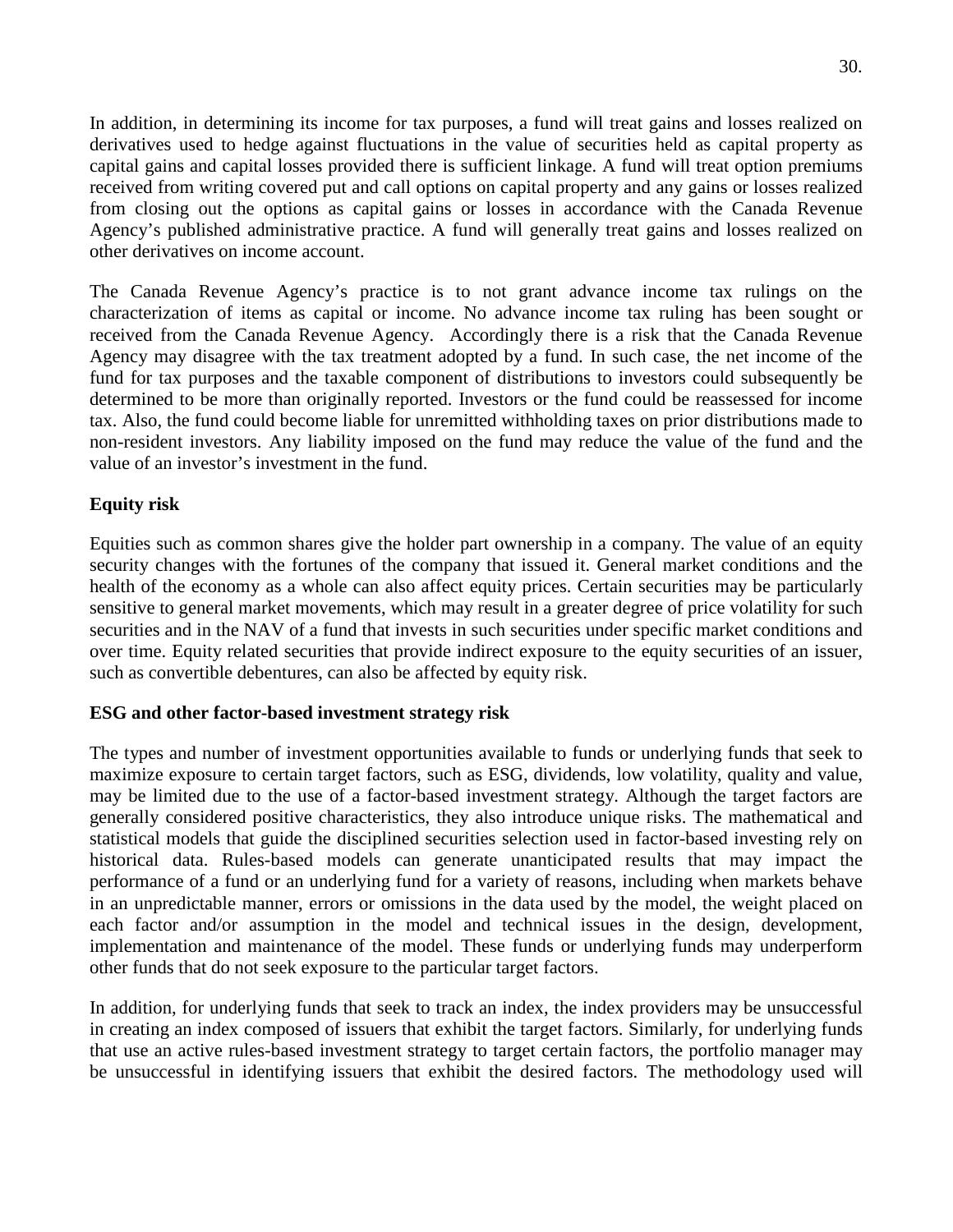generally not eliminate the possibility that these underlying funds may have exposure to factors other than the target factors, including negative factors.

 In the case of underlying funds that use a factor (e.g. ESG) in constructing an index, the portfolio manager is reliant on the methodology and decision-making of the relevant index provider for the securities included in the index. A failure by an index provider to properly apply a factor, whether through error in the methodology or incomplete data regarding an issuer, could result in an underlying fund holding a security which does not meet the intended target factor. In the case of underlying funds for which the portfolio manager relies on data from various data providers when making securities selections, errors in data received could also result in an underlying fund holding a security that would not normally be held.

 Indices that are constructed based on target factors use a weighting methodology that is not based on market capitalization, which may lead to higher turnover relative to capitalization-weighted methodologies. Higher turnover may result in an underlying fund realizing capital gains more frequently and incurring higher trading costs.

#### **Foreign investment risk**

When a fund invests in foreign securities, its value is affected by financial markets and general economic trends in the countries where the securities are issued. While the U.S. market has standards that are similar to those in Canada, other foreign markets may not. For example, some foreign markets may not be as strictly regulated as Canadian and U.S. markets. Their laws might make it difficult to protect investor rights. The political climate might be less stable and social, religious and regional tensions may exist. Business disclosure and accounting standards may be less stringent than in Canada and the U.S., making it difficult to obtain complete information about a potential investment. Securities markets may be smaller than in more developed countries, making it more difficult to sell securities in order to take profits or avoid losses. As a result, the value of foreign securities, and the value of funds that hold them, may rise or fall more rapidly and to a greater degree than Canadian and U.S. investments. In general, securities issued in more developed markets have lower foreign investment risk. Securities issued in emerging or developing markets have higher foreign investment risk.

 Funds that concentrate their investments in a single country or region of the world tend to be riskier than funds with greater geographic diversification because prices of securities in the same markets tend to move up and down together.

 In addition, a fund that invests in foreign securities may become subject to foreign withholding taxes on dividends or other distributions on such securities and on the disposition of such securities. Depending on the circumstances, some of all of such foreign taxes may not be eligible for relief under the provisions of the Tax Act that permit a credit or deduction for certain foreign taxes.

#### **Fund of funds risk**

 Certain funds invest directly in, or obtain exposure to, other investment funds as part of their investment strategy. Therefore, these funds will be subject to the risks of the underlying funds. Also, if an underlying fund suspends redemptions, the fund that invests in the underlying fund will be unable to value part of its portfolio and may be unable to redeem securities.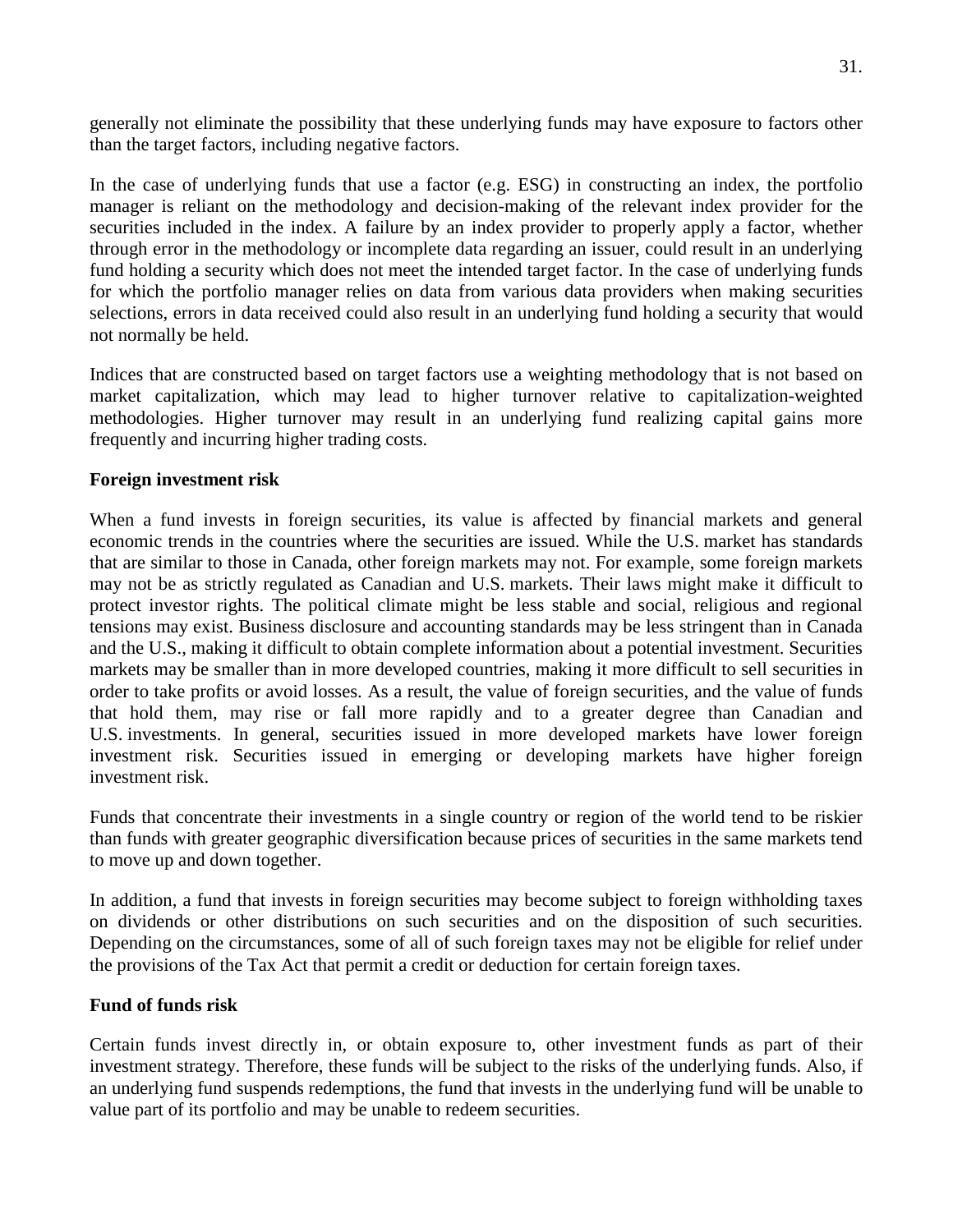entities. There is a risk that the Canada Revenue Agency may disagree with the tax treatment adopted by a fund. In such case, the net income of the fund for tax purposes and the taxable component of distributions to investors could subsequently be determined to be more than originally reported. Investors or the fund could be reassessed for income tax. Also, the fund could become liable for unremitted withholding taxes on prior distributions made to non-resident investors. Any liability imposed on the fund may reduce the value of the fund and the value of an investor's investment in the Some funds may be deemed to earn income on certain investments in some types of foreign investment fund.

#### **Halted trading of ETF Series securities risk**

 Trading of ETF Series securities on certain marketplaces may be halted by the activation of individual or market-wide "circuit breakers" (which halt trading for a specific period of time when the price of a particular security or overall market prices decline by a specified percentage). In the case of the TSX, trading of ETF Series securities may also be halted if: (i) the ETF Series securities are delisted from the TSX without first being listed on another exchange; or (ii) TSX officials determine that such action is appropriate in the interest of a fair and orderly market or to protect investors.

#### **Indexing risk**

 Certain funds, including index funds and certain exchange traded funds, use a variety of indexing strategies or have exposure to underlying mutual funds that use indexing strategies. Indexing strategies involve tracking the performance of an index by tracking the performance of the investments included in the index. It's unlikely that a fund or an underlying mutual fund will be able to track an index perfectly because each of the fund and underlying mutual fund has its own operating and trading costs which lower returns. Indices don't have these costs.

 Also, a fund or an underlying mutual fund may, in basing its investment decisions on an index, have more of its assets invested in one or more issuers than is usually permitted for mutual funds. In these circumstances, the fund or underlying mutual fund may tend to be more volatile and less liquid than more diversified mutual funds as it is affected more by the performance of individual issuers.

 Further, concentrating its investments in the securities of a particular index allows a fund or an underlying mutual fund to focus on that index's potential, but it also means that the fund or underlying mutual fund may tend to be more volatile than a fund or underlying mutual fund that invests in the securities of a variety of indices because prices of securities on the same index tend to move up and down together. If required by its investment objectives, the fund or underlying mutual fund must continue to invest in the securities of the index, even if the index is performing poorly. That means the fund or underlying mutual fund won't be able to reduce risk by diversifying its investments into securities listed on other indices.

 Also, if the stock market upon which the index is based is not open, the fund or underlying mutual fund may be unable to determine its NAV per security, and so may be unable to satisfy redemption requests.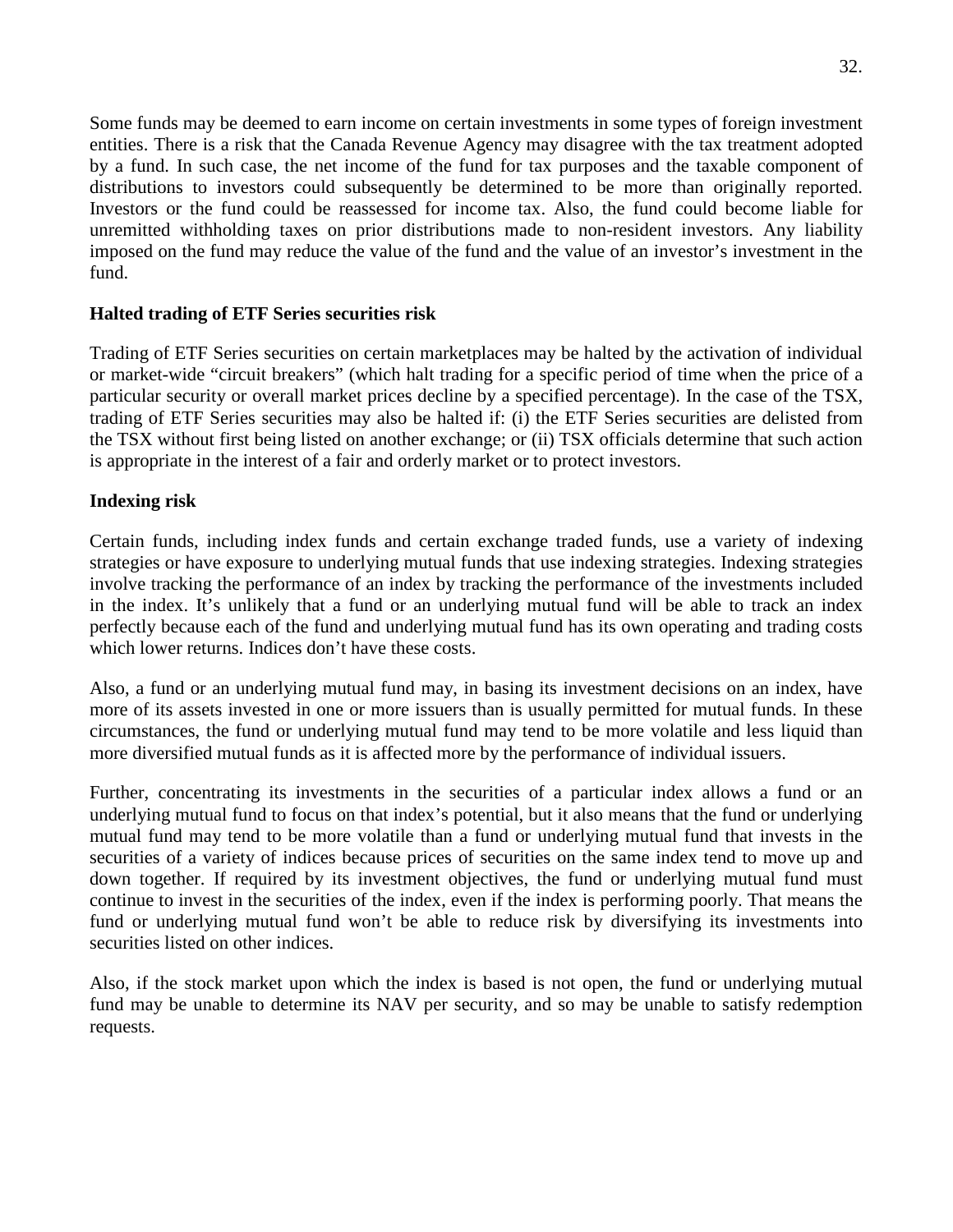#### **Interest rate risk**

 The value of funds that invest in fixed income securities can move up or down as interest rates change. Here's why. Fixed income securities – including bonds, mortgages, treasury bills and commercial paper – pay a rate of interest that's fixed when they're issued. Their value tends to move in the opposite direction to interest rate changes. For example, when interest rates rise, the value of an also true. These changes in turn affect the value of any fund investing in fixed income securities. In addition, to the extent a fund invests in instruments with a negative yield (e.g. where there are negative existing bond will fall because the interest rate on that bond is less than the market rate. The opposite is interest rates), its value could be impaired.

 In the case of money market funds in particular, a fund's yield is affected by short-term interest rates, and will vary.

 Various regulators and industry bodies are working globally on transitioning from interbank offered rates ("**IBORs**"), including the London Interbank Offered Rate (LIBOR), to alternative rates. The effect of such a transition on a fund and the securities in which it invests cannot yet be determined, and may depend on factors that include, but are not limited to: (i) existing fallback or termination provisions in individual contracts; and (ii) whether, how, and when industry participants develop and adopt new reference rates and fallbacks for both legacy and new products and instruments. Such transition may result in a reduction in the value of IBOR-based instruments held by a fund and increased illiquidity and volatility in markets that currently rely on an IBOR to determine interest rates, any of which could adversely impact a fund's performance.

#### **Large transaction risk**

 A fund may have one or more investors who hold or acquire a significant amount of securities of the fund, including another mutual fund. For example, a financial institution may buy or sell large amounts of the securities of a fund to hedge its obligations relating to a guaranteed investment product whose performance is linked to the performance of the fund. As well, certain mutual funds, including BMO Mutual Funds, may invest directly in the funds. If one or more of these investors (including these investing funds) decides to redeem its investment in a fund, the fund may have to make large sales of securities to meet these requests. The portfolio manager may have to change the composition of the fund's portfolio significantly or may be forced to sell investments at unfavourable prices which can negatively impact the fund's returns. Conversely, if one or more of these investors decides to increase its investment in a fund, the fund may have to hold a relatively large position in cash for a period of time while the portfolio manager attempts to find suitable investments. This could negatively impact the fund's return.

 A trust, such as a fund, is subject to a "loss restriction event" for the purposes of the Tax Act if a person becomes a "majority-interest beneficiary" of the fund, or a group of persons becomes a "majority-interest group of beneficiaries" of the fund, as those terms are defined in the Tax Act. Generally, a majority-interest beneficiary of a fund is a unitholder who, together with persons and partnerships with whom the unitholder is affiliated, owns units with fair market value that is greater than 50% of the fair market value of all units of the fund. If a fund experiences a "loss restriction event" (i) it will be deemed to have a year-end for tax purposes (which would result in an allocation of the fund's taxable income at such time to unitholders so that the fund is not liable for income tax on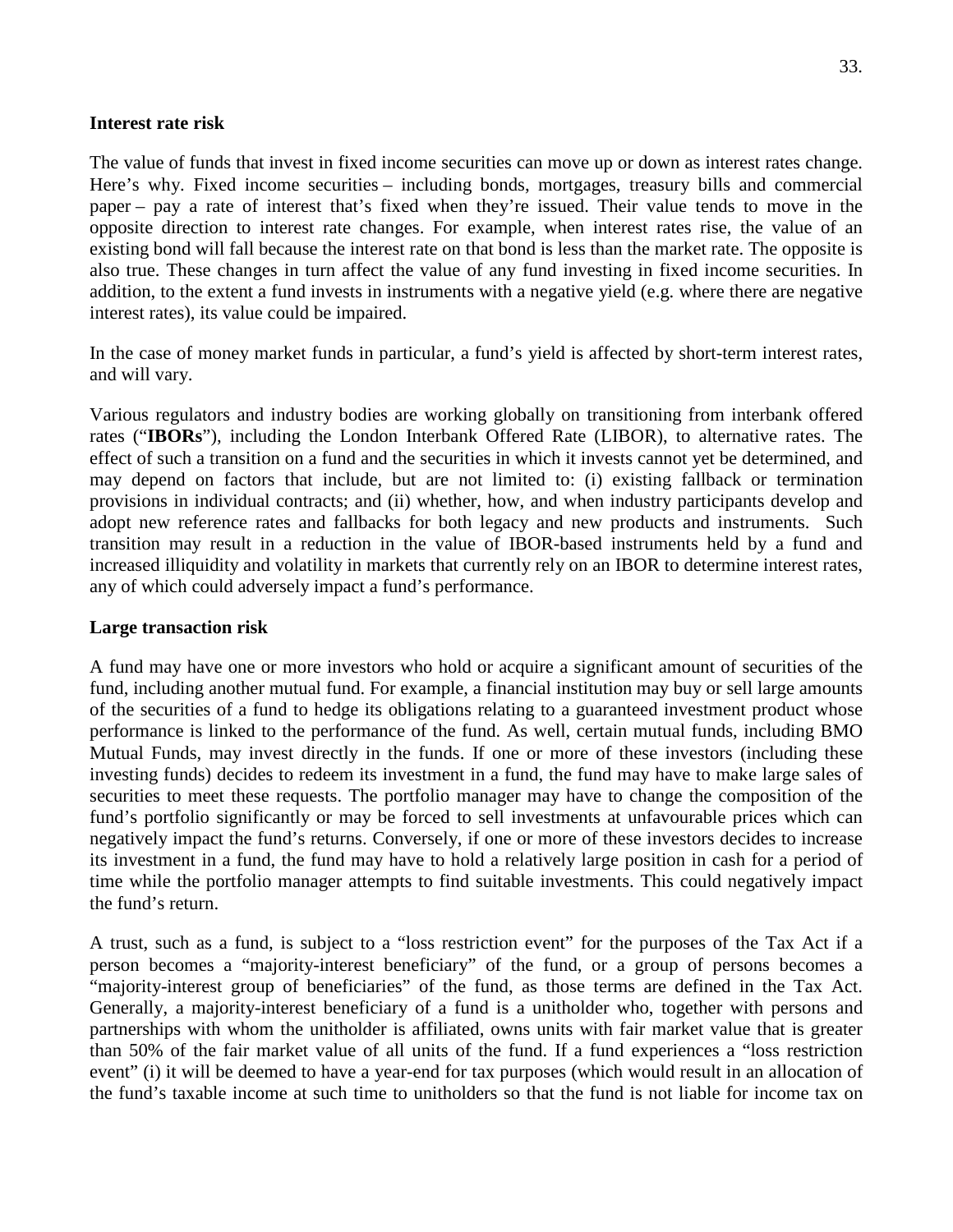such amounts), and (ii) it will become subject to the loss restriction rules generally applicable to corporations that experience an acquisition of control, including a deemed realization of any unrealized capital losses and restrictions on their ability to carry forward losses. As a result of the application of it otherwise would have been. However, no person or group of persons should become a majority- interest beneficiary or majority-interest group of beneficiaries of a fund as long as the fund qualifies as an "investment fund" under the Tax Act by satisfying certain investment diversification and other conditions. Because of the way ETF Series securities are bought and sold, it may not be possible for a fund that issues ETF Series securities to determine if or when a loss restriction event has occurred. There can be no assurance that a fund will not become subject to the loss restriction event rules and there can be no assurance regarding when distributions resulting from a loss restriction event will be these rules, the amount of distributions paid by the fund after a loss restriction event may be larger than made.

#### **Securities lending, repurchase and reverse repurchase transactions risk**

 The funds may engage in securities lending, repurchase and reverse repurchase transactions. These transactions will be used in conjunction with the other investment strategies in a manner considered appropriate to achieving the fund's investment objectives. Securities lending is an agreement whereby a fund lends securities through an authorized agent in exchange for a fee and a form of acceptable collateral. Under a repurchase transaction, a fund agrees to sell securities for cash while, at the same time, assuming an obligation to repurchase the same securities for cash (usually at a higher price) at a later date. A reverse repurchase transaction is a transaction pursuant to which a fund buys securities for cash while, at the same time, agreeing to resell the same securities for cash (usually at a higher price) at a later date.

 The risks associated with securities lending, repurchase or reverse repurchase transactions arise when a counterparty defaults under the agreement evidencing the transaction and the fund is forced to make a claim in order to recover its investment. In a securities lending or a repurchase transaction, a fund could incur a loss if the value of the securities loaned or sold has increased in value relative to the value of the collateral held by the fund. In the case of a reverse repurchase transaction, a fund could incur a loss if the value of the securities purchased by the fund decreases in value relative to the value of the collateral held by the fund.

To limit these risks:

- the collateral held by the fund must equal at least 102% of the market value of the security sold, loaned or cash paid (the collateral is adjusted on each business day to ensure that this value is maintained)
- repurchase transactions and securities lending agreements are limited to 50% of a fund's assets. Collateral held for loaned securities and cash paid for received securities are not included when making this calculation
- we only enter into such transactions with parties who appear to have the resources and the financial strength to fulfill the terms of the agreements.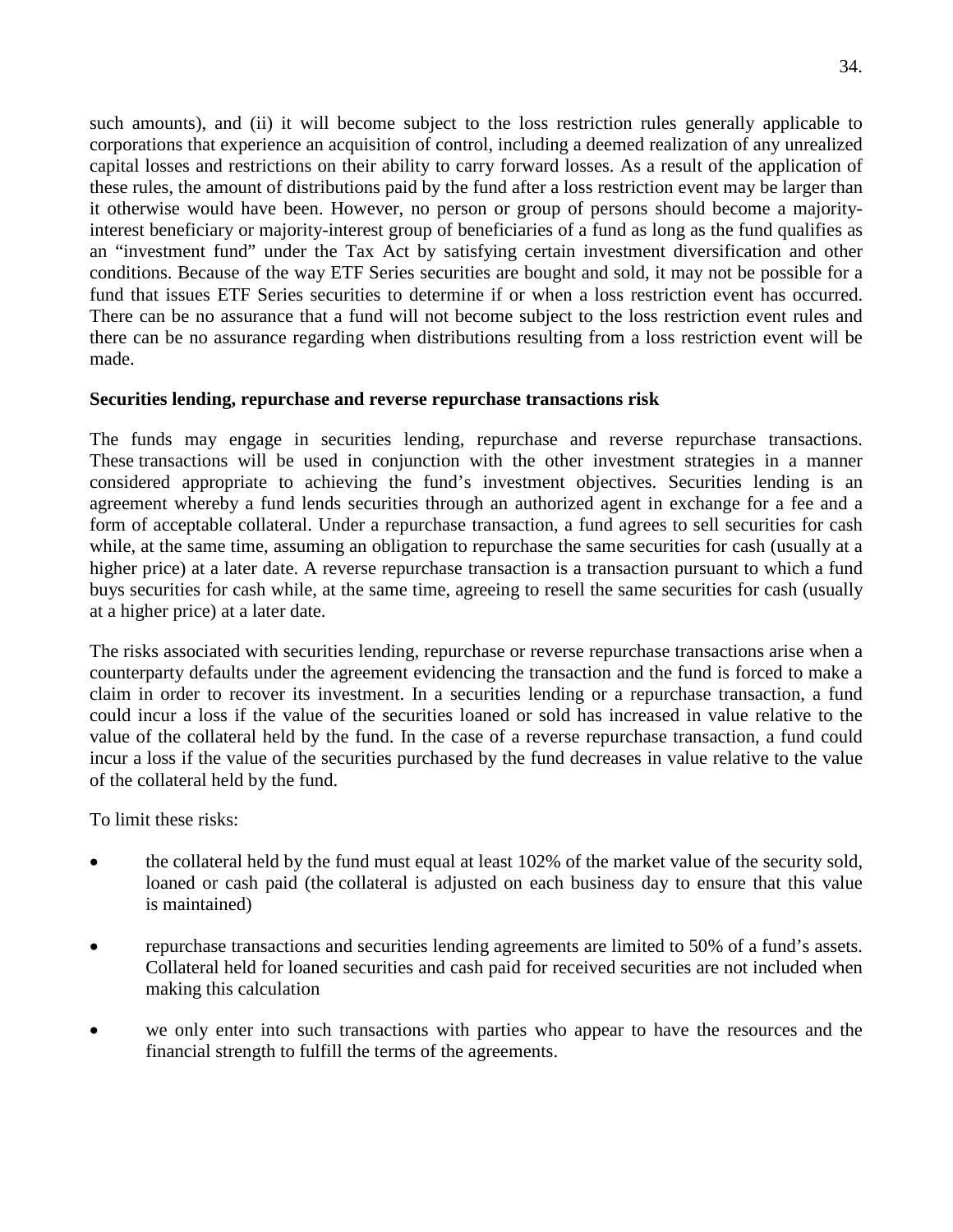#### **Series risk**

 The funds issue more than one series of securities. Each series has its own fees and expenses which are tracked separately; however, if a series can't meet its financial obligations, the other series are responsible for making up the difference. This is because the fund as a whole is legally responsible for the financial obligations of all of the series.

#### **Short selling risk**

 Short selling strategies can provide a fund with an opportunity to manage volatility and enhance performance in declining or volatile markets. Short selling securities involves risk because there is no assurance that securities will sufficiently decline in value during the period of the short sale to offset the interest paid by the fund and make a profit for the fund. Securities sold short may instead increase in value. The fund may also experience difficulties repurchasing and returning the borrowed securities. The borrowing agent from whom the fund has borrowed securities may go bankrupt and the fund may lose the collateral it has deposited with the borrowing agent.

To limit these risks, a fund will implement controls when conducting a short sale:

- the security sold short must not be an illiquid asset
- at the time the fund sells the security short:
	- the fund has borrowed or arranged to borrow the security from a borrowing agent
	- the aggregate market value of all securities of the issuer of the securities sold short by the fund does not exceed 5% of the NAV of the fund
	- the aggregate market value of all securities sold short by the fund does not exceed 20% of the NAV of the fund
	- the fund must hold cash cover that, together with the portfolio assets deposited with the borrowing agents as security for the short sales by the fund, is at least 150% of the aggregate market value of all securities sold short by the fund on a daily mark-to-market basis
- the fund must not use the cash cover from a short sale to enter into a long position in a security, other than a security that qualifies as cash cover.

## **Tax changes**

 There is no assurance that Canadian federal or provincial tax laws, foreign tax laws or the administrative policies or assessing practices of the Canada Revenue Agency respecting the treatment of mutual fund trusts and mutual fund corporations will not be changed in a manner that adversely affects the funds or securityholders.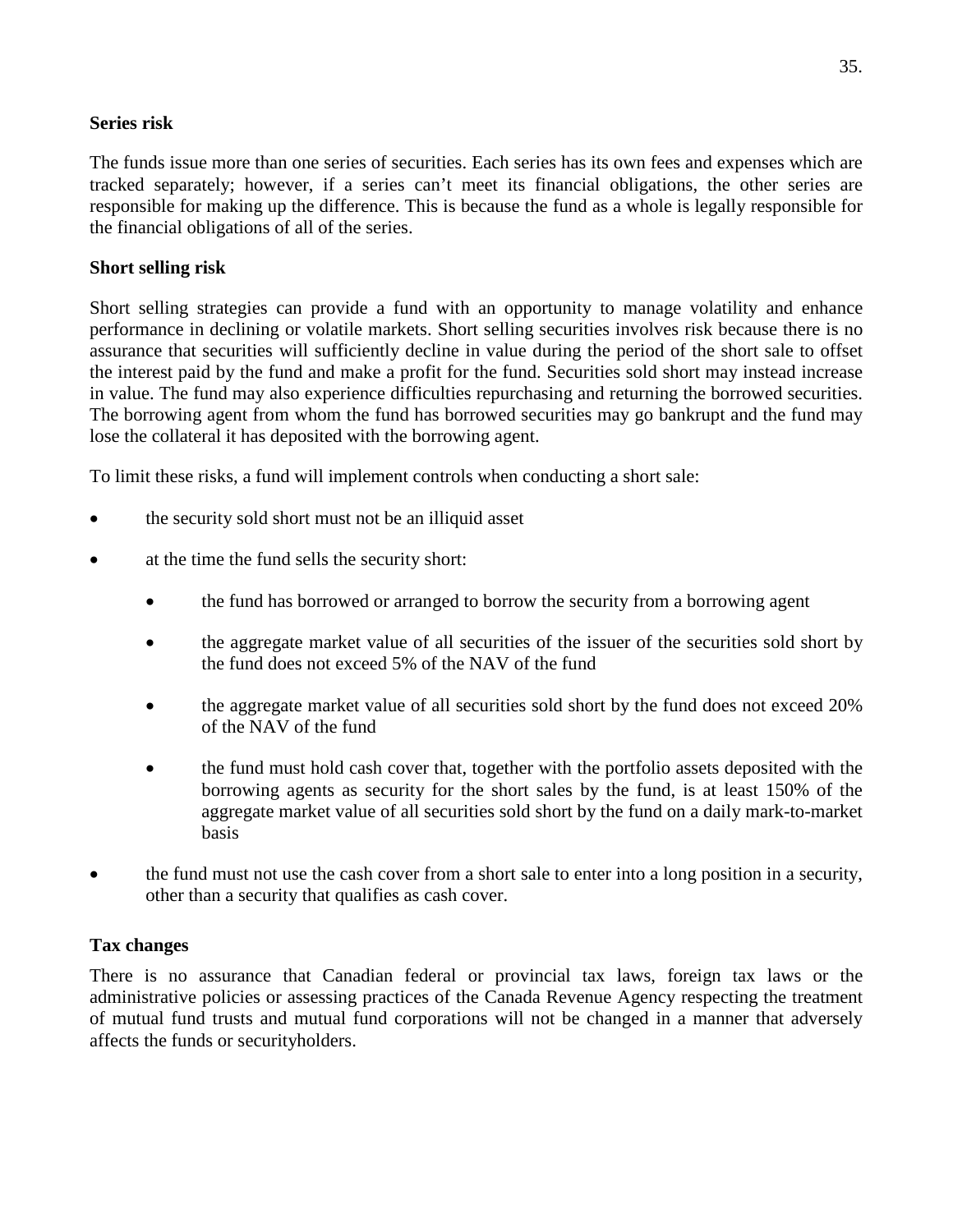#### <span id="page-36-0"></span>**Trading price of ETF Series securities risk**

 ETF Series securities may trade in the market at a premium or discount to the NAV per security. There can be no assurance that ETF Series securities will trade at prices that reflect their NAV. The trading price of the ETF Series securities will fluctuate in accordance with changes in the fund's NAV, as well as market supply and demand on the TSX. However, given that generally only a Prescribed Number of ETF Series securities (as defined under *Issuance of ETF Series – To Designated Brokers and ETF Dealers* on page 43) are issued to Designated Brokers and ETF Dealers, and that holders of a Prescribed Number of ETF Series securities (or an integral multiple thereof) may redeem such ETF Series securities at their NAV, we believe that large discounts or premiums to the NAV of the ETF Series securities should not be sustained.

# **Organization and management of BMO Mutual Funds**

| <b>Manager</b>              | The manager is responsible for the day-to-day management and<br>administration of the funds. BMO Investments Inc., a wholly-<br>owned, indirect subsidiary of Bank of Montreal, is the manager of<br>the BMO Mutual Funds.                                                                                                                                                                                          | <b>BMO</b> Investments Inc.<br>100 King Street West, 43rd Floor<br>Toronto, Ontario M5X 1A1<br>1-800-665-7700 or<br>1-800-668-7327                                                   |
|-----------------------------|---------------------------------------------------------------------------------------------------------------------------------------------------------------------------------------------------------------------------------------------------------------------------------------------------------------------------------------------------------------------------------------------------------------------|--------------------------------------------------------------------------------------------------------------------------------------------------------------------------------------|
| <b>Trustee</b>              | Both of the funds are organized as trusts. The trustee holds title to<br>the securities owned by the funds on behalf of unitholders, has<br>exclusive authority over their assets and affairs and has a fiduciary<br>responsibility to act in the best interest of the unitholders.                                                                                                                                 | <b>BMO</b> Investments Inc.<br>Toronto, Ontario                                                                                                                                      |
| Principal<br>distributor    | The principal distributor markets and distributes the funds (except<br>for the ETF Series) through registered dealers and brokers.<br>BMO Investments Inc. is the principal distributor of Series A and<br>Series A (Hedged) securities.<br>There is no principal distributor for the remaining Mutual Fund<br>Series.                                                                                              | <b>BMO</b> Investments Inc.<br>Toronto, Ontario                                                                                                                                      |
| <b>Portfolio</b><br>manager | The portfolio manager provides investment advice to the manager<br>on the investment portfolios of the funds. Brookfield is not an<br>affiliate of the manager.                                                                                                                                                                                                                                                     | <b>Brookfield Public Securities</b><br>Group LLC ("Brookfield")<br>New York, New York                                                                                                |
| <b>Custodian</b>            | The custodian holds the funds' cash and securities on behalf of the<br>funds. The custodian is independent of BMO Investments Inc.                                                                                                                                                                                                                                                                                  | <b>State Street Trust Company</b><br>Canada<br>Toronto, Ontario                                                                                                                      |
| Registrar                   | <b>Mutual Fund Series</b><br>The registrars of the Mutual Fund Series process orders, record all<br>investor investment transactions, issue or cancels certificates, as<br>applicable, issue account statements to securityholders and deal<br>with enquiries from investors and dealers. The register of securities<br>of the Mutual Fund Series of the funds is kept in Montreal, Quebec<br>and Toronto, Ontario. | <b>Mutual Fund Series</b><br><b>BMO</b> Investments Inc.<br>Montreal, Quebec<br><b>State Street Trust Company</b><br>Canada<br>Toronto, Ontario<br><b>State Street Trust Company</b> |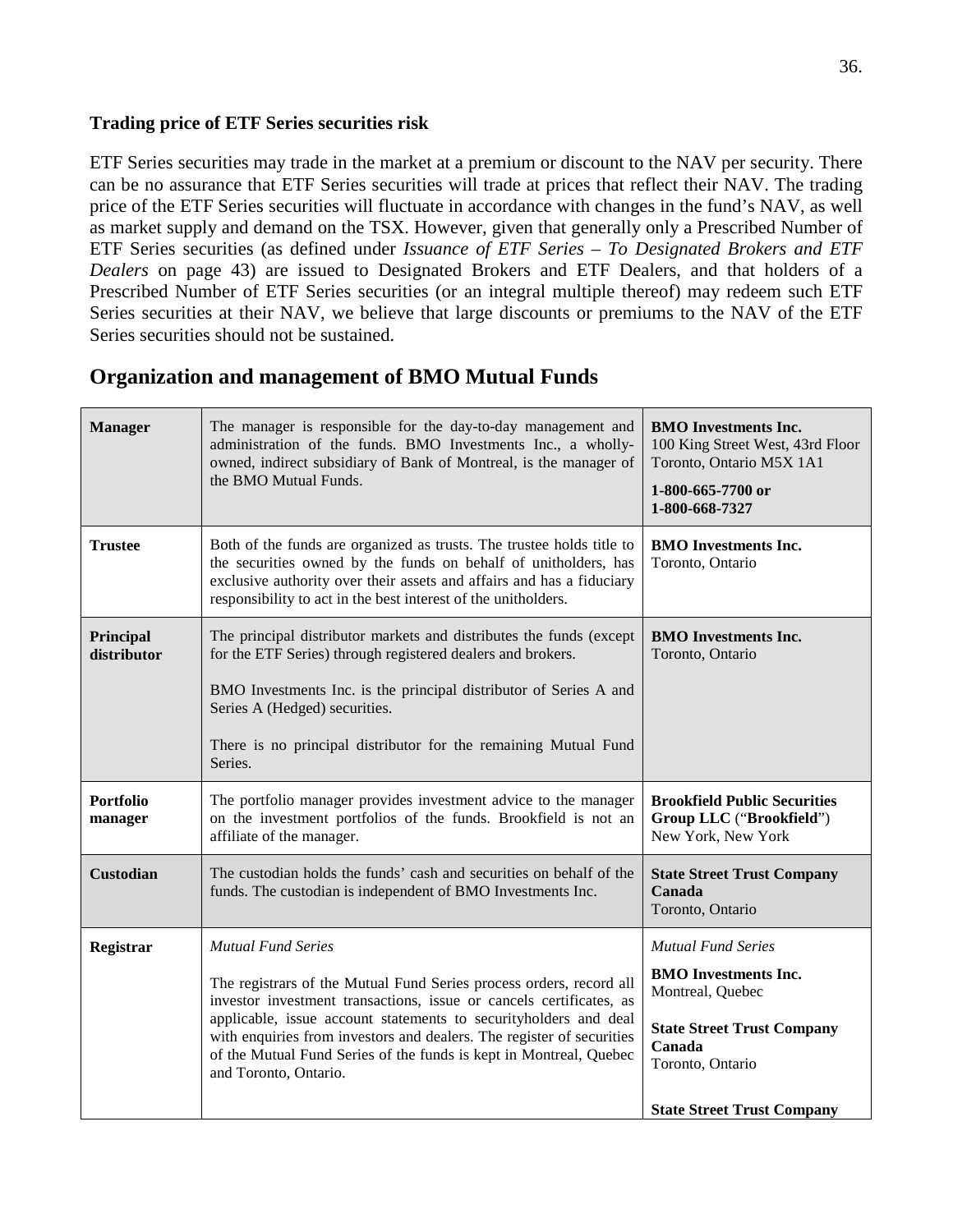|                                    | <b>ETF</b> Series                                                                                                                                                                                                                                                                                                                                                                                                                             | Canada<br>Toronto, Ontario                                                                             |  |
|------------------------------------|-----------------------------------------------------------------------------------------------------------------------------------------------------------------------------------------------------------------------------------------------------------------------------------------------------------------------------------------------------------------------------------------------------------------------------------------------|--------------------------------------------------------------------------------------------------------|--|
|                                    | The registrar of the ETF Series makes arrangements to keep a<br>record of all securityholders of the ETF Series and processes<br>orders. The register of securities of the ETF Series of the funds is<br>kept in Toronto, Ontario.                                                                                                                                                                                                            |                                                                                                        |  |
| <b>Plan agent</b>                  | The plan agent administers the Distribution Reinvestment Plan of<br>the ETF Series.                                                                                                                                                                                                                                                                                                                                                           | <b>State Street Trust Company</b><br>Canada<br>Toronto, Ontario                                        |  |
| <b>Auditor</b>                     | The auditor audits the funds' annual financial statements to ensure<br>that these statements present fairly, in all material respects, the<br>financial position and financial performance of each of the funds in<br>accordance with International Financial Reporting Standards<br>(IFRS), as issued by the International Accounting Standards Board<br>(IASB). The auditor is independent of the funds.                                    | PricewaterhouseCoopers LLP,<br><b>Chartered Professional</b><br><b>Accountants</b><br>Toronto, Ontario |  |
| <b>Securities</b><br>lending agent | The securities lending agent acts as agent for securities lending<br>transactions if the funds engage in securities lending. The securities<br>lending agent is independent of BMO Investments Inc.                                                                                                                                                                                                                                           | <b>State Street Bank and Trust</b><br>Company<br><b>Boston, Massachusetts</b>                          |  |
| Independent<br>review<br>committee | The funds are required to have an independent review committee in accordance with NI 81-107. The<br>mandate of the IRC is to review and provide input on conflict of interest matters in respect of the<br>manager and the funds.                                                                                                                                                                                                             |                                                                                                        |  |
|                                    | The IRC is currently composed of four members and each member is independent of the funds, the<br>manager and other companies related to the manager. The IRC will prepare, for each financial year of<br>the funds, a report to securityholders that describes the IRC and its activities for the financial year.<br>Securityholders can get a copy of this report, at no cost, as follows:                                                  |                                                                                                        |  |
|                                    | If you purchased your securities at a BMO Bank of Montreal Branch or through the BMO<br>$\bullet$<br>Investment Centre, you may call us toll free at 1-800-665-7700, write to BMO Investments Inc. at<br>100 King Street West, 43rd Floor, Toronto, Ontario M5X 1A1 or visit our website at<br>www.bmo.com/mutualfunds.<br>If you purchased your securities through a dealer, you may call us toll free at 1-800-668-7327, write<br>$\bullet$ |                                                                                                        |  |
|                                    | to BMO Investments Inc., at 30 Adelaide Street East, Suite 1, Toronto, Ontario M5C 3G9 or visit<br>our website at www.bmo.com/gam/ca.                                                                                                                                                                                                                                                                                                         |                                                                                                        |  |
|                                    | You can also get a copy of this report through the SEDAR website at www.sedar.com.                                                                                                                                                                                                                                                                                                                                                            |                                                                                                        |  |
|                                    | Additional information about the IRC, including the names of IRC members, is available in the funds'<br>annual information form.                                                                                                                                                                                                                                                                                                              |                                                                                                        |  |

 The securities of underlying funds held by a fund that we, or one of our affiliates or associates, manage will not be voted unless, at our discretion, we arrange for securities of the underlying fund to be voted by the securityholders of the fund.

 In certain circumstances, in place of you approving a fund merger, the IRC has been permitted under applicable securities legislation to approve a fund merger. In these circumstances, you will receive written notice of any proposed fund merger at least 60 days prior to the effective date of the merger.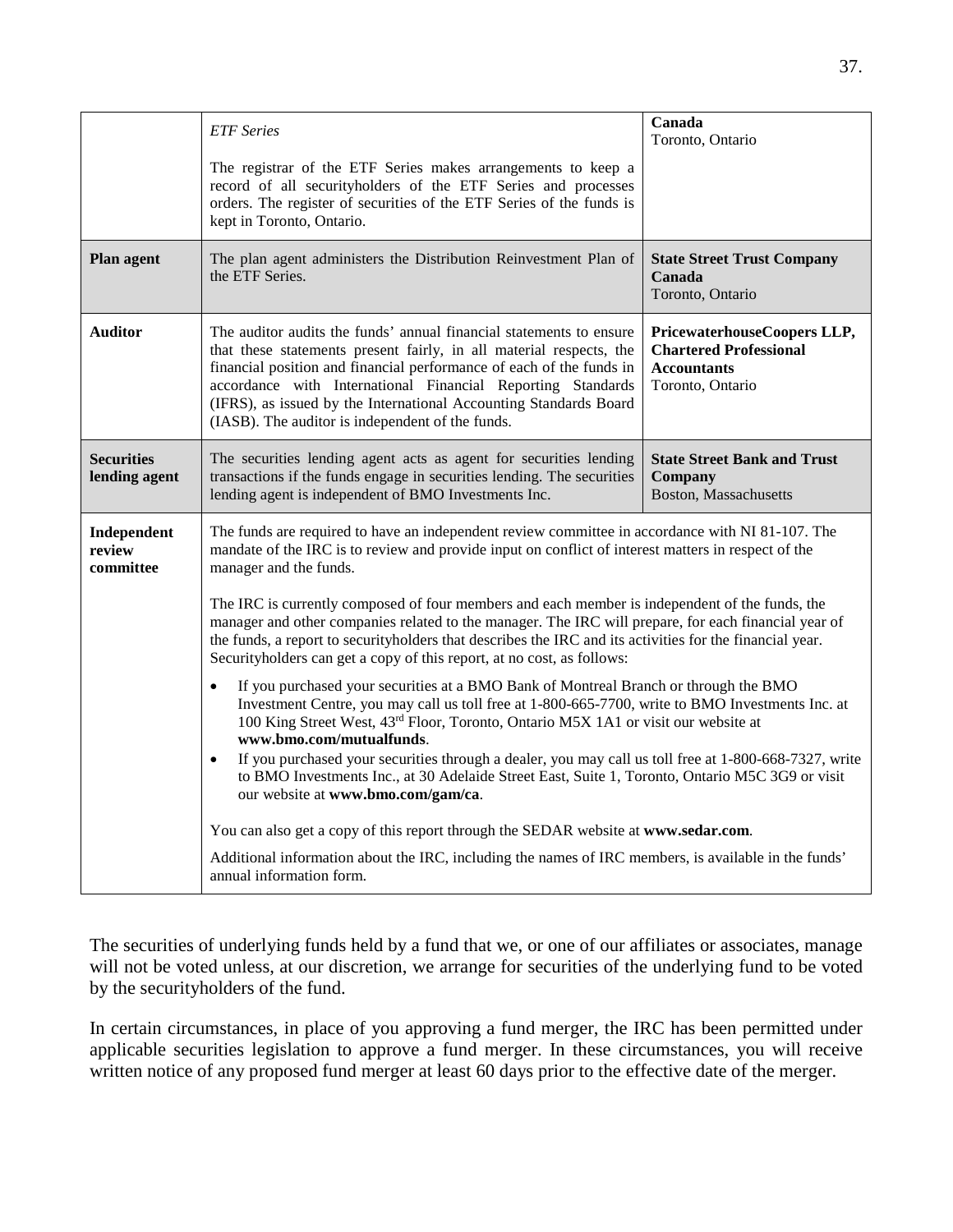# <span id="page-38-0"></span> **Purchases, switches and redemptions**

#### **About series of securities**

 All of the funds in this simplified prospectus issue more than one series of securities. You'll find the type of securities each fund offers through this simplified prospectus in the *Fund details* section of its fund description. Each series is intended for different kinds of investors and has different fees and expenses. See *Fees and expenses* and *Dealer compensation* for details.

| <b>Security</b>         | <b>Features</b>                                                                                                                                                                                                                                                                                                                                                                                                                                                                                                                                                                                                                                                                                                                                                                                                                                                                                 |
|-------------------------|-------------------------------------------------------------------------------------------------------------------------------------------------------------------------------------------------------------------------------------------------------------------------------------------------------------------------------------------------------------------------------------------------------------------------------------------------------------------------------------------------------------------------------------------------------------------------------------------------------------------------------------------------------------------------------------------------------------------------------------------------------------------------------------------------------------------------------------------------------------------------------------------------|
| Series A                | Available to all investors transacting on a no load basis (i.e., under the No Load option).                                                                                                                                                                                                                                                                                                                                                                                                                                                                                                                                                                                                                                                                                                                                                                                                     |
| Series F                | Available to investors who are enrolled in dealer-sponsored wrap programs or fee-based<br>accounts or to investors who have an account with a discount broker, including BMO<br>InvestorLine Inc., a discount broker within BMO Financial Group, or to other investors in<br>our sole discretion. Series F securities can only be purchased through a dealer who has<br>entered into an agreement with us and with our prior approval. Instead of paying sales<br>charges and trailing commissions, investors may pay an annual fee or other fees directly to<br>their dealer. You and your dealer negotiate this fee. Series F securities have lower<br>management fees than other series since we do not pay trailing commissions on these series<br>of securities. BMO InvestorLine Inc. and other discount brokers do not provide investment<br>recommendations or advice to their clients. |
| Series F (Hedged)       | The same as Series F except Series F (Hedged) seeks to reflect the performance of the fund<br>after hedging substantially all of the foreign currency exposure and is designed for investors<br>who want exposure to foreign investments but seek to eliminate the impact of foreign<br>currency investments relative to the Canadian dollar on their investments.                                                                                                                                                                                                                                                                                                                                                                                                                                                                                                                              |
| Series I                | Available to institutional investors, for use within managed asset programs or structured<br>products, who have received our prior consent. Series I securities are not available to the<br>general public. A fund doesn't pay a management fee on Series I securities because Series I<br>investors negotiate and pay a separate fee directly to us.                                                                                                                                                                                                                                                                                                                                                                                                                                                                                                                                           |
| <b>ETF</b> Series       | Available to investors that purchase such securities over the TSX or another exchange or<br>marketplace.                                                                                                                                                                                                                                                                                                                                                                                                                                                                                                                                                                                                                                                                                                                                                                                        |
| <b>Advisor Series</b>   | Available to all investors transacting on a load basis (i.e., under the Sales Charge option).                                                                                                                                                                                                                                                                                                                                                                                                                                                                                                                                                                                                                                                                                                                                                                                                   |
| Advisor Series (Hedged) | The same as Advisor Series except Advisor Series (Hedged) seeks to reflect the<br>performance of the fund after hedging substantially all of the foreign currency exposure and<br>is designed for investors who want exposure to foreign investments but seek to eliminate the<br>impact of foreign currency investments relative to the Canadian dollar on their investments.                                                                                                                                                                                                                                                                                                                                                                                                                                                                                                                  |

 Where F Series Securities of a fund are available and you currently hold another series of securities of the same fund in an account with BMO InvestorLine Inc. or another discount broker, your existing securities will not be automatically switched into F Series Securities. Should you wish to switch your existing series of securities of a fund into F Series Securities, it is your sole responsibility to instruct your discount broker to do so.

#### **Purchasing funds**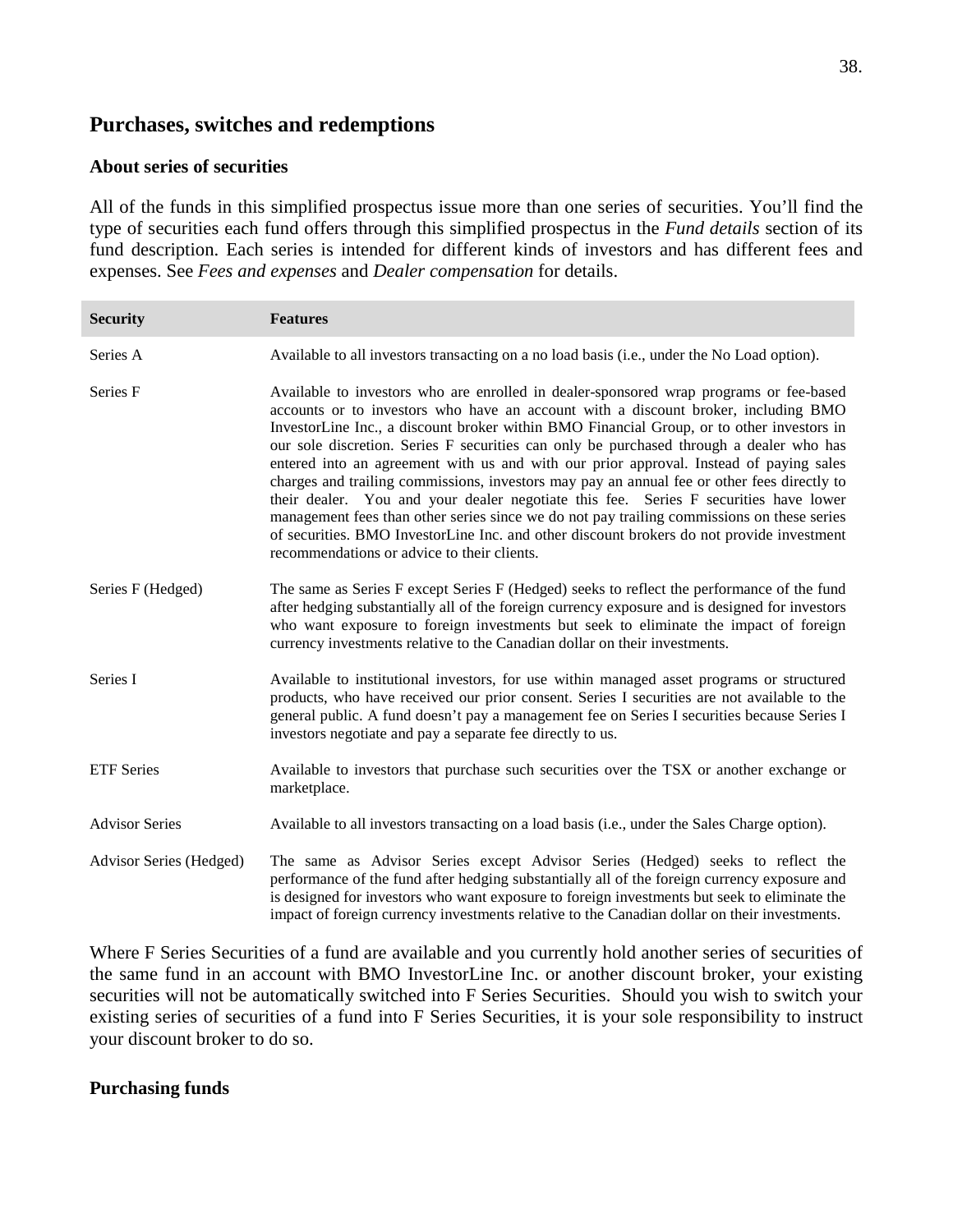#### *Purchasing Mutual Fund Series Securities*

#### *Through us*

You can buy Series A securities of the funds under the No Load option at no charge:

- in person, at any Bank of Montreal branch.
- by telephone, once you've made arrangements for payment:
	- with your Bank of Montreal branch
	- through the BMO Investment Centre, 1-800-665-7700
- through the internet (other than an RDSP) at **www.bmo.com/mutualfunds**, once you've made authorization arrangements.
- by mail. Your order to buy must be mailed with a certified cheque made out to the fund you're buying.
- automatically through a Continuous Savings Plan.

#### *Through BMO InvestorLine for F Series Securities*

 You can buy F Series Securities of the funds through BMO InvestorLine Inc., a discount broker within BMO Financial Group.

#### *Through another dealer*

 You can buy Series A, Advisor Series and Advisor Series (Hedged) securities of the funds through other registered dealers. Please contact your dealer to find out how to place an order. Some dealers may charge you a fee for their services.

 You can buy F Series Securities of the funds only through registered dealers, including discount brokers, who have entered into an F Series Agreement with us and only with our prior approval. A dealer's ability to sell F Series Securities is subject to our terms and conditions.

 You can buy Series I securities of the funds only through registered dealers, provided you have entered into an I Series Agreement with us and obtained our prior approval. A dealer's ability to sell Series I securities is subject to our terms and conditions.

## *Purchasing ETF Series Securities*

## *Through a stock exchange for ETF Series*

 You can buy or sell ETF Series securities on the TSX or another exchange or marketplace. You may incur customary brokerage commissions in buying or selling ETF Series securities. No fees are paid by you to us or a fund in connection with the buying or selling of ETF Series securities on the TSX or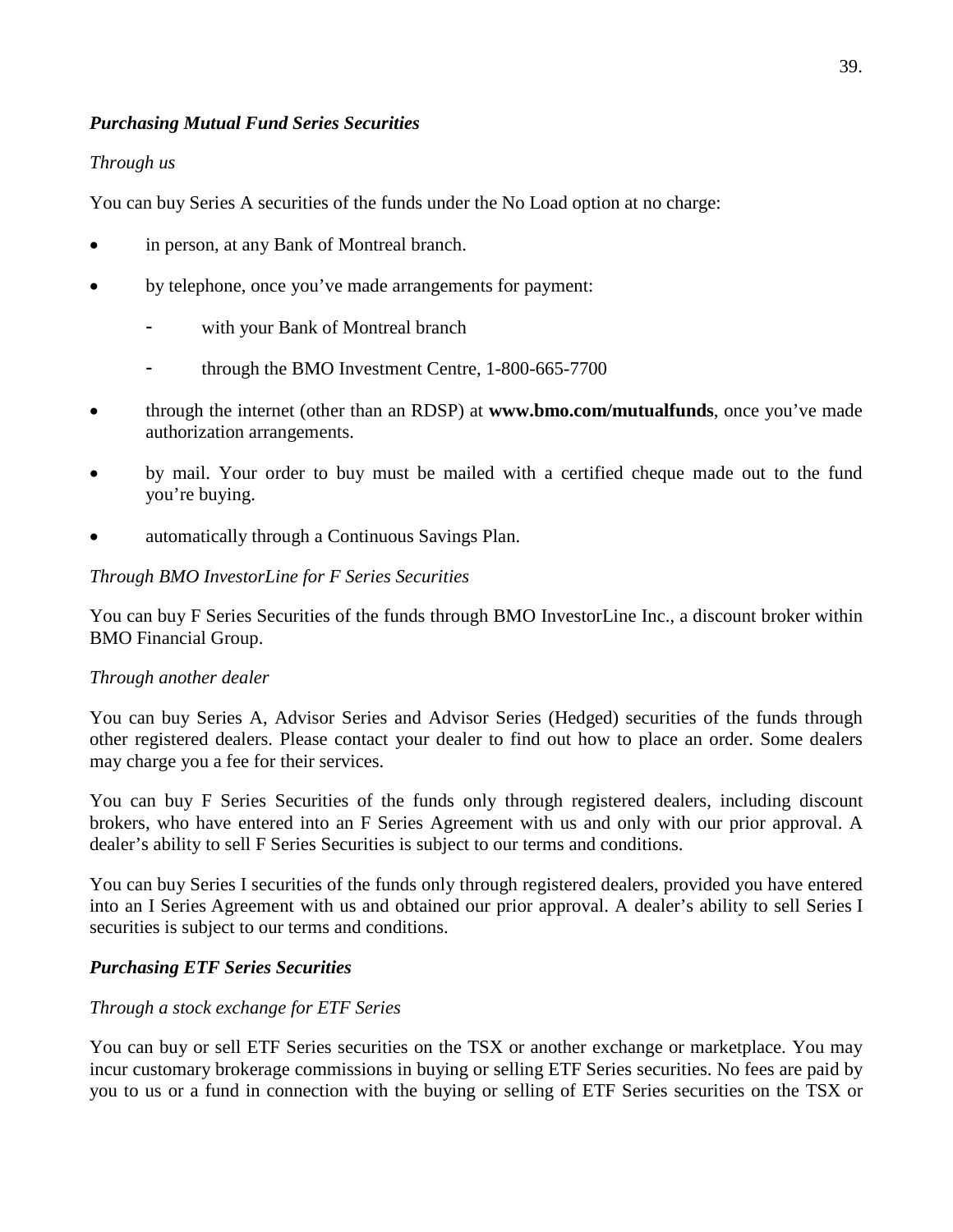another exchange or marketplace.

#### **Purchase options for Mutual Fund Series**

 Your choice of purchase option affects the fees and sales charges you, or we, will pay to your dealer and the trailing commission we will pay to your dealer. See *Fees and expenses* on page 53 and *Dealer compensation* on page 57.

#### *No Load option*

You don't pay a sales charge when you buy No Load Series securities of the funds.

#### *Sales Charge option*

 Under the Sales Charge option, you pay a commission to your dealer when you buy securities of a fund. The commission is negotiable between you and your dealer, but cannot exceed 5% of the amount you invest. For further details see *Fees and expenses* on page 53.

#### **How the funds are structured**

Each of the funds is organized as a trust that issues securities called units.

 When you invest in a fund that is organized as a trust, you buy units. Each fund distributes its earnings by allocating and paying its income and net capital gains to unitholders. In general, income and capital gains distributed to you from a trust is taxed as if you received it directly. A fund may also distribute capital to you. Distributions of capital, called ROC, are not taxable but reduce the ACB of your units.

 We may terminate or cancel a fund or a series of a fund, as applicable, at any time, and return your portion of the NAV of such fund or series to you. We will give you advance notice of any termination of a fund or series. In the case of a fund termination, we will provide you with 60 days' advance notice.

 If you or your dealer are no longer eligible to hold F Series Securities or Series I securities (as the case may be), we may, in our sole and absolute discretion, switch your F Series Securities or Series I securities (as applicable) into Series A securities or Advisor Series securities (under the Sales Charge option) of the same fund. If we do any of the above switches, we'll give you at least 30 days' notice. If we switch your securities of a fund into securities of another series of the same fund in the circumstances described above, the management fee charged to your new series and the trailing commission payable by us to dealers, if any, may be higher than the series of securities that you previously owned. For the management fees and trailing commissions for each series of a fund, see the *Fund details* section of the fund descriptions and *Dealer compensation*.

 In all other circumstances, provided the conditions set out below are met, we may, in our discretion, switch your securities of a fund into securities of another series of the same fund. We may only switch your securities in this circumstance if all the following conditions are satisfied:

you receive securities of the same value;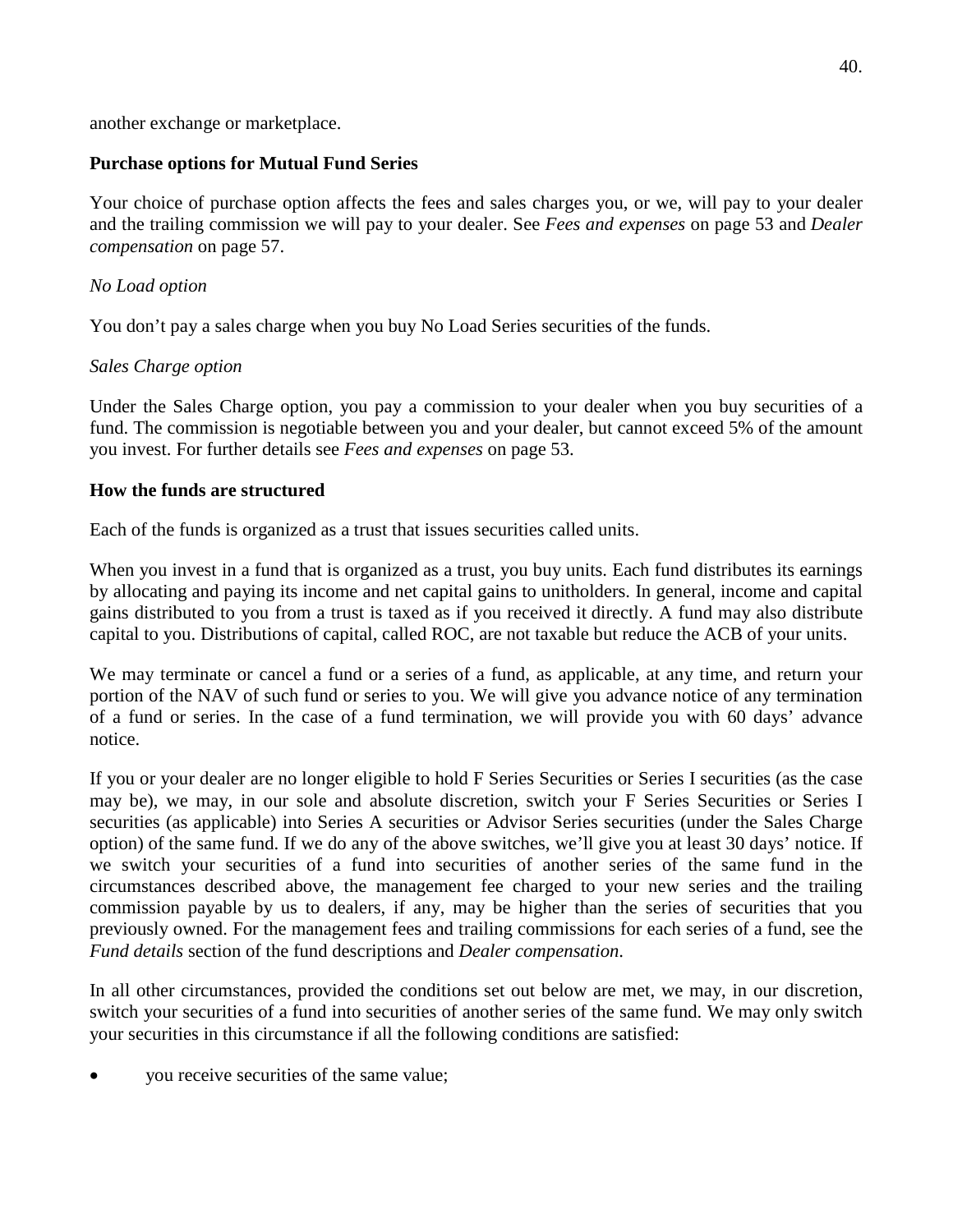- the management fee and administration fee of the new series are not more than that of the series that you previously owned;
- the switch is done at no cost to you;
- the switch is not a disposition for tax purposes; and
- the trailing commissions payable to registered dealers, if any, remain the same or lower.

#### **How we compute the NAV of a fund**

 We calculate the NAV of each security for each series of each fund as at 4:00 p.m. Eastern Time ("**ET**") on each valuation day. A valuation day is any day that the TSX is open for trading or such other time as we may from time to time determine to be a valuation day for any fund. The NAV per security for Mutual Fund Series securities sold through BMO Bank of Montreal branches and the BMO Investment Centre may be published in major Canadian newspapers the following day and are published on the internet at **www.bmo.com/mutualfunds**. The NAV per security for other series of securities, including ETF Series securities, may be published in major Canadian newspapers the following day and are published on the internet at **[www.bmo.com/gam/ca](http://www.bmo.com/gam/ca)** and **[www.bmoetfs.com](http://www.bmoetfs.com)**.

For each fund, we calculate the NAV for each security by:

- adding up the market value of each series' proportionate share of the assets of the fund (its investments and cash)
- subtracting the liabilities of the fund (any money the fund owes) attributed to the series of securities
- dividing by the number of securities of the series held by all investors in the series.

#### *How to calculate a fund's NAV per security of a series*

| series' proportionate |          |            |
|-----------------------|----------|------------|
| share of assets $-$   |          |            |
| series' proportionate |          |            |
| share of liabilities  | price    | <b>NAV</b> |
|                       | of a     | per        |
| number of securities  | security | security   |
| of that series        |          |            |

 For funds that have created a Hedged Class, the proportionate share of the assets of the fund attributed to each series in each of the Hedged Class and the Ordinary Class is as follows:

 For series in the Ordinary Class, the fund's assets to be allocated to each series in the class do not include the foreign currency hedging derivatives and related expenses entered into specifically for the Hedged Class;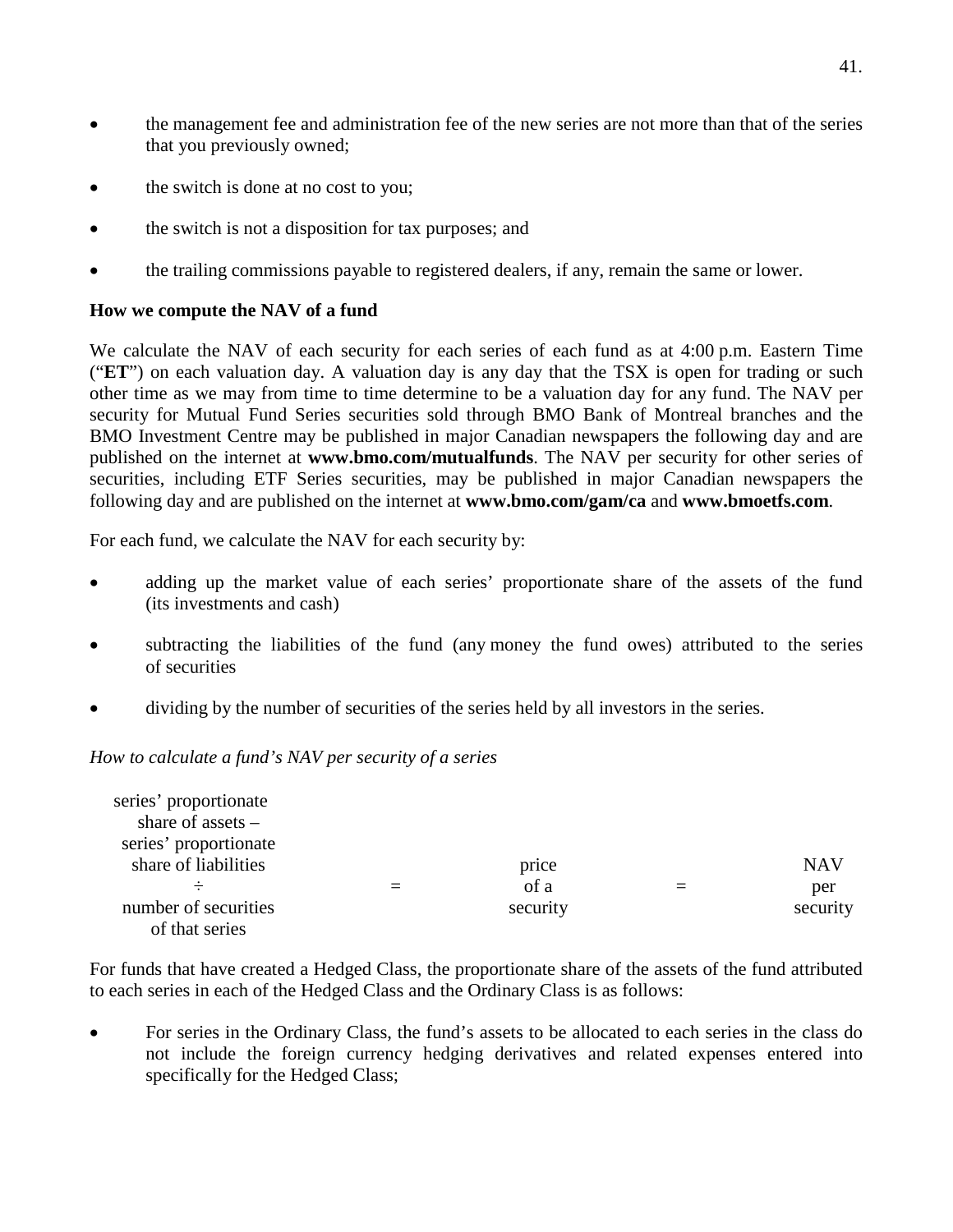- For series in the Hedged Class, the fund's assets to be allocated to each series in the class is:
	- o the series' proportionate share of the assets of the fund, excluding the foreign currency hedging derivatives and related expenses entered into specifically for the Hedged Class; plus
	- o the series' proportionate share of the foreign currency hedging derivatives and related expenses entered into specifically for the Hedged Class, which is allocated among only the series in the Hedged Class.

#### **How we process your order**

## *Mutual Fund Series*

 When you buy, switch or redeem Mutual Fund Series securities of a fund, you do so at the NAV per security. Your order to buy, switch or redeem Mutual Fund Series securities must be forwarded to us by your dealer. If we receive your order by 4:00 p.m. (ET) on a valuation day, we'll process it at that day's NAV per security. If we receive your order after 4:00 p.m. (ET) or on a day that is not a valuation day, we'll process it at the next valuation day's NAV per security. If the TSX closes earlier than 4:00 p.m. (ET) on a valuation day, we may impose an earlier deadline. We'll process your order only if it's in good order. The issue and redemption price of the Mutual Fund Series securities of a fund is based on the fund's NAV per security next determined after receipt by the fund of your order.

 If you're buying Mutual Fund Series securities, you must include payment with your order. If we do not receive payment within two (2) business days of processing your purchase order for any securities, we must redeem your securities on the next business day. If the proceeds from the redemption are greater than the payment you owe, the relevant fund keeps the difference. If the proceeds are less than the payment you owe, we will pay the difference to the relevant fund on your behalf, and collect this amount together with additional costs from your dealer who may collect these amounts from you.

 We'll pay to the fund you're buying any interest earned between the time you make payment and the time the purchase is completed. We generally don't issue certificates. We may accept or reject an order to buy within one business day of receiving the order. If we accept your order, your broker or dealer or we will send you confirmation of your order, which is your proof of the transaction. If you sign up for our Continuous Savings Plan or Systematic Withdrawal Plan, you'll only receive confirmation of the first transaction made under the plan. If we reject your order, we'll return any money we've received, without interest.

 If you're redeeming Mutual Fund Series securities, we'll transmit funds or mail a cheque in the amount of the redemption proceeds to you within two (2) business days after we determine the redemption price, provided all necessary documents and/or information have been received by us. You will receive your redemption proceeds in Canadian dollars when you redeem securities of the funds.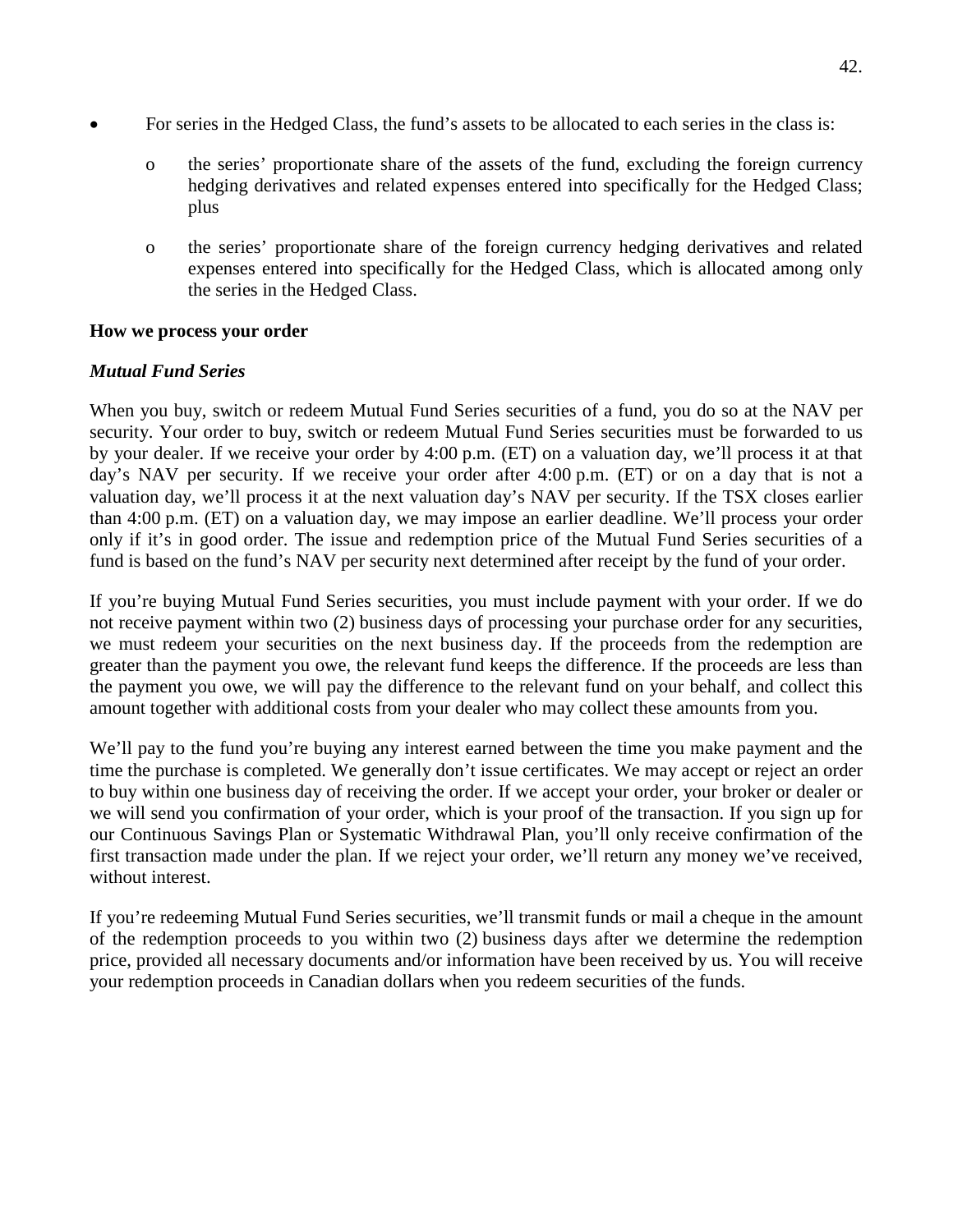#### *ETF Series securities*

#### *Designated Brokers*

 We, on behalf of each of the funds, have entered into a designated broker agreement with a Designated Broker pursuant to which the Designated Broker agrees to perform certain duties relating to these funds including, without limitation: (i) to subscribe for a sufficient number of ETF Series securities to satisfy the TSX's original listing requirements; (ii) to subscribe for ETF Series securities on an ongoing basis in connection with the rebalancing of and adjustments to the applicable portfolio and when cash redemptions of ETF Series securities occur; and (iii) to post a liquid two-way market for the trading of ETF Series securities on the TSX. We may, in our discretion from time to time, reimburse any Designated Broker for certain expenses incurred by the Designated Broker in performing these duties.

duties.<br>The designated broker agreement provides that we may from time to time and, in any event not more than once quarterly, require the Designated Broker to subscribe for ETF Series securities of a fund for cash in a dollar amount not to exceed 0.30% of the NAV of the fund. The number of ETF Series securities issued will be the subscription amount divided by the NAV per security of the ETF Series next determined following the delivery by us of a subscription notice to the Designated Broker. Payment for the ETF Series securities must be made by the Designated Broker, and the ETF Series securities will be issued, by no later than the second day on which a regular session of the TSX is held (a "**Trading Day**"), or such other day as determined by us, after the subscription notice has been delivered.

#### **Issuance of ETF Series**

#### *To Designated Brokers and ETF Dealers*

 All orders to purchase ETF Series securities directly from the funds must be placed by Designated Brokers or ETF Dealers. We reserve the absolute right to reject any subscription order placed by a Designated Broker or an ETF Dealer. No fees will be payable by a fund to a Designated Broker or an ETF Dealer in connection with the issuance of ETF Series securities. On the issuance of ETF Series securities, we may, in our discretion, charge an administrative fee to a Designated Broker or an ETF Dealer to offset the expenses (including any applicable additional TSX listing fees) incurred in issuing the ETF Series securities.

On any Trading Day, a Designated Broker or an ETF Dealer may place a subscription order for the Prescribed Number of ETF Series securities (or an integral multiple thereof or such number of ETF Series securities as we may permit) of a fund. If a subscription order is received by the fund by 9:00 a.m. (ET) on a Trading Day (or such later time on such Trading Day as we may permit), the fund will issue to the Designated Broker or the ETF Dealer the ETF Series securities (i) by no later than the third business day after the subscription order is accepted; or (ii) in such shorter period than (i) as may be determined by us in response to changes in applicable law or general changes to settlement procedures in applicable markets, in each case provided that payment for such ETF Series securities has been received.

 For each Prescribed Number of ETF Series securities issued, a Designated Broker or an ETF Dealer must deliver payment consisting of, in our discretion: (i) a group of securities or assets representing the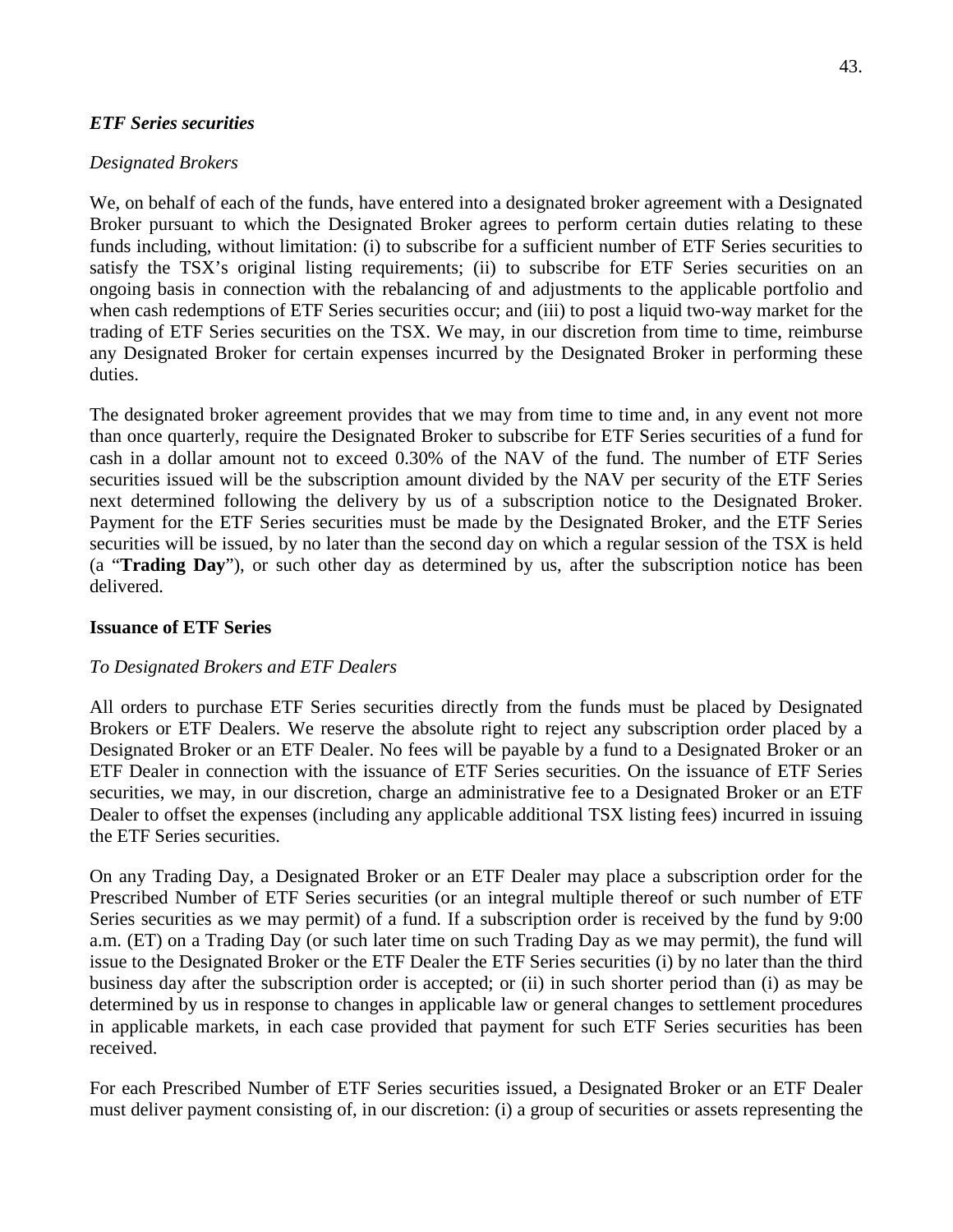constituents of, and their weightings in, the fund (a "**Basket of Securities**") and cash in an amount sufficient so that the value of the securities and the cash received is equal to the NAV of the ETF Series securities next determined following the receipt of the subscription order; (ii) cash in an amount order; or (iii) a combination of securities and cash, as determined by us, in an amount sufficient so that the value of the securities and cash received is equal to the NAV of the ETF Series securities next equal to the NAV of the ETF Series securities next determined following the receipt of the subscription determined following the receipt of the subscription order.

 The Basket of Securities for each fund will be made available to such fund's Designated Brokers and ETF Dealers on each Trading Day. We may, in our discretion, increase or decrease the Prescribed Number of ETF Series securities from time to time.

#### *To Designated Brokers in special circumstances*

 ETF Series securities may be issued by a fund to Designated Brokers in connection with the rebalancing of and adjustments to the fund or its portfolio and when cash redemptions of ETF Series securities occur.

#### *To securityholders as reinvested distributions*

 ETF Series securities may be issued by a fund to securityholders of the fund on the automatic reinvestment of special distributions and other reinvested distributions.

#### **Buying and selling ETF Series**

 Investors are able to buy or sell ETF Series securities through registered brokers and dealers in the province or territory where the investor resides. Investors may incur customary brokerage commissions in buying or selling ETF Series securities. The funds issue ETF Series securities directly to Designated Brokers and ETF Dealers.

 From time to time as may be agreed by a fund and the Designated Brokers and the ETF Dealers, the Designated Brokers and the ETF Dealers may agree to accept Constituent Securities as payment for ETF Series securities from prospective purchasers.

#### **Special considerations for securityholders of ETF Series**

 The provisions of the so-called "early warning" requirements set out in applicable securities legislation do not apply in connection with the acquisition of ETF Series securities. In addition, the funds have obtained exemptive relief from the securities regulatory authorities to permit securityholders to acquire more than 20% of the ETF Series securities of any fund through purchases on the TSX without regard to the take-over bid requirements of applicable securities legislation, provided that any such securityholder, and any person acting jointly or in concert with the securityholder, undertakes to the manager not to vote more than 20% of the ETF Series securities of that fund at any meeting of securityholders.

securityholders.<br>Each fund invests a portion of its portfolio assets in T+3 Securities and has obtained exemptive relief from the securities regulatory authorities to permit such fund to settle primary market trades in ETF Series securities of the fund no later than the third business day after the date upon which pricing for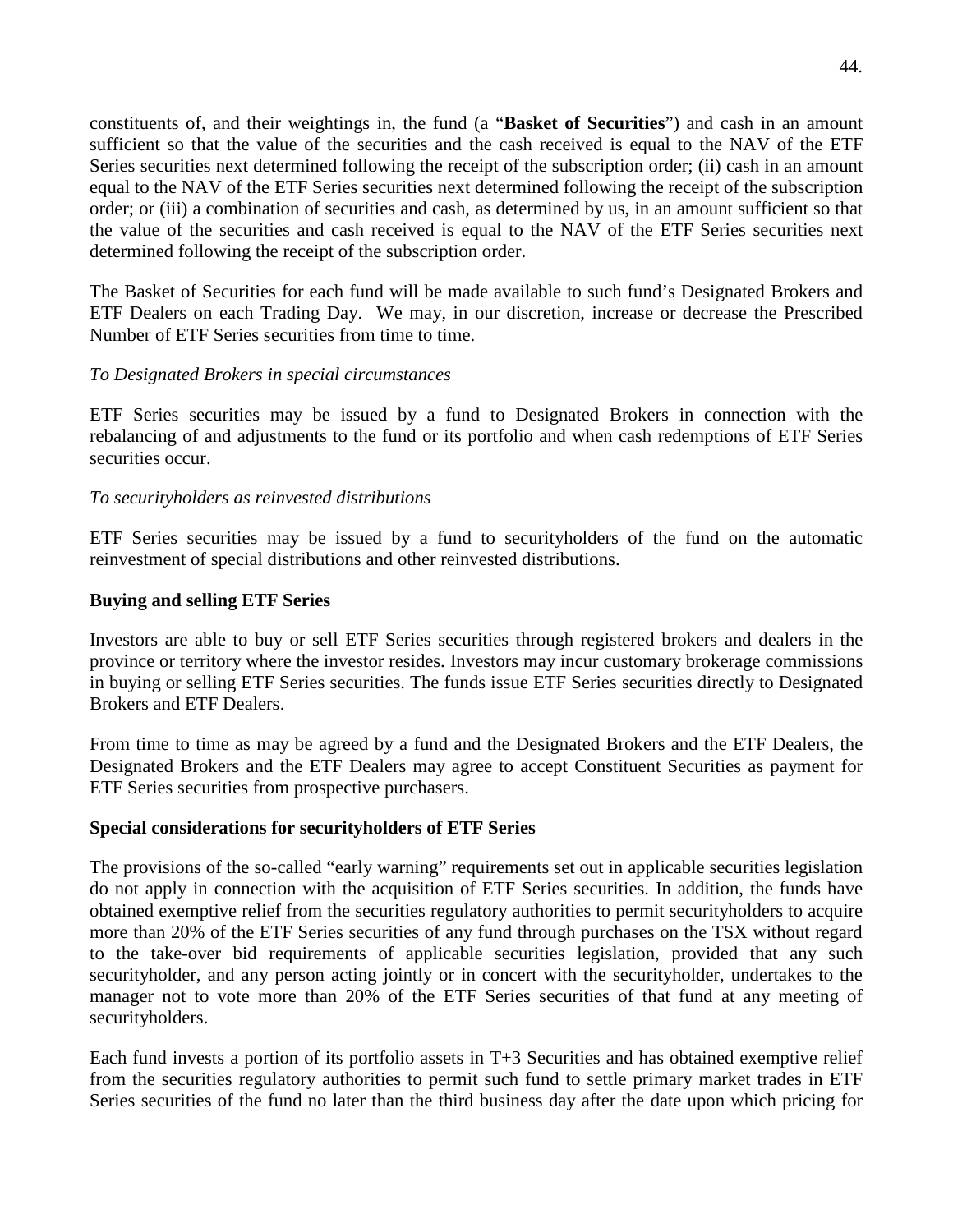the ETF Series securities is determined. This settlement cycle differs from the standard settlement cycle for secondary market trades in the ETF Series securities of the fund, which customarily occurs no later than the second business day after the date upon which pricing for the ETF Series securities is determined.

## **Short-term trading**

## *Mutual Fund Series*

 We discourage investors from short-term trading. Short-term trading can harm a fund's performance and the value of other investors' holdings in a fund because such trading can increase brokerage and other administrative costs of a fund and interfere with the long-term investment decisions of the portfolio manager. Short-term trading may be particularly problematic when large sums are involved. Short-term trading can include buying and then redeeming or switching securities of a fund within short-term trading that include the ability to refuse your present or future order(s) to buy or switch securities. If, in our sole discretion, we determine that you are engaging in short-term trading, in addition to taking other available remedies, the relevant fund may charge a short-term trading fee to be paid directly to the fund out of the redemption proceeds, reducing the amount otherwise payable to you 30 days of buying or switching them into the fund. We have policies and procedures to detect and deter on the redemption or switch (see page 56 for more information). We may waive this fee at any time.

 The restrictions imposed on short-term trading, including the short-term trading fees, will generally not apply in connection with redemptions or switches: initiated by us; under special circumstances, as determined by us in our sole discretion; or made under optional plans or pursuant to Systematic Withdrawal Plans. The annual information form includes a description of all arrangements, whether formal or informal, with any person or company, to permit short-term trades of securities of the funds.

 Despite these restrictions and our procedures to detect and deter short-term trading, we cannot ensure that such trading will be completely eliminated.

## *ETF Series*

 At the present time, we are of the view that it is not necessary to impose any short-term trading restrictions on ETF Series securityholders as ETF Series securities of the funds are generally traded by investors on an exchange in the secondary market in the same way as other listed securities. In the few situations where the funds are not purchased in the secondary market, purchases usually involve a Designated Broker or an ETF Dealer upon whom we may impose a redemption fee, which is intended to compensate the applicable fund for any costs and expenses incurred in relation to the trade.

## **Your guide to buying the funds**

 The following table shows you the minimum amounts for buying securities of a fund, and for maintaining an account or an investment in a fund. These amounts depend on the kind of account and fund or series you choose. If the value of your investment in a fund falls below the minimum amount as determined by us from time to time, we may redeem all the securities of such fund in your account. If, as a result of market fluctuation, the value of your securities falls below the minimum balance, we may redeem your securities after giving you 10 days' notice. If, as a result of a partial redemption, the value of your remaining holding falls below the minimum balance, we may redeem such remaining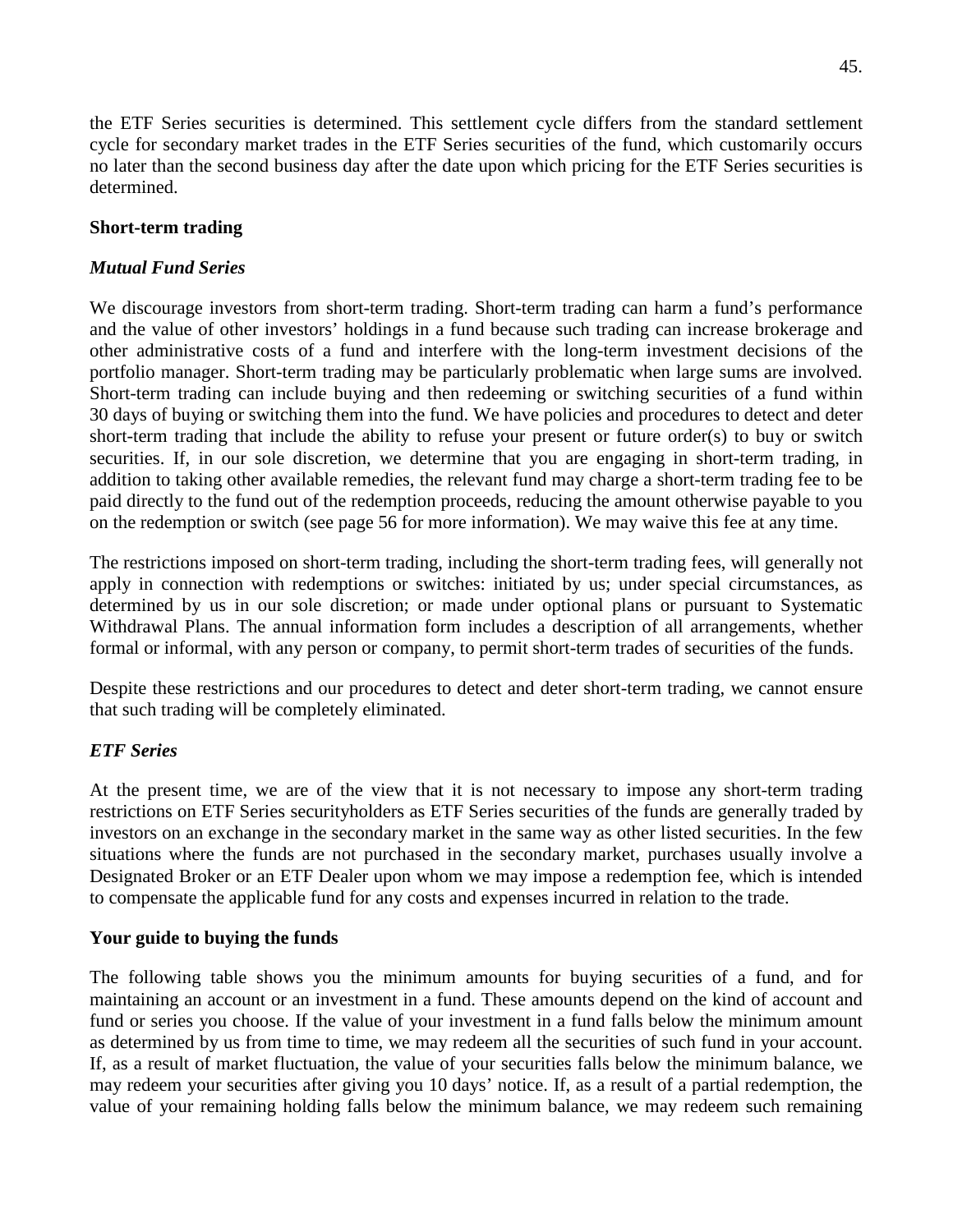holding immediately and without prior notice to you. We may change the minimum amounts at any time without notice.

 Any minimum amounts for Series I securities are determined on a contractual basis. There are no minimum initial or minimum additional investment amounts for ETF Series securities.

|  | <b>Buying funds</b> |
|--|---------------------|

| Minimum amount you can buy |                                 |                           |
|----------------------------|---------------------------------|---------------------------|
| Your first purchase        | <b>Each additional purchase</b> | <b>Minimum</b><br>balance |

**All funds and series,** *except Series I and ETF Series.* 

| <b>SINGLE PURCHASE</b> |         |                          |                          |
|------------------------|---------|--------------------------|--------------------------|
| Regular account        | \$500   | \$50                     | \$500                    |
| <b>RRIF</b> account    | \$5,000 | $\overline{\phantom{a}}$ | $\overline{\phantom{a}}$ |

#### **Switching funds**

 A switch involves moving your investment from one BMO Mutual Fund or series to another BMO Mutual Fund or series. We describe the kinds of switches you can make below.

 When we receive your switch request, we'll switch your Mutual Fund Series securities of one BMO Mutual Fund or series for Mutual Fund Series securities of another BMO Mutual Fund or series at the NAV per security next determined after we receive your switch request.

 You may switch Mutual Fund Series securities of the BMO Mutual Funds through your dealer. If you switch your Mutual Fund Series securities through your dealer, you may pay a fee of up to 2% of the value of the securities redeemed for switching between BMO Mutual Funds. You and your dealer can negotiate this fee. There may also be fees or charges payable on the purchase of Mutual Fund Series securities of the new BMO Mutual Fund or new series, depending on the series of securities purchased and the arrangements between you and your dealer. See *Fees and expenses* on page 53 for more information. If necessary, securities of the BMO Mutual Funds may be redeemed to pay fees or charges. We may require a minimum amount of \$50 for switching, in our sole discretion.

 BMO Mutual Funds purchased in Canadian dollars. You can only switch between securities of BMO You can't switch between securities of BMO Mutual Funds purchased in U.S. dollars and securities of Mutual Funds purchased in the same currency.

There are two kinds of switches you can make:

*Switching between Mutual Fund Series of the same BMO Mutual Fund* 

 You can switch your Mutual Fund Series securities of one series of a fund into Mutual Fund Series securities of another series of the same fund, provided you are qualified to hold the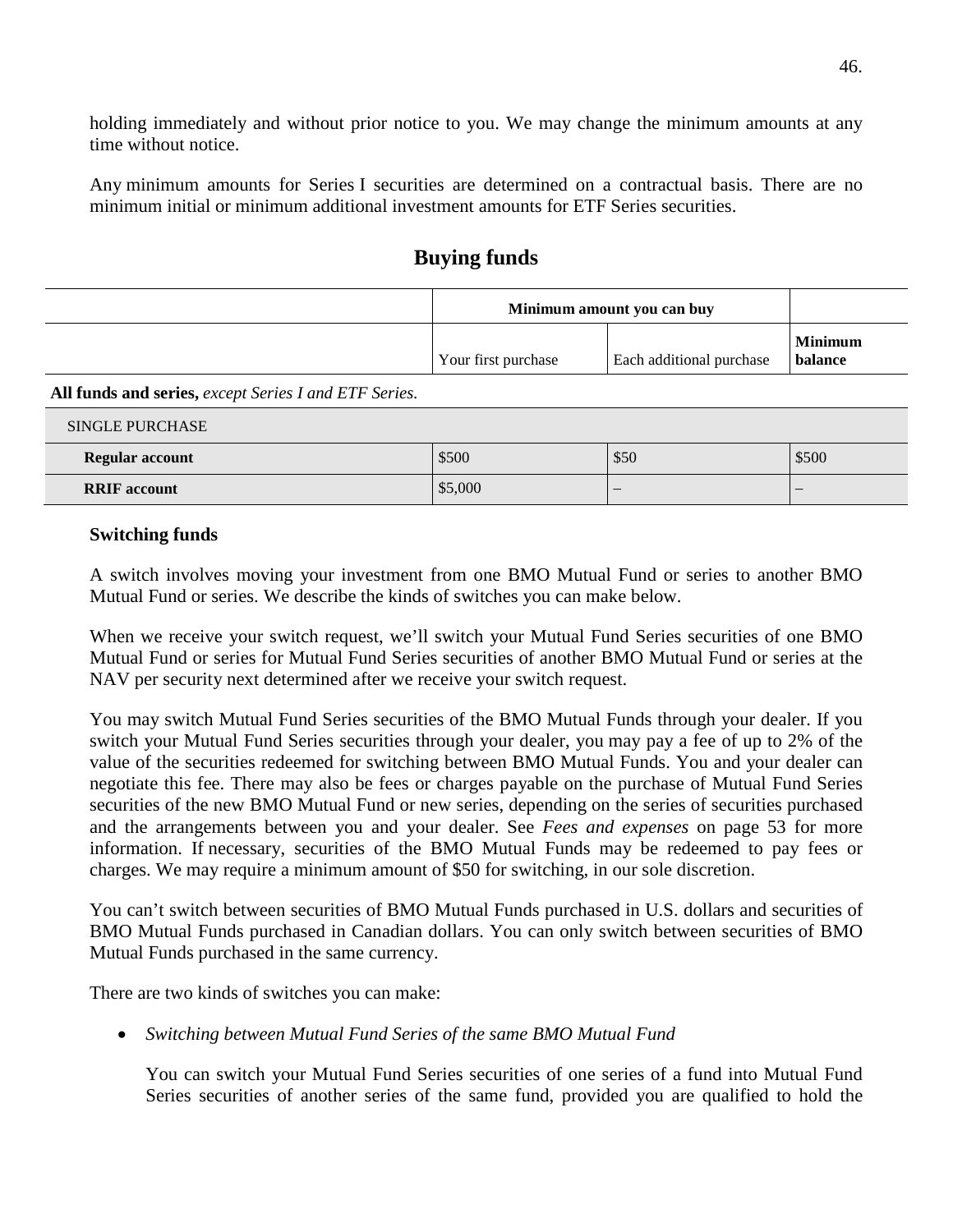series into which you are switching. Unless the switch is between series of the Hedged and Ordinary Classes of the same fund, the switch is a redesignation or conversion, and should not result in a disposition for income tax purposes. A switch between series of the Hedged and Ordinary Classes of the same fund is a disposition for income tax purposes and, for securities held in a non-registered account, may result in a capital gain or capital loss. Net capital gains are taxable. Switching between ETF Series securities and Mutual Fund Series securities of the same fund is not permitted.

*Switching between BMO Mutual Funds* 

You can switch your Mutual Fund Series securities of a fund into securities of the same Mutual Fund Series or different Mutual Fund Series of another BMO Mutual Fund, provided you are qualified to hold the series into which you are switching and provided such series is priced in the same currency. This is a disposition for income tax purposes. Switching securities you hold in a non-registered account may result in a capital gain or capital loss. Net capital gains are taxable. Switching between ETF Series securities of a fund into securities of the same series or different series of another BMO Mutual Fund is not permitted.

For details about how switches are taxed, see *Income tax considerations for investors*.

#### *Switching into F Series Securities*

 Where you currently hold a series of securities of a fund that pay a trailing commission in an account with BMO InvestorLine Inc. or another discount broker, your existing securities will not be automatically switched into F Series Securities. Should you wish to switch your existing series of securities of a fund into F Series Securities, it is your sole responsibility to instruct your discount broker to do so.

#### **Redeeming securities**

#### *Mutual Fund Series securities*

 To redeem your Mutual Fund Series securities, we need to receive your request. See *How we process your order* on page 42 for more information.

 For your protection, you must sign your redemption request and we may ask that your signature be guaranteed by a bank, trust company or your dealer.

 If we have not received all the necessary documentation and/or information needed to settle your Series securities of the fund, we are required under applicable securities legislation to purchase the equivalent number of Mutual Fund Series securities you asked to be redeemed as of the close of business on the tenth business day. If the purchase price of these Mutual Fund Series securities is less than the original redemption price, the fund will keep the difference. If the amount of the purchase price of these Mutual Fund Series securities exceeds the original redemption price, we will immediately pay the difference to the fund and may seek reimbursement from your dealer, together with any additional costs. Your dealer may be entitled to recover these amounts from you. redemption request within ten (10) business days after the redemption date of the relevant Mutual Fund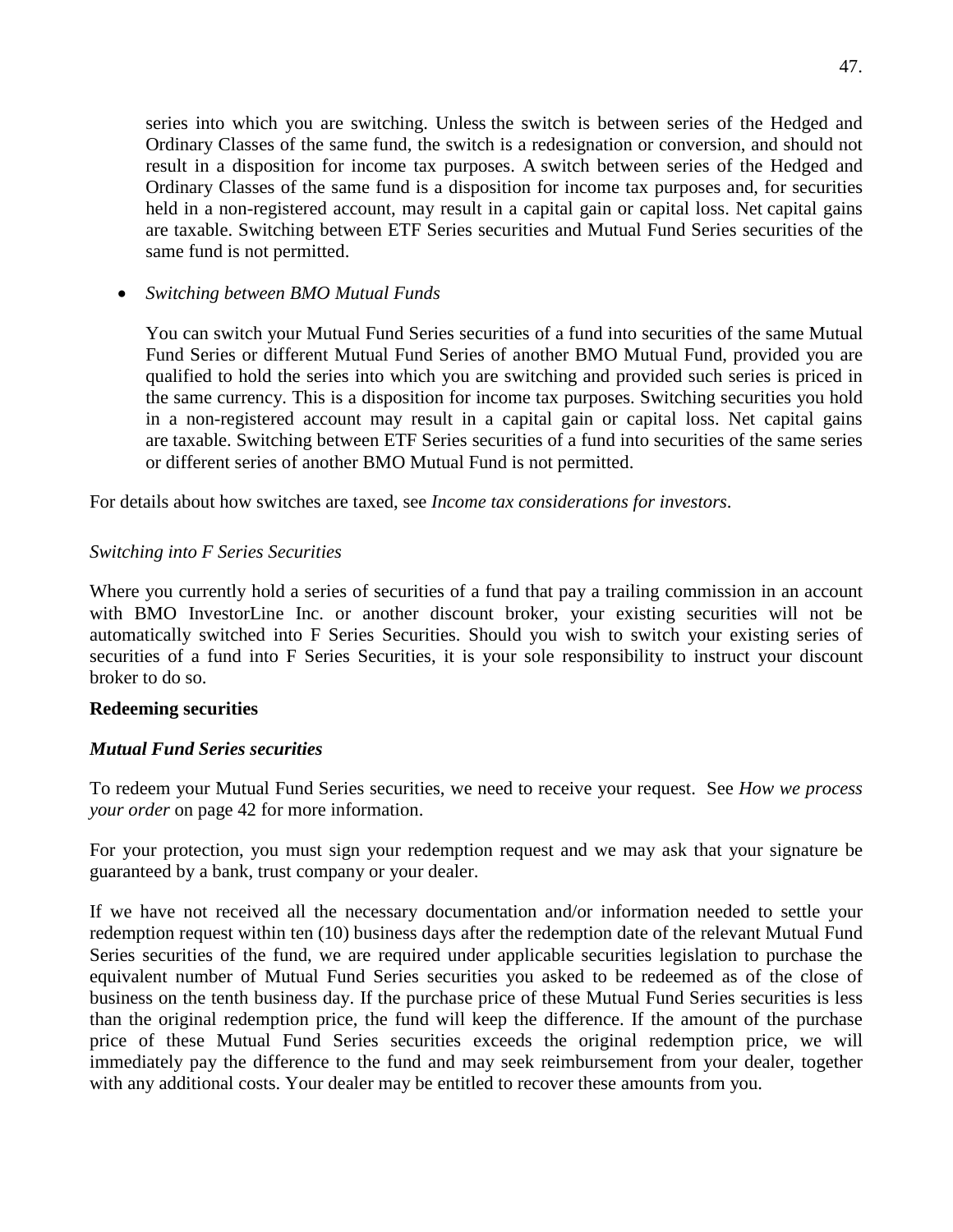Redeeming Mutual Fund Series securities you hold in a non-registered account may result in a capital gain or capital loss. You'll find information about the taxation of securities held in a non-registered account under *Income tax considerations for investors*.

#### **Redeeming and Exchanging ETF Series securities**

#### *Redemption of ETF Series securities for cash*

 On any Trading Day, securityholders may redeem ETF Series securities of any fund for cash at a redemption price per security equal to the lesser of: (i) 95% of the closing price for the ETF Series securities on the TSX on the effective day of the redemption; and (ii) the NAV per security on the effective day of the redemption. Because securityholders will generally be able to sell ETF Series securities at the market price on the TSX through a registered broker or dealer subject only to customary brokerage commissions, securityholders are advised to consult their brokers, dealers or investment advisors before redeeming their ETF Series securities for cash.

In order for a cash redemption to be effective on a Trading Day, a cash redemption request in the form prescribed by us from time to time must be delivered to the applicable fund at its registered office by 9:00 a.m. on the Trading Day (or such later time on such Trading Day as we may permit). If a cash redemption request is not received by the delivery deadline noted immediately above on a Trading Day, the cash redemption request will be effective only on the next Trading Day. Payment of the redemption price will be made (i) by no later than the third business day after the effective day of the redemption; or (ii) in such shorter period than (i) as may be determined by us in response to changes in applicable law or general changes to settlement procedures in applicable markets. The cash redemption request forms may be obtained from any registered broker or dealer.

 Securityholders that redeem ETF Series securities prior to the ex-dividend date for any distribution will not be entitled to receive that distribution.

 In connection with the redemption of ETF Series securities, a fund will generally dispose of securities or other assets to satisfy the redemption. See *Income tax considerations for investors*.

## *Exchange of ETF Series securities for Baskets of Securities*

 On any Trading Day, securityholders may exchange the Prescribed Number of ETF Series securities (or an integral multiple thereof) for Baskets of Securities and cash. However, at the discretion of the manager some funds may only pay cash on the exercise by a securityholder of the exchange right in respect of a Prescribed Number of ETF Series securities.

 To effect an exchange of ETF Series securities, a securityholder must submit an exchange request in the form prescribed by us from time to time to the applicable fund at its registered office by 9:00 a.m. on a Trading Day (or such later time on such Trading Day as we may permit). The exchange price will be equal to the NAV of the ETF Series securities on the effective day of the exchange request, payable by delivery of Baskets of Securities and cash. The ETF Series securities will be redeemed in the exchange.

 If an exchange request is not received by the submission deadline noted immediately above on a Trading Day, the exchange order will be effective only on the next Trading Day. Settlement of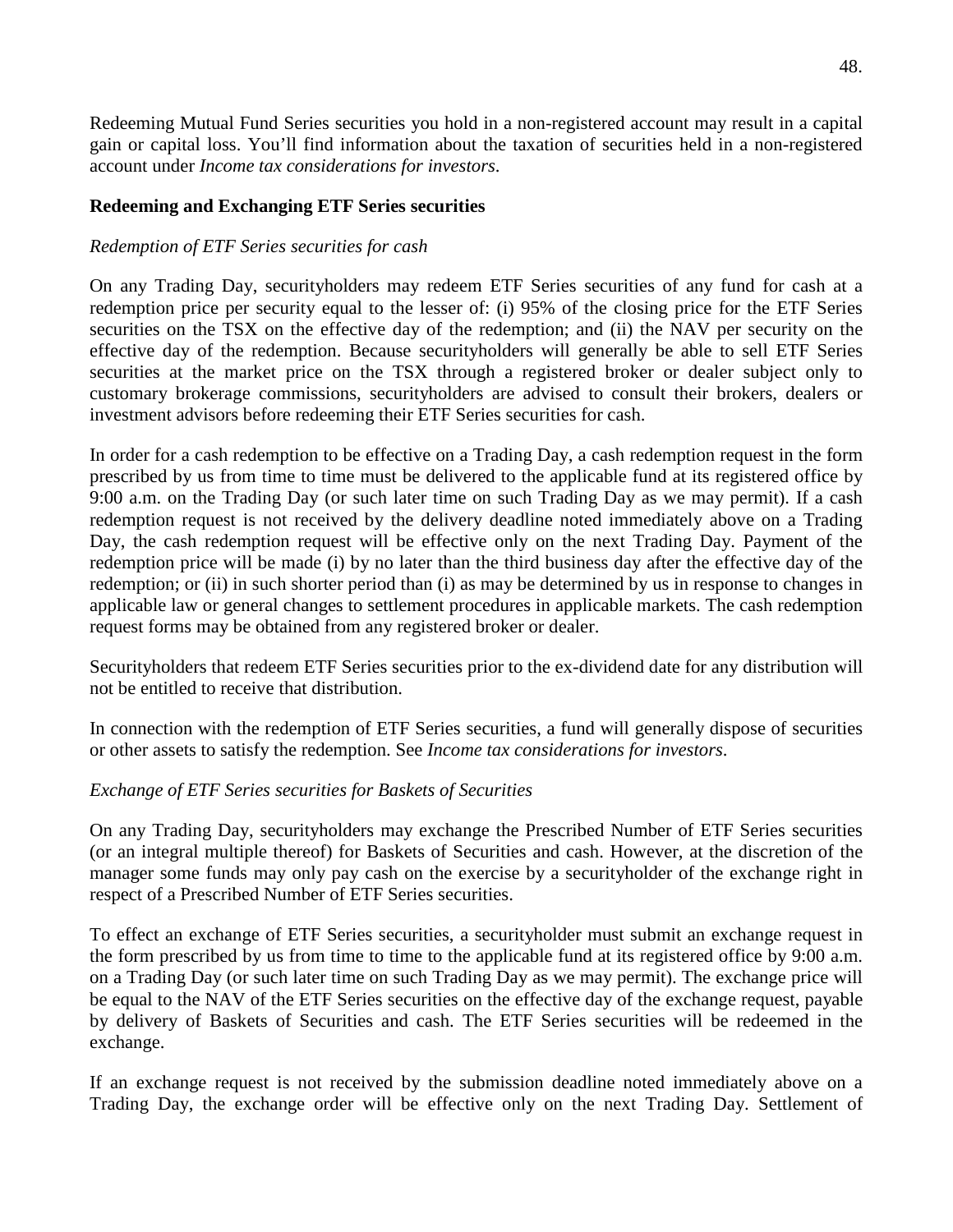exchanges for Baskets of Securities and cash will be made (i) by no later than the third business day after the effective day of the exchange request; or (ii) in such shorter period as may be determined by the manager in response to changes in applicable law or general changes to settlement procedures in applicable markets. The securities to be included in the Baskets of Securities delivered on an exchange shall be selected by the manager in its discretion.

 Securityholders should be aware that the NAV per security will decline on the ex-dividend date of any distribution payable in cash on ETF Series securities. A securityholder that is no longer a holder of record on or after the ex-dividend date will not be entitled to receive that distribution.

 If Constituent Securities are cease traded at any time by order of a securities regulatory authority or other relevant regulator or stock exchange, the delivery of such securities to a securityholder on an exchange in the Prescribed Number of ETF Series securities may be postponed until such time as the transfer of the securities is permitted by law.

#### *Requests for exchange and redemption of ETF Series securities*

 A securityholder submitting an exchange or redemption request is deemed to represent to the fund and us that: (i) it has full legal authority to tender the ETF Series securities for exchange or redemption and to receive the proceeds of the exchange or redemption; and (ii) the ETF Series securities have not been loaned or pledged and are not the subject of a repurchase agreement, securities lending agreement or a similar arrangement that would preclude the delivery of the ETF Series securities to the fund. We reserve the right to verify these representations at our discretion. Generally, we will require verification with respect to an exchange or redemption request if there are unusually high levels of exchange or redemption activity or short interest in the applicable fund. If the securityholder, upon receipt of a verification request, does not provide us with satisfactory evidence of the truth of the representations, the securityholder's exchange or redemption request will not be considered to have been received in proper form and will be rejected.

#### *Costs associated with exchange and redemption of ETF Series securities*

 We may charge to securityholders, in our discretion, an administrative fee of up to 0.05% of the exchange or redemption proceeds of the fund to offset certain transaction costs associated with the exchange or redemption of ETF Series securities of a fund.

#### *Exchange and redemption of ETF Series securities through CDS Participants*

 The exchange and redemption rights described above must be exercised through the broker or the dealer (referred to as the CDS Participant) through which the owner holds ETF Series securities. Beneficial owners of ETF Series securities should ensure that they provide exchange and/or redemption instructions to the CDS Participants through which they hold ETF Series securities sufficiently in advance of the cut-off times described above to allow such CDS Participants to notify CDS and for CDS to notify us prior to the relevant cut-off time.

#### **Extraordinary circumstances when you may not be allowed to redeem your securities**

A fund may suspend your right to request a redemption of securities for all or part of a period when: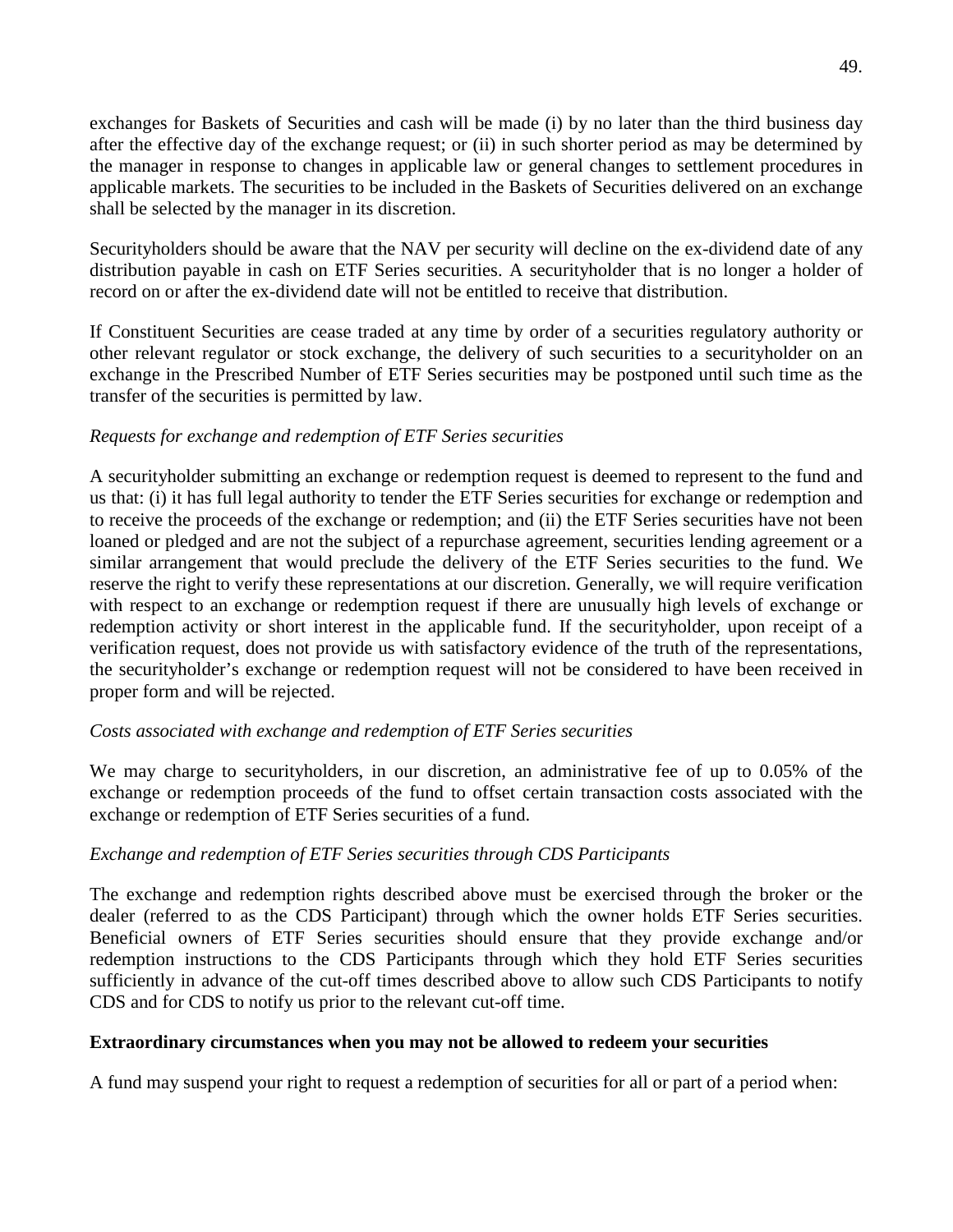- <span id="page-50-0"></span> normal trading is suspended on a stock, options or futures exchange in Canada or outside Canada in which securities or derivatives that make up more than 50% of the value or underlying exposure of the fund's total assets are traded, and those securities or derivatives are not traded on any other exchange that represents a reasonable alternative for the fund; or
- with the prior permission of the securities regulatory authorities, for any period not exceeding 30 days during which the manager determines that conditions exist that render impractical the sale of assets of the fund or that impair the ability of the valuation agent to determine the value of the assets of the fund.

 A fund may postpone a redemption payment for any period during which your right to request a redemption is suspended under the circumstances described above or with the approval of the Canadian securities regulatory authorities. A fund may not accept orders for the purchase of securities during any period when the redemption of its securities has been suspended.

 The suspension may apply to all requests for redemption received prior to the suspension but as to which payment has not been made, as well as to all requests received while the suspension is in effect. All securityholders making such requests shall be advised by the manager of the suspension and that the redemption will be effected at a price determined on the first valuation day following the termination of the suspension. All such securityholders shall have and shall be advised that they have the right to withdraw their requests for redemption. The suspension shall terminate in any event on the first day on which the condition giving rise to the suspension has ceased to exist, provided that no other condition under which a suspension is authorized then exists. To the extent not inconsistent with official rules and regulations promulgated by any government body having jurisdiction over the funds, any declaration of suspension made by the manager shall be conclusive.

# **Optional services**

 respect of Mutual Fund Series securities. Call us toll free at 1-800-665-7700 or 1-800-668-7327 or ask This section tells you about the plans and services that are available to BMO Mutual Funds investors in your dealer for full details.

## **Continuous Savings Plan**

 You can generally make weekly, bi-weekly, semi-monthly, monthly or quarterly investments in the funds using our Continuous Savings Plan. Here's how the plan works:

- we'll automatically transfer money from your bank account to buy securities of the funds you choose
- for each series of the funds you choose, except for Series I and ETF Series, you must buy a minimum of \$50 per month
- there is no minimum balance requirement.

*Averaging the cost of your investments*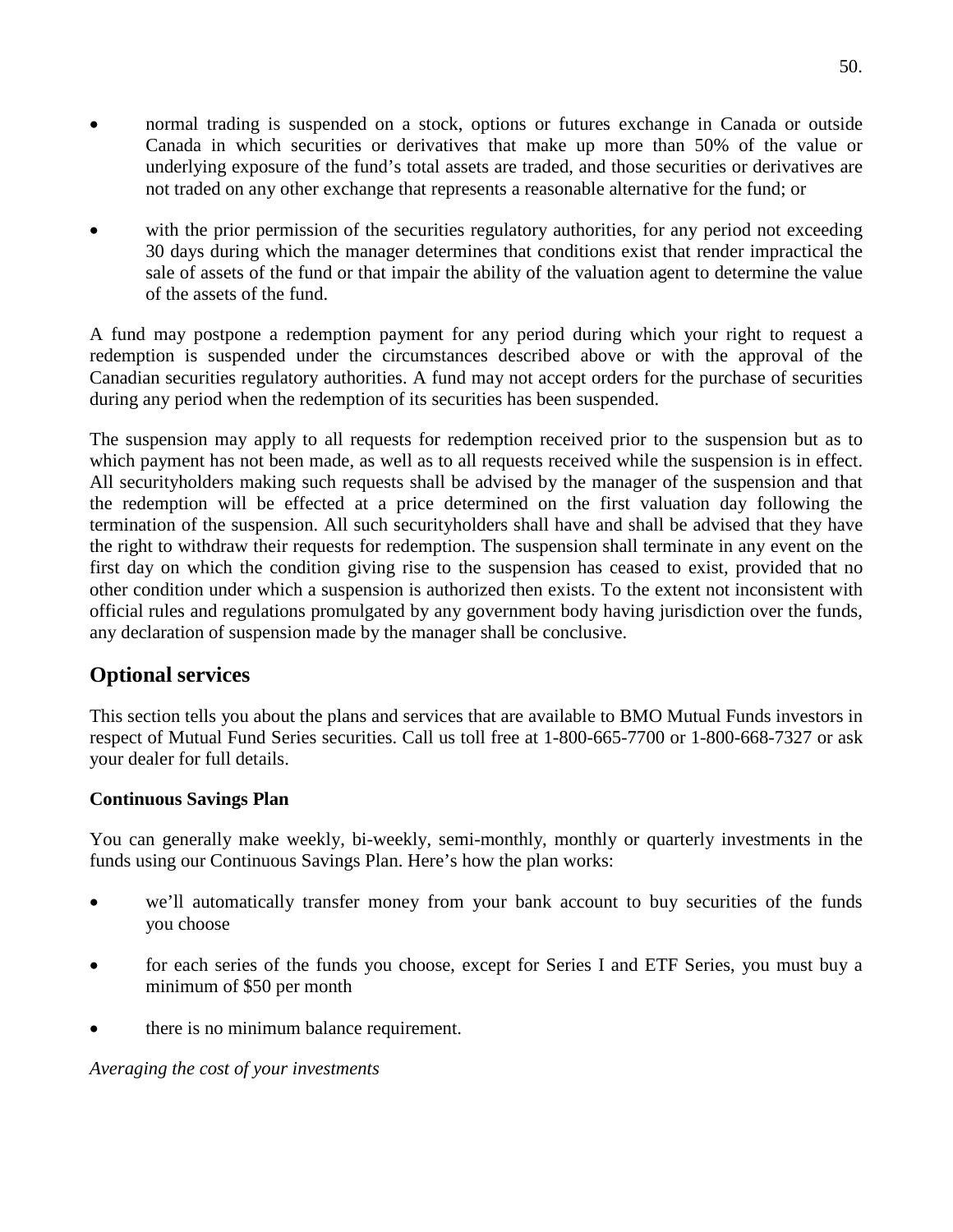Making regular investments through our Continuous Savings Plan can reduce the cost of investing. Here's how. Let's say you invest \$100 in a fund each month. That money will buy more securities of the fund when prices are low and fewer securities when prices are high. Over time, this can mean a lower average cost per security than if you had made one lump-sum purchase.

 The most recently filed fund facts documents will be delivered by dealers once to participants in a Continuous Savings Plan upon their initial purchase of securities of a fund and then not thereafter for subsequent purchases of the same fund pursuant to the Continuous Savings Plan unless they request it. You may request copies of the most recently filed fund facts documents for your funds at any time and at no cost by calling us toll free at 1-800-665-7700 if you purchased your securities at a BMO Bank of Montreal branch or through the BMO Investment Centre or toll free at 1-800-668-7327 if you purchased your securities through a dealer. The most recently filed fund facts documents and simplified prospectus of the funds may also be found on the SEDAR website at **www.sedar.com** or on our websites at **www.bmo.com/mutualfunds** and **www.bmo.com/gam/ca**.

 You do not have a statutory right of withdrawal under applicable securities legislation for your purchase of securities of the funds pursuant to a Continuous Savings Plan, other than in respect of your initial purchase of these securities. However, you will continue to have all other statutory rights under applicable securities legislation, including a right of action if there is a misrepresentation in this simplified prospectus or any document incorporated by reference into the simplified prospectus (see page 63 under *What are your legal rights?*). You may terminate your participation in the Continuous Savings Plan at any time upon providing notice to us at least four (4) business days before the next scheduled investment date.

#### **Systematic Withdrawal Plan**

 You can withdraw money monthly, quarterly, semi-annually or annually from your funds using our Systematic Withdrawal Plan. Here's how the plan works:

- you must hold your funds in a non-registered account
- we'll redeem enough securities to withdraw money from your account and make payments to you
- if you hold funds in U.S. currency, we'll either deposit the payments directly to your U.S. dollar bank account at a Canadian financial institution or we'll mail a cheque to you
- you must meet the following minimum requirements:

| <b>Series/Accounts</b>                                  | Minimum amount you can<br>withdraw            | <b>Minimum balance</b>   |
|---------------------------------------------------------|-----------------------------------------------|--------------------------|
| All funds and series, except Series I<br>and ETF Series | \$100 monthly, quarterly or semi-<br>annually | \$10,000                 |
| <b>RRIF, LIF and LRIF accounts</b>                      | Minimum amount required under<br>the Tax Act  | $\overline{\phantom{a}}$ |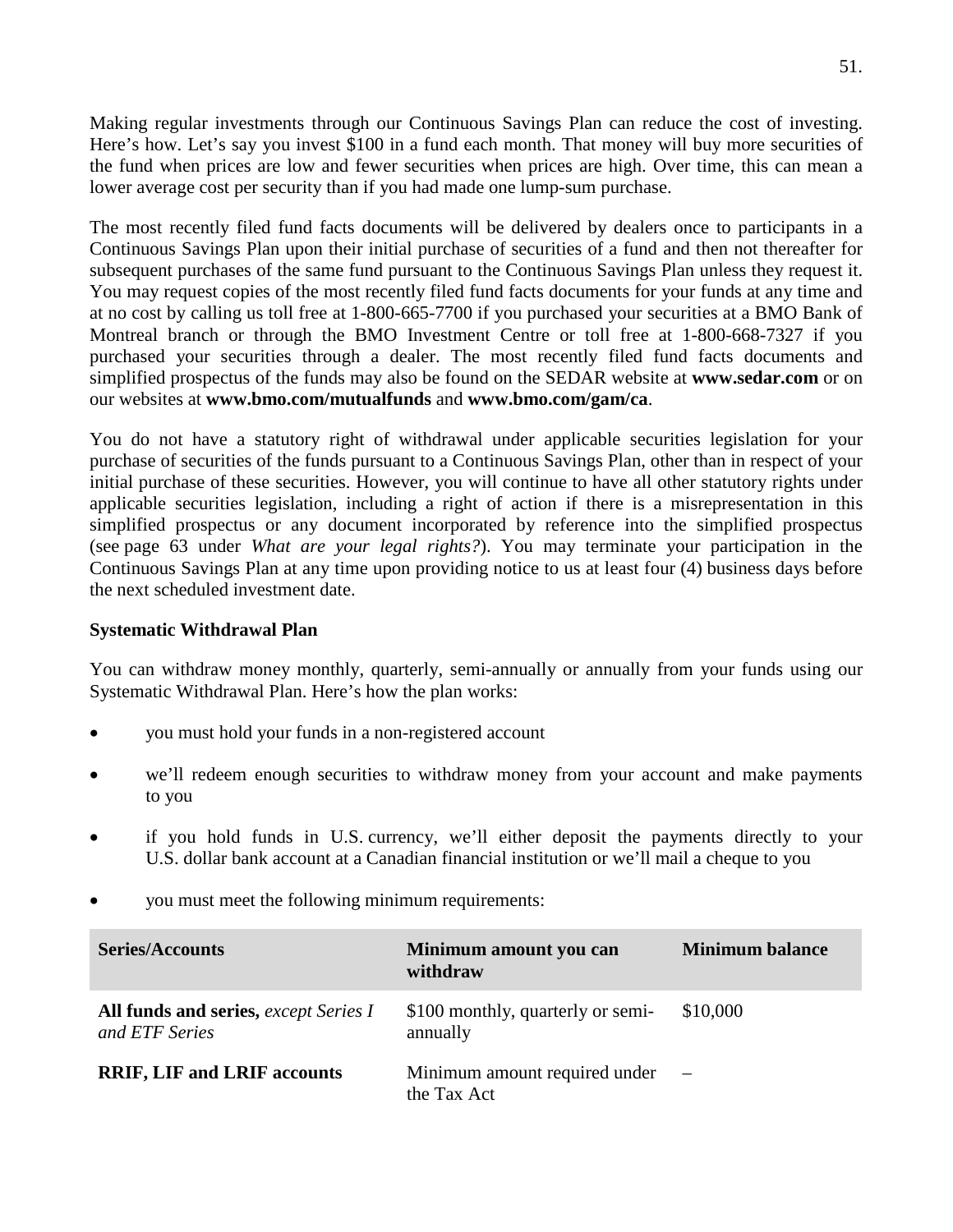If you withdraw more than your funds are earning, you'll reduce your original investment and may use it up altogether.

## **Registered plans**

 You may purchase securities of the funds in registered plans offered by us or other institutions, subject to certain restrictions.

to certain restrictions.<br>You should consult your tax advisor about the special rules that apply to each particular registered plan, including whether or not an investment in a fund would be a prohibited investment for your registered plan.

 We can also set up an RRSP, RRIF, one of the various types of locked-in RRSPs or RRIFs, RDSP, RESP or TFSA for you. See *Fees and expenses* for fees that may apply.

# **BMO Mutual Funds Allocation Averaging Program**

 Under this program, which is available only through dealers, you can arrange for regular (monthly, quarterly, semi-annual or annual) transfers from a lump sum investment in a BMO Money Market Fund or BMO U.S. Dollar Money Market Fund into Mutual Fund Series securities of a maximum of five other BMO Mutual Funds of your choice. The minimum initial investment is \$5,000 and the minimum transfer amount to any one fund each time is \$50.

# **BMO Mutual Funds Distribution Transfer Program**

 Under this program, which is available only through dealers, you can arrange to have distributions made by one BMO Mutual Fund automatically reinvested in Mutual Fund Series securities of another BMO Mutual Fund or BMO Mutual Funds within the same series and currency. The reinvestment will be processed and trade dated on the same valuation date. This service is not available to investors who hold their Mutual Fund Series securities in a registered plan.

## **ETF Series Distribution Reinvestment Plan**

 If you are a holder of ETF Series securities (referred to as a Plan Participant), you can elect to automatically reinvest all cash distributions paid on ETF Series securities held by you in additional ETF Series securities (referred to as Plan Securities) in accordance with the terms of the Distribution Reinvestment Plan (a copy of which is available through your broker or dealer) and the distribution reinvestment agency between the manager, on behalf of the ETF Series, and the Plan Agent, as may be amended. The key terms of the Distribution Reinvestment Plan are as described below.

 You cannot participate in the Distribution Reinvestment Plan if you are not a resident of Canada. If you cease to be a resident of Canada, you will be required to terminate your participation in the Distribution Reinvestment Plan. No ETF Series will be required to purchase Plan Securities if such purchase would be illegal.

 If you wish to enroll in the Distribution Reinvestment Plan as of a particular distribution record date, you should notify the CDS Participant through which you hold ETF Series securities sufficiently in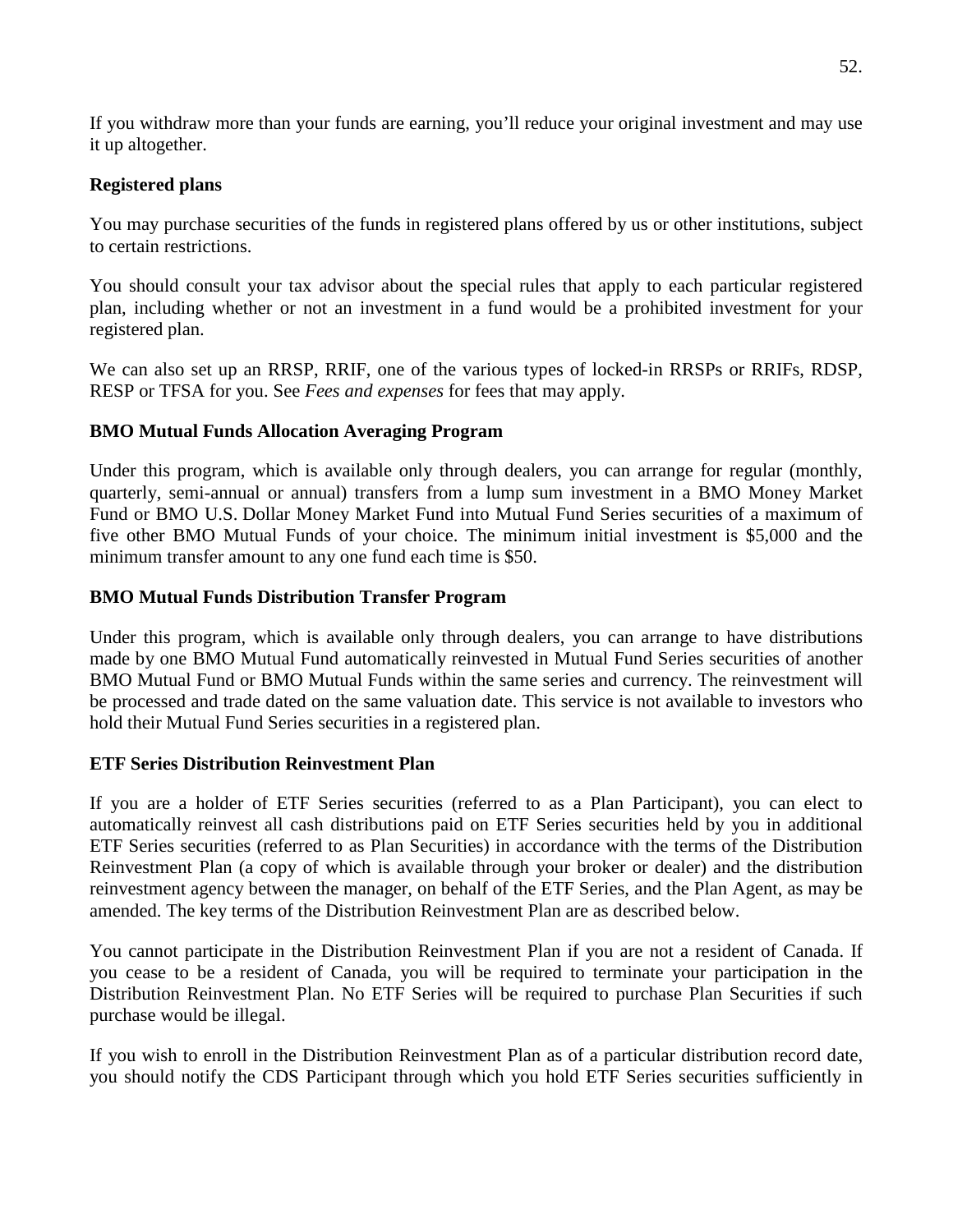<span id="page-53-0"></span> advance of that distribution record date to allow such CDS Participant to notify CDS by 4:00 p.m. on the distribution record date.

 Distributions that you are due to receive will be used to purchase Plan Securities on your behalf in the market. No fractional Plan Securities will be purchased under the Distribution Reinvestment Plan. Any funds remaining after the purchase of whole Plan Securities will be credited to you via its CDS Participant in lieu of fractional Plan Securities.

Participant in lieu of fractional Plan Securities.<br>The automatic reinvestment of the distributions under the Distribution Reinvestment Plan will not relieve you of any income tax applicable to such distributions.

 You may voluntarily terminate your participation in the Distribution Reinvestment Plan as of a particular distribution record date by notifying your CDS Participant sufficiently in advance of that distribution record date. You should contact your CDS Participant to obtain details of the appropriate procedures for terminating your participation in the Distribution Reinvestment Plan. Beginning on the first distribution payment date after such notice is received from you and accepted by a CDS Participant, distributions to you will be made in cash. Any expenses associated with the preparation and delivery of such termination notice will be borne by you to exercise your right to terminate participation in the Distribution Reinvestment Plan. The manager may terminate the Distribution Reinvestment Plan, in its sole discretion, upon not less than 30 days' notice to: (i) registered participants in the Distribution Reinvestment Plan, (ii) the CDS Participants through which the Plan Participants hold their ETF Series securities; (iii) the Plan Agent; and (iv) if necessary, the TSX.

 The manager may amend, modify or suspend the Distribution Reinvestment Plan at any time in its sole discretion, provided that it receives prior approval for amendments from the TSX, and gives notice of the amendment, modification or suspension to: (i) registered participants in the Distribution Reinvestment Plan, (ii) the CDS Participants through which the Plan Participants hold their ETF Series securities, (iii) the Plan Agent, and (iv) if necessary, the TSX.

# **Fees and expenses**

 The following table shows the fees and expenses payable by the funds and the fees and expenses you may have to pay directly if you invest in the funds. Fees are paid by the funds before they calculate their price per security. These fees indirectly reduce the value of your investment.

 In general, the approval of securityholders will not be obtained if the basis of the calculation of a fee or expense that is charged to No Load Series securities of a fund (or is charged directly to securityholders of No Load Series by the fund or by us in connection with the holding of securities of such No Load Series of the fund) is changed in a way that could result in an increase in charges to the No Load Series or to securityholders of such No Load Series or if a fee or expense, to be charged to No Load Series securities of a fund (or to be charged directly to securityholders of No Load Series by the fund or by us in connection with the holding of securities of such No Load Series of the fund) that could result in an In the cases above, securityholders of such No Load Series will be sent a written notice of the change increase in charges to the No Load Series or to securityholders of such No Load Series, is introduced. at least 60 days prior to the effective date.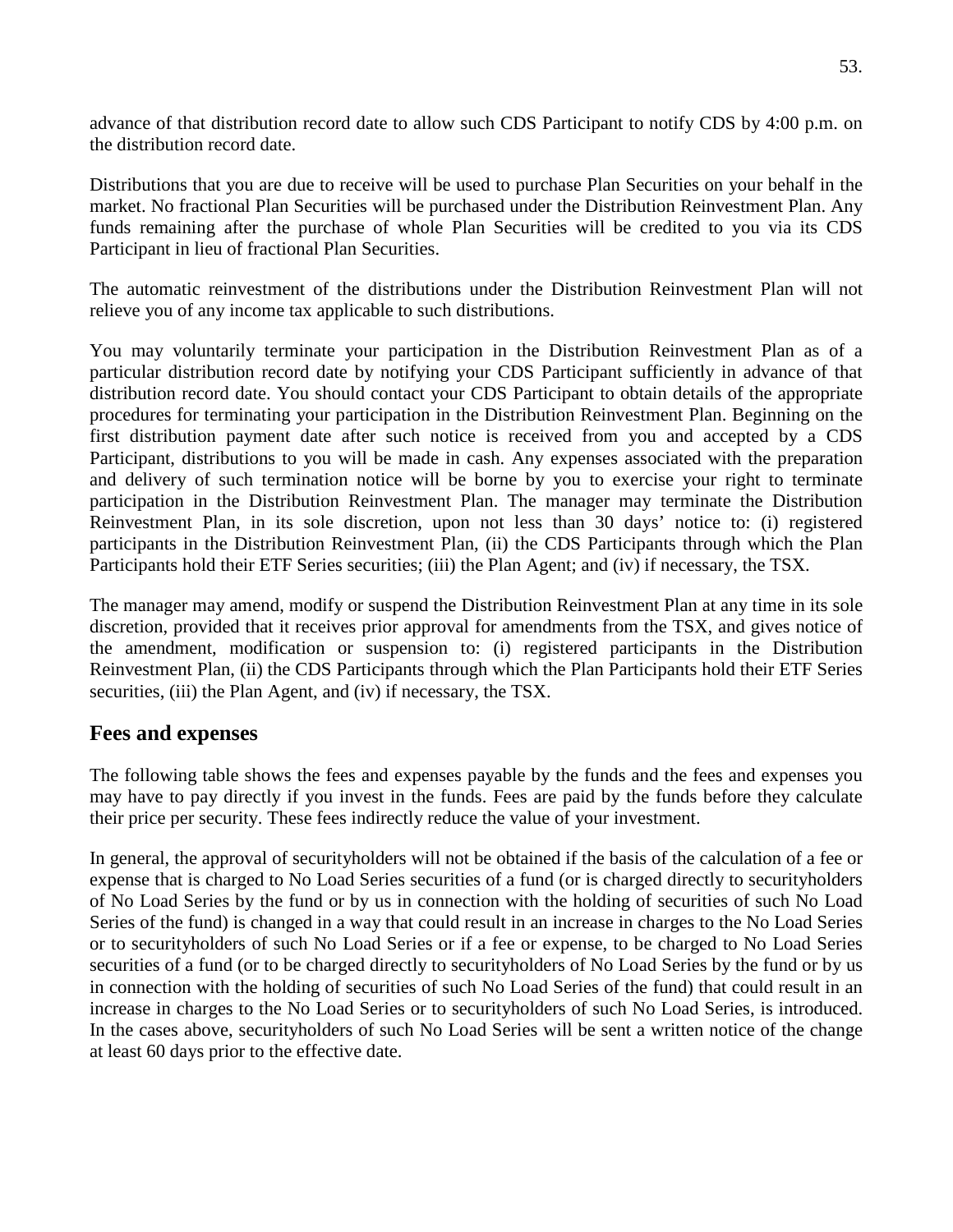If the basis of the calculation of a fee or expense that is charged to any series other than a No Load Series of a fund is changed in a way that could result in an increase in charges to the series or to securityholders of these series or if a fee or expense, to be charged directly to securityholders of these series by the fund or by us in connection with the holding of securities of such series of the fund, is introduced, and if this fee or expense is charged by an entity that is at arm's length to the fund, then the approval of securityholders of such series will not be obtained. In the cases above, securityholders of such series will be sent a written notice of the change at least 60 days prior to the effective date.

 If a fund holds securities of an underlying fund, fees and expenses are payable by the underlying fund in addition to the fees and expenses payable by the fund. No management fees or incentive fees are payable by a fund that, to a reasonable person, would duplicate a fee payable by an underlying fund for the same service. No sales fees or redemption fees are payable by the fund in relation to its purchases or redemptions of the underlying fund that, to a reasonable person, would duplicate a fee payable by an investor in the fund. Further, except in cases where we have obtained exemptive relief, no sales or redemption fees are payable by a fund in relation to its purchases or redemptions of the securities of an underlying fund if we or one of our affiliates or associates manage the underlying fund. See *Additional information* for more details.

| <b>Management</b> fees | Each fund pays us a fee for our management services. For this management fee, various<br>services are provided to the funds such as investment management and advisory services,<br>the payment of sales and trailing commissions to registered dealers on the distribution of the<br>funds' securities, and other services that include, but are not limited to, advertising and<br>promotional services, office overhead expenses related to the manager's activities, and all<br>other services necessary or desirable to conduct and operate the funds' business in an<br>efficient manner. |
|------------------------|-------------------------------------------------------------------------------------------------------------------------------------------------------------------------------------------------------------------------------------------------------------------------------------------------------------------------------------------------------------------------------------------------------------------------------------------------------------------------------------------------------------------------------------------------------------------------------------------------|
|                        | The management fee for each series is expressed as a percentage of the daily NAV of the<br>series and varies by fund and series. This fee is calculated daily and payable monthly.<br>Management fees are subject to applicable taxes. You'll find the management fee that we<br>charge for each series of securities in the Fund details section of each fund.                                                                                                                                                                                                                                 |
|                        | F Series Securities and ETF Series securities have lower management fees than Advisor<br>Series and Advisor Series (Hedged) since we do not pay trailing commissions on F Series<br>Securities or ETF Series securities.                                                                                                                                                                                                                                                                                                                                                                        |
|                        | We are responsible for payment of the costs related to the Administration Expenses and<br>other operating expenses of the funds, other than the Fund Expenses described below.                                                                                                                                                                                                                                                                                                                                                                                                                  |
|                        | For Series I securities, separate fees are negotiated and paid by each Series I investor. The<br>management fee for Series I will not exceed the rate charged on Series A or Advisor Series.                                                                                                                                                                                                                                                                                                                                                                                                    |
|                        | For each series, we may, at our discretion, waive a portion or the entire amount of the<br>management fee chargeable at any given time.                                                                                                                                                                                                                                                                                                                                                                                                                                                         |
|                        | Depending on several factors, we may reduce all or a portion of the management fee for<br>certain investors in a fund. These factors include the value of an investment in the fund and<br>the nature of an investment, such as large investments by institutional investors. See Fees<br>and Expenses in the funds' annual information form.                                                                                                                                                                                                                                                   |

#### **Fees and expenses payable by the funds**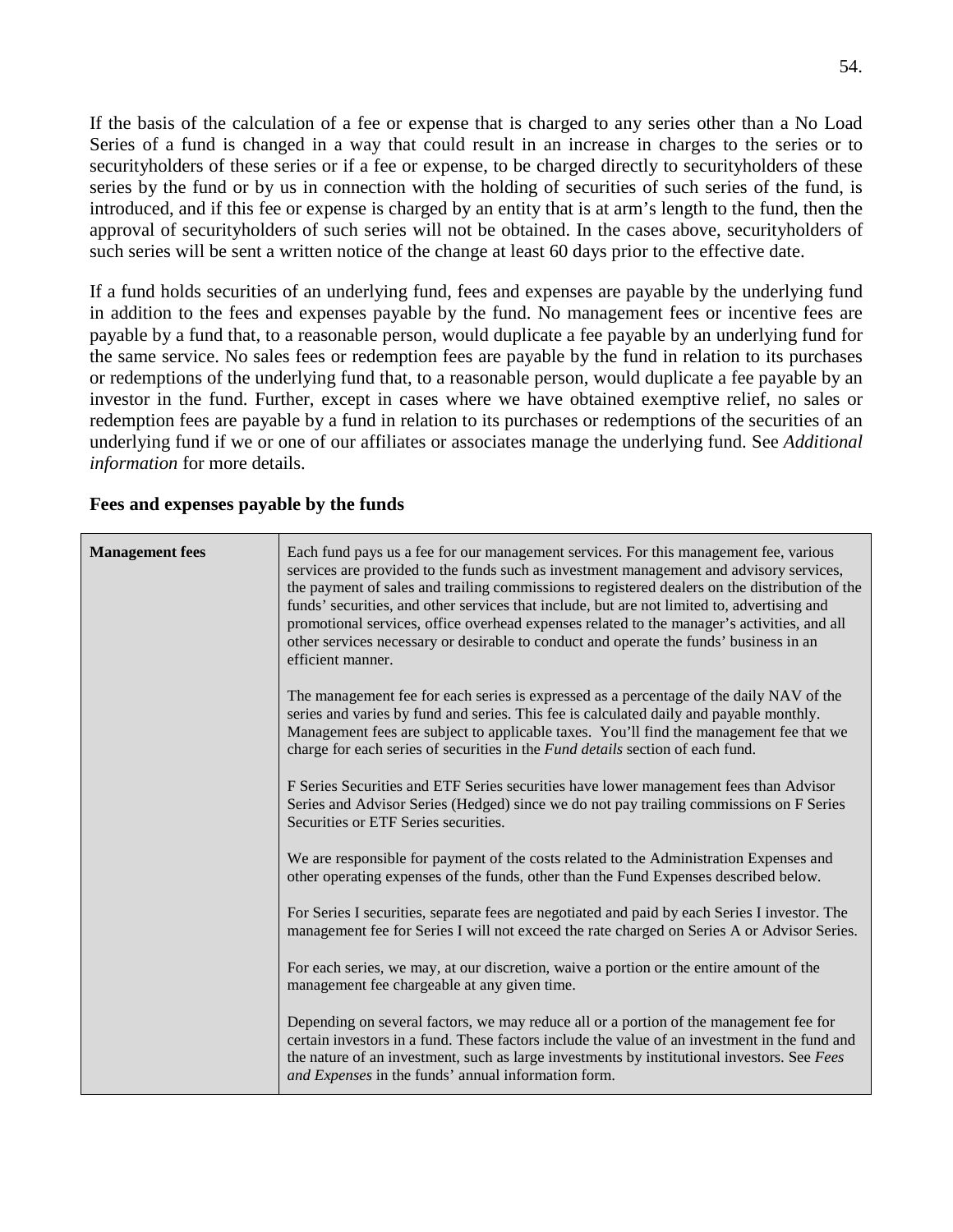| <b>Operating expenses</b> | Except as described below under Series I, we are responsible for payment of the<br>Administration Expenses and other operating expenses of the funds, other than the Fund<br>Expenses. Each fund is a "Variable Admin BMO Mutual Fund" and pays its Fund Expenses<br>directly.                                                                                                                                                                                                                                                                                                                                                                                                                                                                                                                                                                                                                               |  |
|---------------------------|--------------------------------------------------------------------------------------------------------------------------------------------------------------------------------------------------------------------------------------------------------------------------------------------------------------------------------------------------------------------------------------------------------------------------------------------------------------------------------------------------------------------------------------------------------------------------------------------------------------------------------------------------------------------------------------------------------------------------------------------------------------------------------------------------------------------------------------------------------------------------------------------------------------|--|
|                           | Operating expenses include Administration Expenses and Fund Expenses (as both such<br>terms are defined below). These operating expenses are allocated proportionately among<br>each series of the funds. Operating expenses that are specific to a series are allocated to that<br>series. For each series of a fund, we may, at our discretion, absorb all or a portion of these<br>operating expenses at any given time.                                                                                                                                                                                                                                                                                                                                                                                                                                                                                  |  |
|                           | Series I                                                                                                                                                                                                                                                                                                                                                                                                                                                                                                                                                                                                                                                                                                                                                                                                                                                                                                     |  |
|                           | For Series I securities of the funds, separate fee and expense arrangements are negotiated<br>with each Series I investor.                                                                                                                                                                                                                                                                                                                                                                                                                                                                                                                                                                                                                                                                                                                                                                                   |  |
|                           | Certain operating expenses are subject to applicable taxes. The operating expenses paid by<br>the funds are included in the management expense ratios of the funds.                                                                                                                                                                                                                                                                                                                                                                                                                                                                                                                                                                                                                                                                                                                                          |  |
|                           | "Administration Expenses" include audit and legal fees and expenses; custodian and<br>transfer agency fees; costs attributable to the issue, redemption and change of securities,<br>including the cost of the securityholder record keeping system; expenses incurred in respect<br>of preparing and distributing prospectuses, financial reports and other types of reports,<br>statements and communications to securityholders; fund accounting and valuation costs;<br>and filing fees, including those incurred by the manager.                                                                                                                                                                                                                                                                                                                                                                        |  |
|                           | "Fund Expenses" include expenses incurred in respect of preparing and distributing fund<br>facts and ETF facts; interest or other borrowing expenses; all reasonable costs and expenses<br>incurred in relation to compliance with NI 81-107, including compensation and expenses<br>payable to IRC members and any independent counsel or other advisors employed by the<br>IRC, the costs of the orientation and continuing education of IRC members, and the costs<br>and expenses associated with IRC meetings; taxes of all kinds to which the fund is or might<br>be subject; and costs associated with compliance with any new governmental or regulatory<br>requirement introduced after the inception date of the funds. The Fund Expenses of each<br>fund are allocated proportionately among the series of the fund. Fund Expenses that are<br>specific to a series are allocated to that series. |  |
|                           | IRC fees and expenses                                                                                                                                                                                                                                                                                                                                                                                                                                                                                                                                                                                                                                                                                                                                                                                                                                                                                        |  |
|                           | Each IRC member receives compensation for the duties he or she performs as an IRC<br>member. The annual retainer for each IRC member (other than the Chair) in respect of all of<br>the BMO Mutual Funds is \$38,480 and the annual retainer for the Chair is \$55,136. In<br>addition, each IRC member is entitled to reimbursement of all reasonable expenses in<br>connection with his or her duties as an IRC member. These annual fees and reimbursement<br>of expenses are allocated among the BMO Mutual Funds in a manner that is fair and<br>reasonable.                                                                                                                                                                                                                                                                                                                                            |  |
|                           | The manager will not reimburse the funds for any costs incurred in relation to compliance<br>with NI 81-107.                                                                                                                                                                                                                                                                                                                                                                                                                                                                                                                                                                                                                                                                                                                                                                                                 |  |

# **Fees and expenses payable directly by you**

 For fees and expenses payable directly by you, the applicable rate of GST, HST or QST, as applicable, will be determined based on your province or territory of residence.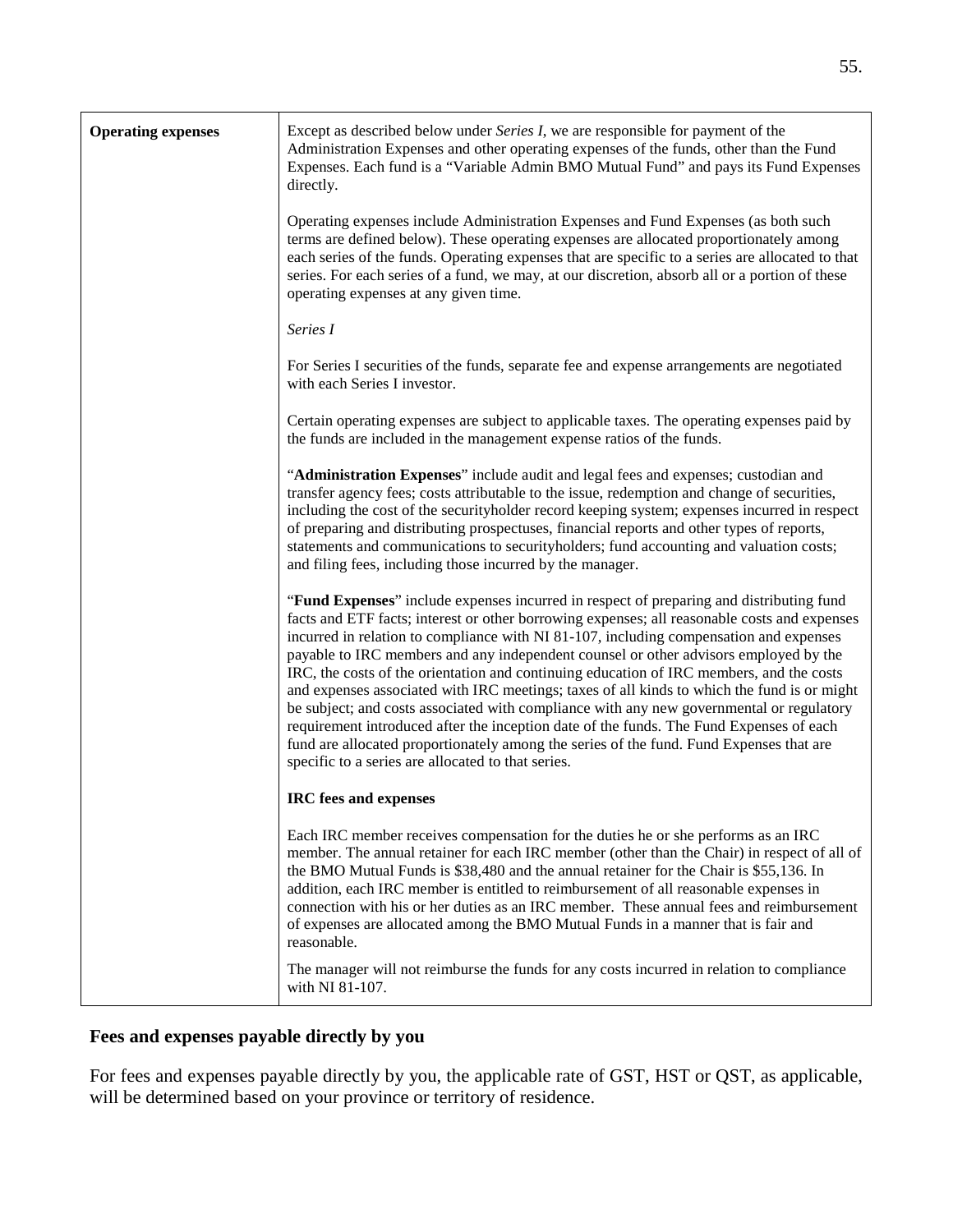| <b>Sales charges</b>                | 0-5% of the amount you invest                                                                                                                                                                                                                                                                                                                                                                                                                                                                                                                                                                                                                                                                                                                                                                                                                                                                                                                                                                                                                                                                                                                                           |
|-------------------------------------|-------------------------------------------------------------------------------------------------------------------------------------------------------------------------------------------------------------------------------------------------------------------------------------------------------------------------------------------------------------------------------------------------------------------------------------------------------------------------------------------------------------------------------------------------------------------------------------------------------------------------------------------------------------------------------------------------------------------------------------------------------------------------------------------------------------------------------------------------------------------------------------------------------------------------------------------------------------------------------------------------------------------------------------------------------------------------------------------------------------------------------------------------------------------------|
| <b>Switch fees</b>                  | 0-2% of the amount you switch                                                                                                                                                                                                                                                                                                                                                                                                                                                                                                                                                                                                                                                                                                                                                                                                                                                                                                                                                                                                                                                                                                                                           |
| <b>Redemption fees</b>              | None                                                                                                                                                                                                                                                                                                                                                                                                                                                                                                                                                                                                                                                                                                                                                                                                                                                                                                                                                                                                                                                                                                                                                                    |
| <b>Series I fees</b>                | For Series I securities, separate fee and expense arrangements are negotiated and paid by each<br>Series I investor.                                                                                                                                                                                                                                                                                                                                                                                                                                                                                                                                                                                                                                                                                                                                                                                                                                                                                                                                                                                                                                                    |
| Short-term trading fee              | Short-term trading by investors may adversely affect all investors in a fund. To discourage<br>short-term trading, a fund may, at our sole discretion, charge a short-term trading fee of up to<br>2% of the amount that you redeem or switch if you buy or switch and then redeem or switch<br>securities of the fund within 30 days of purchasing or switching them. This fee will be paid<br>directly to the fund. While this fee generally will be paid out of the redemption proceeds of the<br>fund in question, we have the right to redeem such other funds in any of your accounts without<br>further notice to pay this fee. We may in our sole discretion decide which securities will be<br>redeemed in such manner as we may determine. You will be responsible for any costs and<br>expenses, as well as any tax consequences, resulting from the collection of this fee. We may<br>waive this fee at any time. The manager is of the view that it is not necessary to impose any<br>short-term trading restrictions on the ETF Series at this time since such series are primarily<br>traded in the secondary market. See Short-term trading on page 45. |
| <b>DB/ETF Dealer fee</b>            | An amount may be charged to a Designated Broker or an ETF Dealer to offset certain<br>transaction and other costs associated with the listing, issue, exchange and/or redemption of<br>ETF Series securities of a fund. This charge, which is payable to the applicable fund, does not<br>apply to securityholders who buy and sell their ETF Series securities through the facilities of<br>the TSX or another exchange or marketplace.                                                                                                                                                                                                                                                                                                                                                                                                                                                                                                                                                                                                                                                                                                                                |
| <b>ETF</b> administrative fee       | The manager may charge to securityholders, in its discretion, an administrative fee of up to<br>0.05% of the exchange or redemption proceeds of the ETF Series securities of a fund to offset<br>certain transaction costs associated with the exchange or redemption of ETF Series securities<br>of the fund.                                                                                                                                                                                                                                                                                                                                                                                                                                                                                                                                                                                                                                                                                                                                                                                                                                                          |
| <b>ETF</b> brokerage<br>commissions | Investors are able to buy or sell ETF Series securities through registered brokers and dealers in<br>the province or territory where the investor resides. Investors may incur customary brokerage<br>commissions in buying or selling ETF Series securities. The applicable funds issue ETF Series<br>securities directly to the Designated Brokers and the ETF Dealers.                                                                                                                                                                                                                                                                                                                                                                                                                                                                                                                                                                                                                                                                                                                                                                                               |
| <b>Registered plan fees</b>         | An annual administration fee of \$10 (plus applicable taxes) is charged for each RRSP and<br>RESP account. This fee may be different if you invest through a dealer other than us.                                                                                                                                                                                                                                                                                                                                                                                                                                                                                                                                                                                                                                                                                                                                                                                                                                                                                                                                                                                      |
|                                     | A fee of \$50 (plus applicable taxes) may be applied to a registered plan account if and at such<br>time as you transfer it, in whole or in part, to another institution. This fee may be different if<br>you invest through a dealer other than us.                                                                                                                                                                                                                                                                                                                                                                                                                                                                                                                                                                                                                                                                                                                                                                                                                                                                                                                    |
| Other fees and expenses             | Continuous Savings Plan - None<br>Systematic Withdrawal Plan - None<br><b>BMO Distribution Transfer Program - None</b><br>Your dealer may charge a fee for similar services<br>Dishonoured payments $-$ \$25 (plus applicable taxes)                                                                                                                                                                                                                                                                                                                                                                                                                                                                                                                                                                                                                                                                                                                                                                                                                                                                                                                                    |

# **Impact of sales charges**

 Certain series of the funds, including the No Load Series, are no load. That means you pay no sales or redemption charges on these transactions.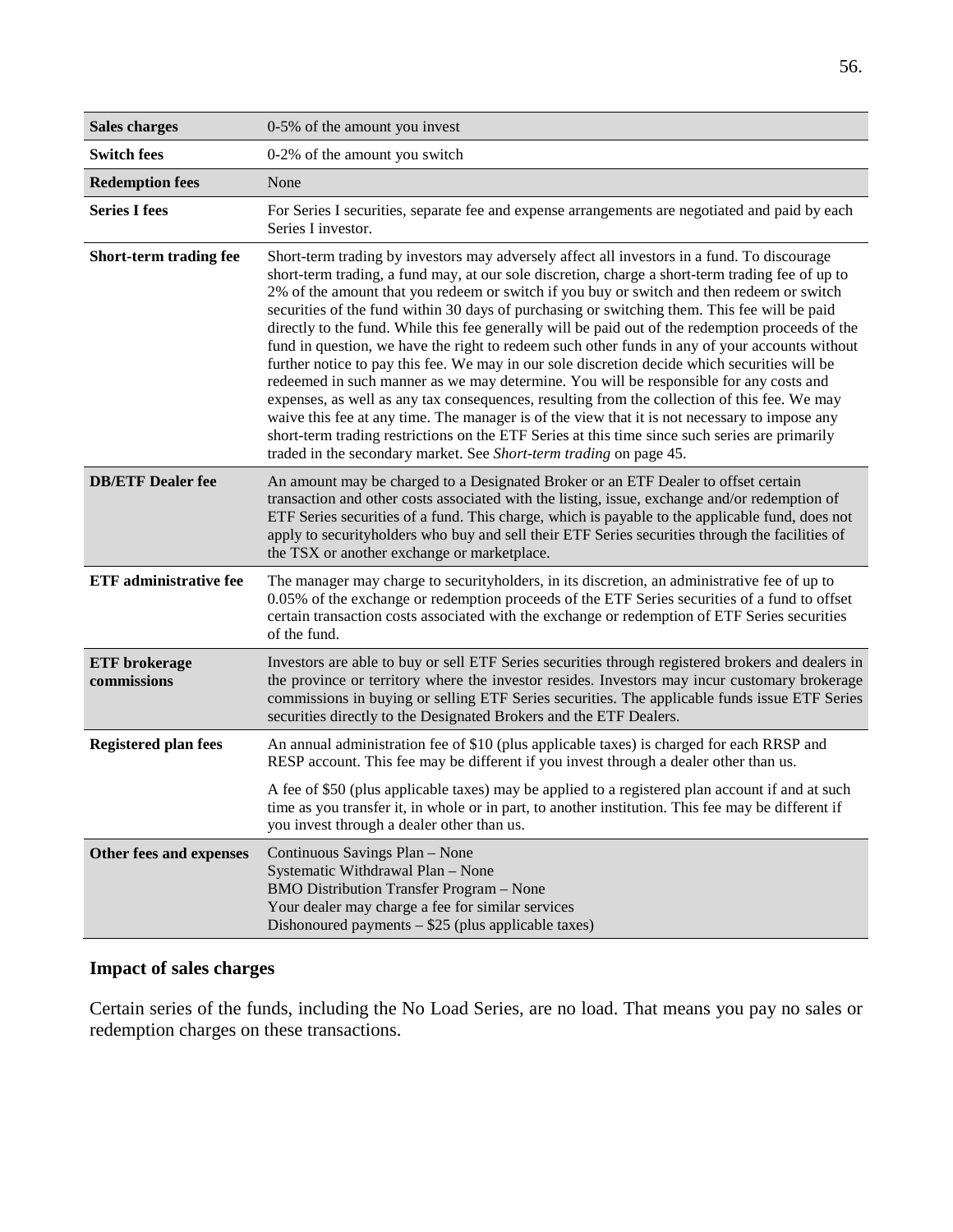<span id="page-57-0"></span> The following table shows the maximum amount of fees that you would have to pay if you made an investment of \$1,000 in the No Load Series securities of a fund, held that investment for one, three, five or ten years and redeemed immediately before the end of the period.

 different purchase options available to you if you made an investment of \$1,000 in Advisor Series or Advisor Series (Hedged) securities of a fund, if you held that investment for one, three, five or ten years and redeemed immediately before the end of that period. The fees under the Sales Charge option are negotiable with your dealer. The following table also shows the maximum amount of fees that you would have to pay under the

|                      | At time of<br>purchase | <b>One</b><br>Year | <b>Three</b><br>Years | Five<br>Years | Ten<br>Years |
|----------------------|------------------------|--------------------|-----------------------|---------------|--------------|
| No Load option $(1)$ | none                   | none               | none                  | none          | none         |
| Sales Charge option  | \$50.00                | N/A                | N/A                   | N/A           | N/A          |
|                      |                        |                    |                       |               |              |

(1) Applicable to the No Load Series.

#### **Dealer compensation**

#### **Sales commissions**

 If you buy Advisor Series or Advisor Series (Hedged) securities under the Sales Charge option, you pay your dealer a sales commission at the time of purchase. The maximum amount of the commission is 5% of the amount you invest in the funds. The sales commission is negotiable between you and your dealer.

 Sales commissions are not paid when you switch between BMO Mutual Funds, but a switch fee of up to 2% may be charged by your dealer. This fee may be negotiated between you and your dealer. No commissions are paid when you receive securities from reinvested distributions.

#### **Trailing commissions**

 For certain series of the funds, out of the management fees that we receive, we pay your registered dealer (including discount brokers for securities you purchase through your discount brokerage account) a trailing commission, calculated daily and paid monthly or quarterly at the option of the dealer. The trailing commission is a percentage of the average daily value of the securities you hold. The trailing commission varies by fund and by purchase option. We do not pay trailing commissions on ETF Series, F Series Securities or Series I securities. The following table provides a summary of the annual trailing commission we pay to your dealer on Series A, Advisor Series and Advisor Series (Hedged) securities.

 We also pay a trailing commission to Bank of Montreal to cover the cost of distributing securities of the funds sold through the BMO Bank of Montreal branch network.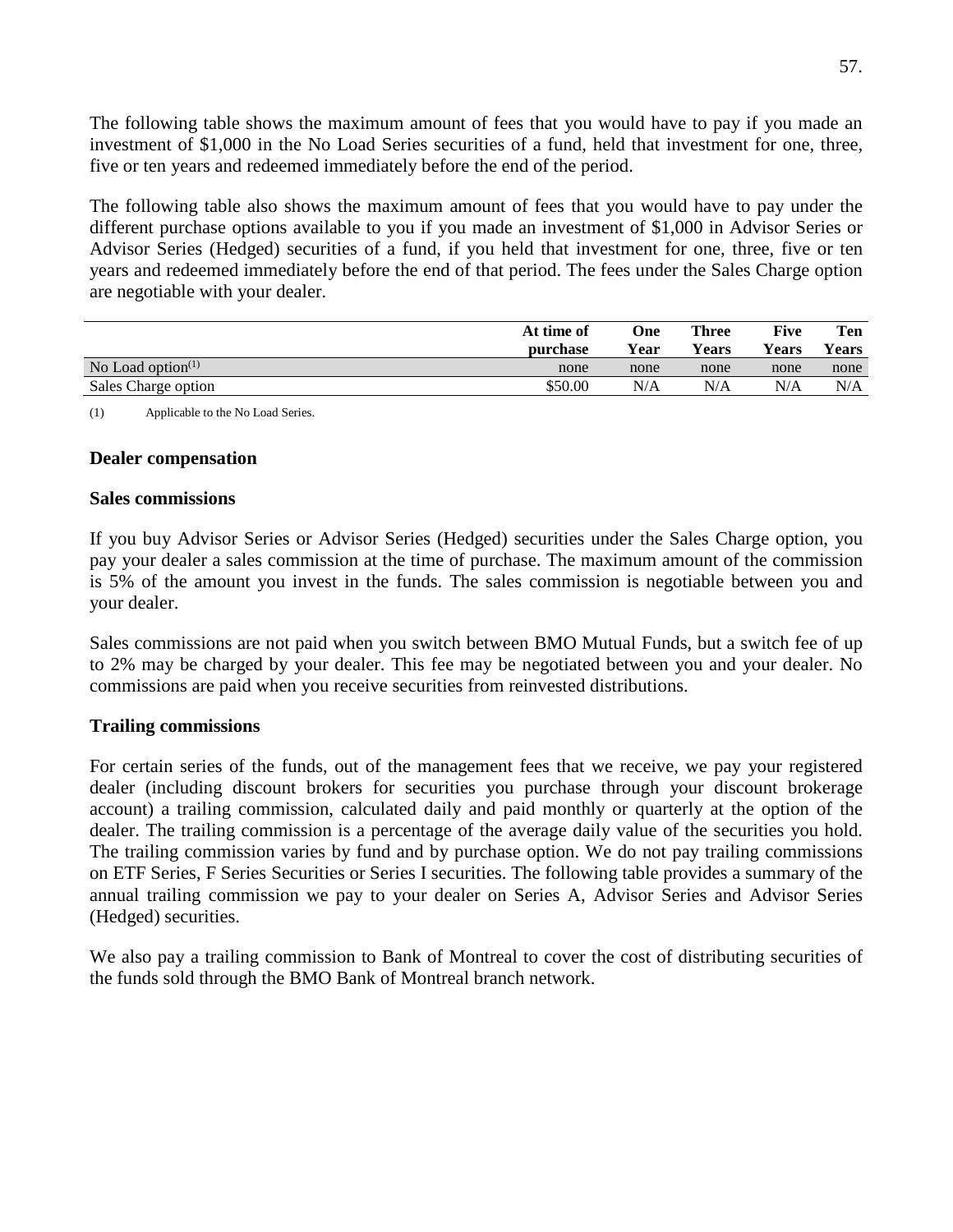|                                                             | Annual Trailing Commission (%) (as applicable) |                                                                                                                           |
|-------------------------------------------------------------|------------------------------------------------|---------------------------------------------------------------------------------------------------------------------------|
|                                                             | <b>No Load</b>                                 |                                                                                                                           |
|                                                             |                                                | <b>Sales Charge option</b><br>(Advisor Series and Advisor Series (Hedged)<br>are available under the Sales Charge option) |
| Fund                                                        | <b>Series A</b>                                | <b>Advisor Series and Advisor Series (Hedged)</b>                                                                         |
| <b>BMO Brookfield Global Real Estate Tech Fund</b>          | 1.00                                           | 1.00                                                                                                                      |
| <b>BMO Brookfield Global Renewables Infrastructure Fund</b> | 1.00                                           | 1.00                                                                                                                      |

#### **Buying and Selling ETF Series**

Investors are able to buy or sell ETF Series securities through registered brokers and dealers in the province or territory where the investor resides. Investors may incur customary brokerage commissions in buying or selling ETF Series securities. The funds issue ETF Series securities directly to the Designated Brokers and ETF Dealers.

#### **Other sales incentives**

We'll pay for any new compensation programs that we may introduce as well as a portion of marketing and educational programs. Neither the funds nor their securityholders pay for any compensation programs.

#### **Sales incentive programs**

We pay for marketing materials we give to dealers to help support their sales efforts. We may also share with dealers up to 50% of their costs in marketing the funds.

We may pay up to 10% of the costs of some dealers to hold educational seminars or conferences for their representatives to teach them about, among other things, new developments in the mutual fund industry, financial planning or new financial products. The dealer makes all decisions about where and when the conference is held and who can attend.

We may arrange seminars for representatives of the dealers where we inform them about new developments in our mutual funds, our products and services and mutual fund industry matters. We invite dealers to send their representatives to our seminars and we do not decide who attends. The representatives must pay their own travel, accommodation and personal expenses in connection with attending our seminars.

#### **Equity interests**

Bank of Montreal Holding Inc. owns 100% of the issued shares of the manager. Bank of Montreal Holding Inc. is a wholly-owned subsidiary of Bank of Montreal. BMO Nesbitt Burns Inc., BMO InvestorLine Inc. and BMO Private Investment Counsel Inc., all wholly-owned, indirect subsidiaries of Bank of Montreal, may sell securities of the funds. Such sales are made on the same basis as those made by other dealers, with no preferential compensation.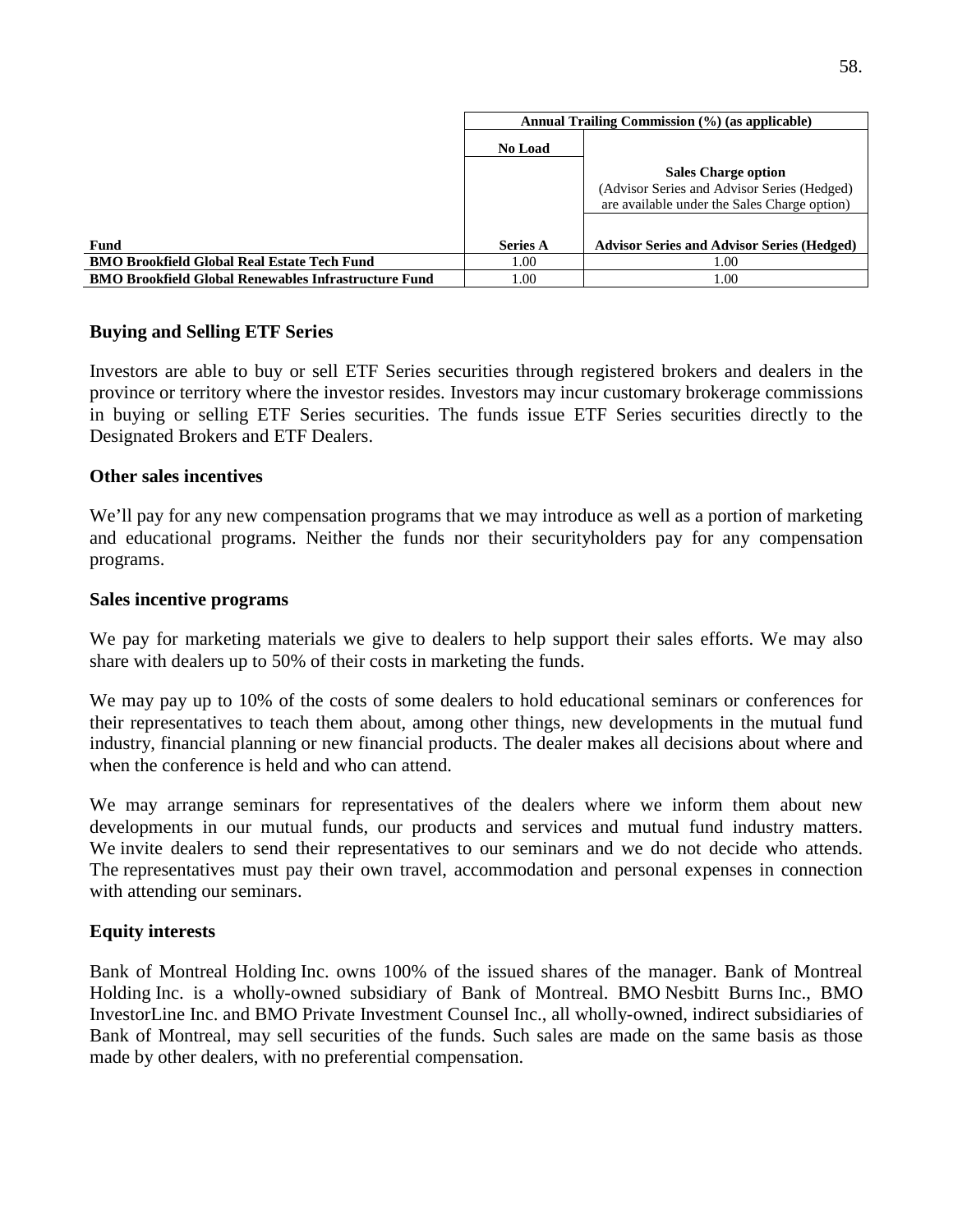# <span id="page-59-0"></span> **Dealer compensation from management fees**

 During the manager's financial year ended October 31, 2021, we paid approximately 57.9% of total management fees we received to registered dealers and to the Bank of Montreal in sales and trailing commissions for selling BMO Mutual Funds (other than BMO Brookfield Global Real Estate Tech Fund and BMO Brookfield Global Renewables Infrastructure Fund which are new).

# **Income tax considerations for investors**

 **This is a general summary of the current Canadian federal income tax rules applicable to you as an investor in the funds. This summary assumes that you are a Canadian resident individual (other than a trust) who holds securities of the funds directly as capital property or in a registered plan. This summary is not intended to be legal or tax advice. More information is contained in the funds' annual information form.** 

We have tried to make this summary easy to understand. As a result, we cannot be technically  **precise, or cover all the tax consequences that may apply. We suggest that you consult your tax advisor for details about your situation.** 

#### **How the funds make money**

Mutual funds make money in a number of ways, including:

- Earning income in the form of interest, dividends, income distributions from a trust, gains and losses from certain derivatives and other types of returns from investment
- Realizing capital gains when they sell an investment for more than its ACB. Mutual funds can also realize a capital loss when they sell an investment for less than its ACB.

 A mutual fund is required to calculate its income and capital gains in Canadian dollars. So, when a mutual fund sells a foreign denominated security or when that security matures, the mutual fund may realize a capital gain or capital loss as a result of a change in the value of the foreign currency relative to the Canadian dollar.

 The funds treat gains and losses realized on futures, forward contracts, options and other derivatives as ordinary income and losses or as capital gains and capital losses, depending on the circumstances.

 Capital losses may be denied or suspended and, therefore, unavailable to shelter capital gains in certain circumstances. For example, a capital loss may be suspended if it is realized on the sale of an investment and an identical investment is acquired within a period that begins 30 days before and ends 30 days after the day that the loss was realized. This is more likely to occur to a fund that invests in underlying funds. There are other loss restriction rules that may prevent a fund from deducting losses.

 **If you hold units** – Each year, each fund will distribute enough of its net income and net realized capital gains so that the fund will not be subject to normal income tax. Investors are generally taxed on their share of this income as if they earned it directly.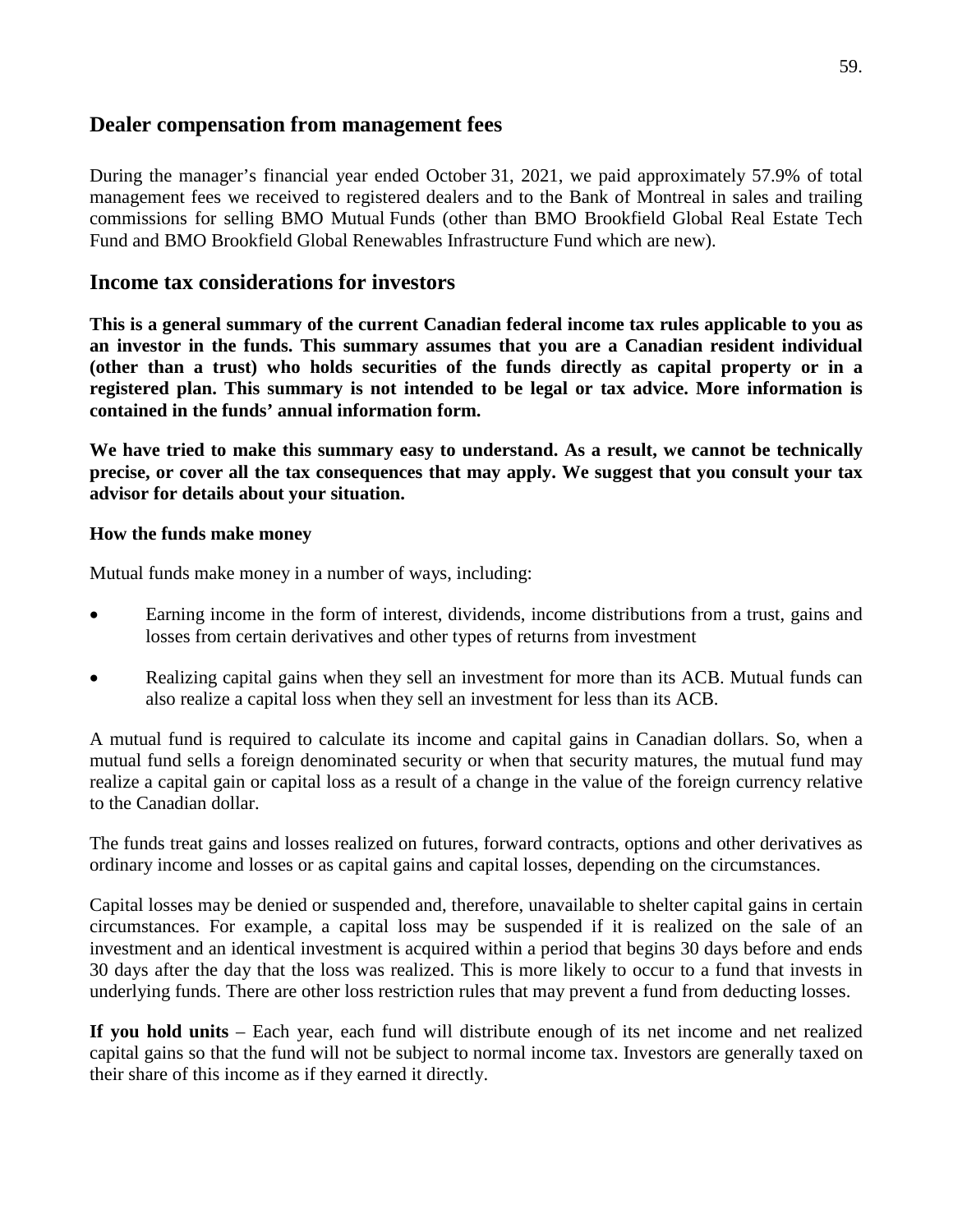#### *Portfolio turnover*

 In general, the higher a fund's portfolio turnover rate, the greater the chance that it will realize capital gains and that you will receive a capital gains distribution or capital gains dividend. Any capital gains realized would be offset by any capital losses realized on portfolio transactions. There is not necessarily a relationship between a high turnover rate and the performance of a fund.

#### **How your investment is taxed**

 How you are taxed on your investment in the funds depends on whether you hold securities of a fund in your registered plan or your non-registered account.

## **Registered plans**

 The securities of each fund are expected to be qualified investments for registered plans. Generally, neither you nor your registered plan is subject to tax on distributions paid on those securities or on capital gains realized when those securities are redeemed or switched. However, even if securities of a fund are a qualified investment for your registered plan, you may be subject to tax if a security held in your RRSP, RRIF, RDSP, RESP or TFSA is a "prohibited investment" for such registered plan.

 Generally, units of a fund will not be a prohibited investment for your RRSP, RRIF, RDSP, RESP or TFSA if you deal at arm's length with the fund and you, your family (including your parents, spouse, children, siblings and in-laws) and other persons or partnerships that do not deal at arm's length with you, in total, own less than 10% of the value of the fund whether directly or indirectly. Even if a unit would otherwise be a prohibited investment for your RRSP, RRIF, RDSP, RESP or TFSA it will not  **about the special rules that apply to each particular registered plan, including whether or not an**  be a prohibited investment if it qualifies as "excluded property". **You should consult your tax advisor investment in a fund would be a prohibited investment for your registered plan.** 

## **Non-registered accounts**

 If securities are held in your non-registered account, you must include in your income for a taxation year, the taxable portion of all distributions (including management fee distributions) paid or payable to you by a fund during the year, whether you received them in cash or invested them in additional securities. U.S. dollar distributions must be converted into Canadian dollars. The amount of reinvested distributions is added to the ACB of your securities. This ensures that you do not pay tax on the amount again at a later date.

 Distributions paid by a fund may consist of capital gains, dividends, foreign source income, other income and/or ROC.

 One-half of a capital gain distribution from a fund is a "taxable capital gain" and included in your income. You may be eligible for foreign tax credits in respect of any foreign taxes paid by a fund.

 ROC is not immediately taxable to you but will reduce the ACB of the securities on which it was paid. As a result, the amount of any capital gain that you realize when you redeem your securities will be larger (or the capital loss will be smaller), unless the ROC was reinvested in additional securities. If the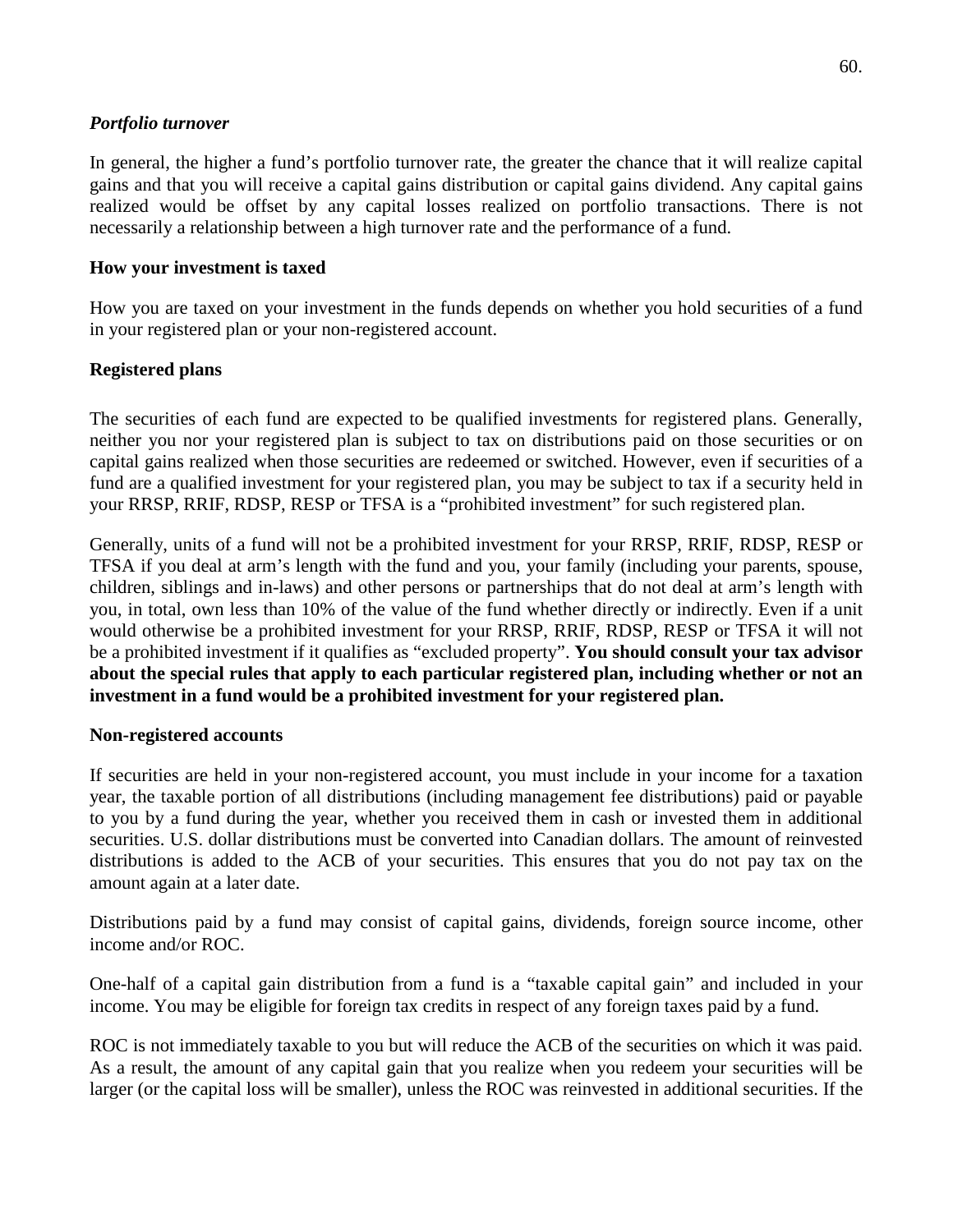ACB of your securities is reduced to less than zero while you continue to hold them, you will be deemed to realize an immediate capital gain equal to the negative amount and your ACB will be increased to zero.

 Management fees paid directly by you are generally not deductible in computing your income. You should consult with your tax advisor about the tax treatment of fees payable directly to us, your dealer or any other fees payable directly by you.

#### **Buying securities before a distribution date**

 You must include in your income the taxable portion of a distribution received from a fund even though the fund may have earned the income or realized the capital gains that gave rise to the distribution before you owned your securities. If you invest in a fund late in the year, you may have to pay tax on its earnings for the whole year.

#### **Sales Charge and Fees**

 Sales charges paid on the purchase of securities are not deductible in computing your income but are added to the ACB of your securities.

#### **Switching your securities**

 If you switch your securities of a fund for securities of another series of the same fund (other than a switch between securities of a Hedged Class into securities of an Ordinary Class or vice versa), the switch is made either as a redesignation or a conversion of your securities, depending on the situation. In other words, the switch should occur on a tax-deferred basis so that you do not realize a capital gain or capital loss on your switched securities. The cost of your new securities will generally be equal to the ACB of the switched securities. As part of a tax-deferred switch, some securities may be redeemed to pay fees.

to pay fees.<br>Any other type of switch involves the redemption of your securities, which is a disposition for income tax purposes.

#### **Redeeming your securities**

 You will realize a capital gain or capital loss when you redeem or otherwise dispose of your securities. The capital gain (or capital loss) will be the amount by which your proceeds of disposition exceed (or are exceeded by) the aggregate of the ACB of the security and any reasonable costs of disposition.

 In general, you must include one-half of any capital gain ("**taxable capital gain**") in computing your income for tax purposes and must deduct one-half of any capital loss ("**allowable capital loss**") to offset taxable capital gains. Allowable capital losses in excess of taxable capital gains in the year may be carried back three years or forward indefinitely for deduction against taxable capital gains realized in those years.

 We will provide you with details of your proceeds of redemption. However, in order to calculate your gain or loss you will need to know the ACB of your securities on the date of the redemption.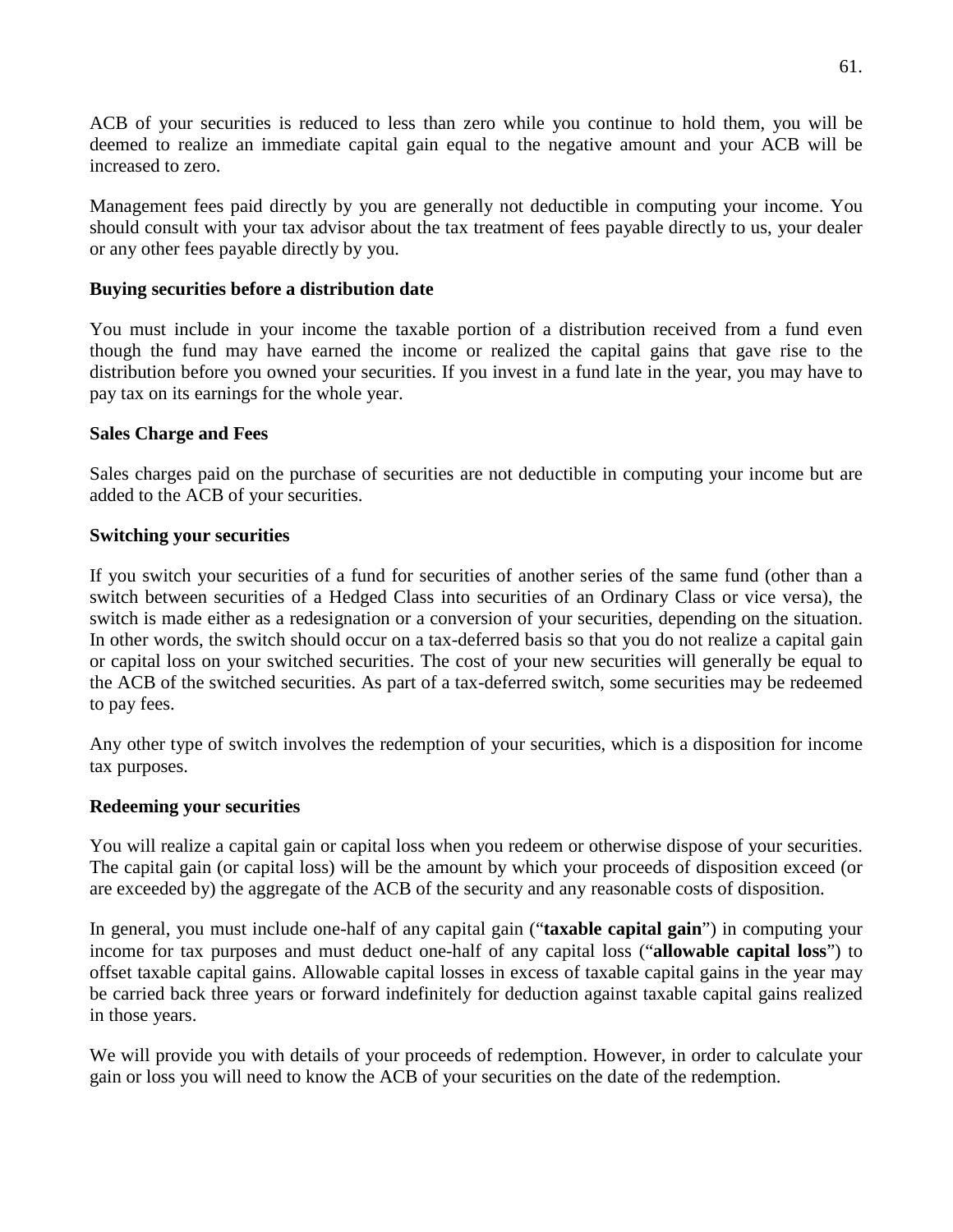#### *How to calculate ACB*

 For most situations, here's how the total ACB of your securities of a series of a particular fund is calculated.

- Start with the cost of your initial investment, including any sales charges you paid.
- Add the cost of any additional investments, including any sales charges you paid.
- Add the amount of any distributions that were reinvested (including ROC and management fee distributions).
- Subtract the amount of any ROC.
- For a tax-deferred switch into the series, add the ACB of switched securities.
- For a tax-deferred switch out of the series, subtract the ACB of the switched securities.
- Subtract the ACB of any previously redeemed securities.

The ACB of a single security is the average of the ACB of all the identical securities.

## **Tax reporting**

 Each year we will send you a tax slip with detailed information about the distributions paid to you on securities held in a non-registered account. To calculate your ACB, you will need to keep detailed records of the cost of all purchases and the amount of all distributions paid to you, as well as exchange rates where relevant.

## **Exchange of tax information**

 As a result of due diligence and reporting obligations in the Tax Act, securityholders may be asked to provide their dealer with information about their citizenship and tax residence. If a securityholder does not provide the required information, or is identified as a U.S. person (including a U.S. citizen living in Canada) and/or a foreign tax resident, or indicia of U.S. or non-Canadian status is present, information about the securityholder and their investment in the funds will be reported to the Canada Revenue Agency, unless units of the funds are held in a registered plan. The Canada Revenue Agency will provide that information to the applicable foreign tax authorities if the applicable foreign government has entered into an exchange of information agreement with Canada.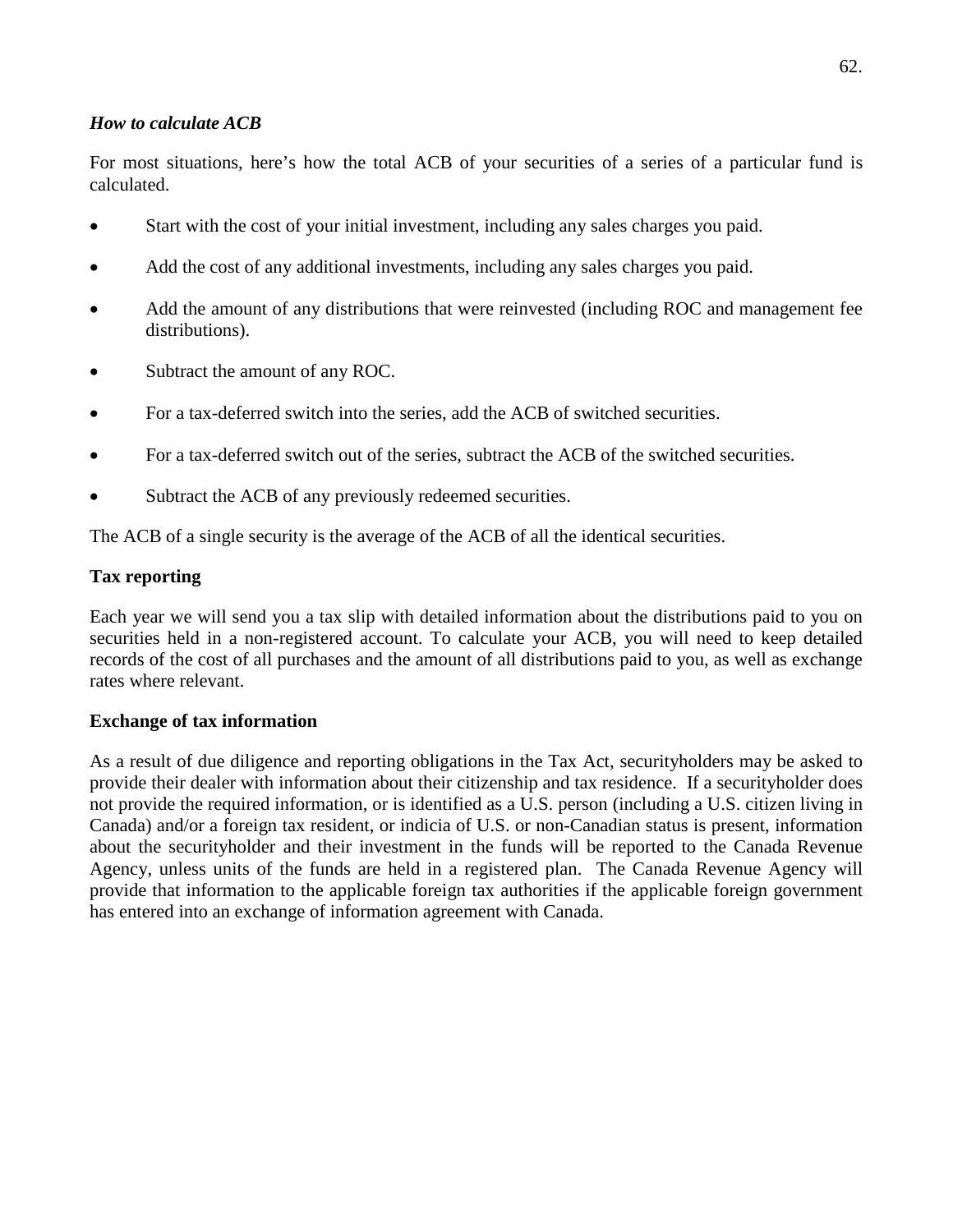# <span id="page-63-0"></span> **What are your legal rights?**

## **Mutual Fund Series**

Under securities law in some provinces and territories, you have the right to:

- withdraw from your agreement to buy mutual funds within two business days of receiving the simplified prospectus or fund facts,
- cancel your purchase within 48 hours of receiving confirmation of your order, or
- cancel your purchase agreement and get your money back if the simplified prospectus, annual information form, fund facts or financial statements misrepresent any facts about the fund. You may also be entitled to get your money back or make a claim for damages if you have suffered a loss.

 The time limit to exercise these rights depends on the governing legislation in your province or territory.

# **ETF Series**

 Securities legislation in certain of the provinces and territories of Canada provides purchasers with the right to withdraw from an agreement to purchase ETF Series securities within 48 hours after the receipt of a confirmation of a purchase of such securities. In several of the provinces and territories, the securities legislation further provides a purchaser with remedies for rescission or, in some jurisdictions, revisions of the price or damages if the prospectus and any amendment contains a misrepresentation, or non-delivery of the ETF facts, provided that the remedies for rescission, revisions of the price or damages are exercised by the purchaser within the time limit prescribed by the securities legislation of the purchaser's province or territory.

 We have obtained relief from the requirement in securities legislation to include an underwriter's  *Relief Applications in Multiple Jurisdictions*. As such, purchasers of ETF Series securities will not be able to rely on the inclusion of an underwriter's certificate in the prospectus or any amendment for the statutory rights and remedies that would otherwise have been available against an underwriter that certificate in the prospectus under a decision pursuant to National Policy 11-203 *Process for Exemptive*  would have been required to sign an underwriter's certificate.

 For more information, refer to the securities legislation of your province or territory or consult your lawyer.

# **Additional information**

We have received an exemption from the securities regulatory authorities to enable the BMO Mutual Funds, subject to certain conditions imposed by the regulators, including the prior approval of the funds' IRC, to purchase debt securities in the secondary market from, or sell debt securities in the secondary market to, an associate or affiliate of the manager that is a principal dealer in the Canadian debt securities markets, acting as principal.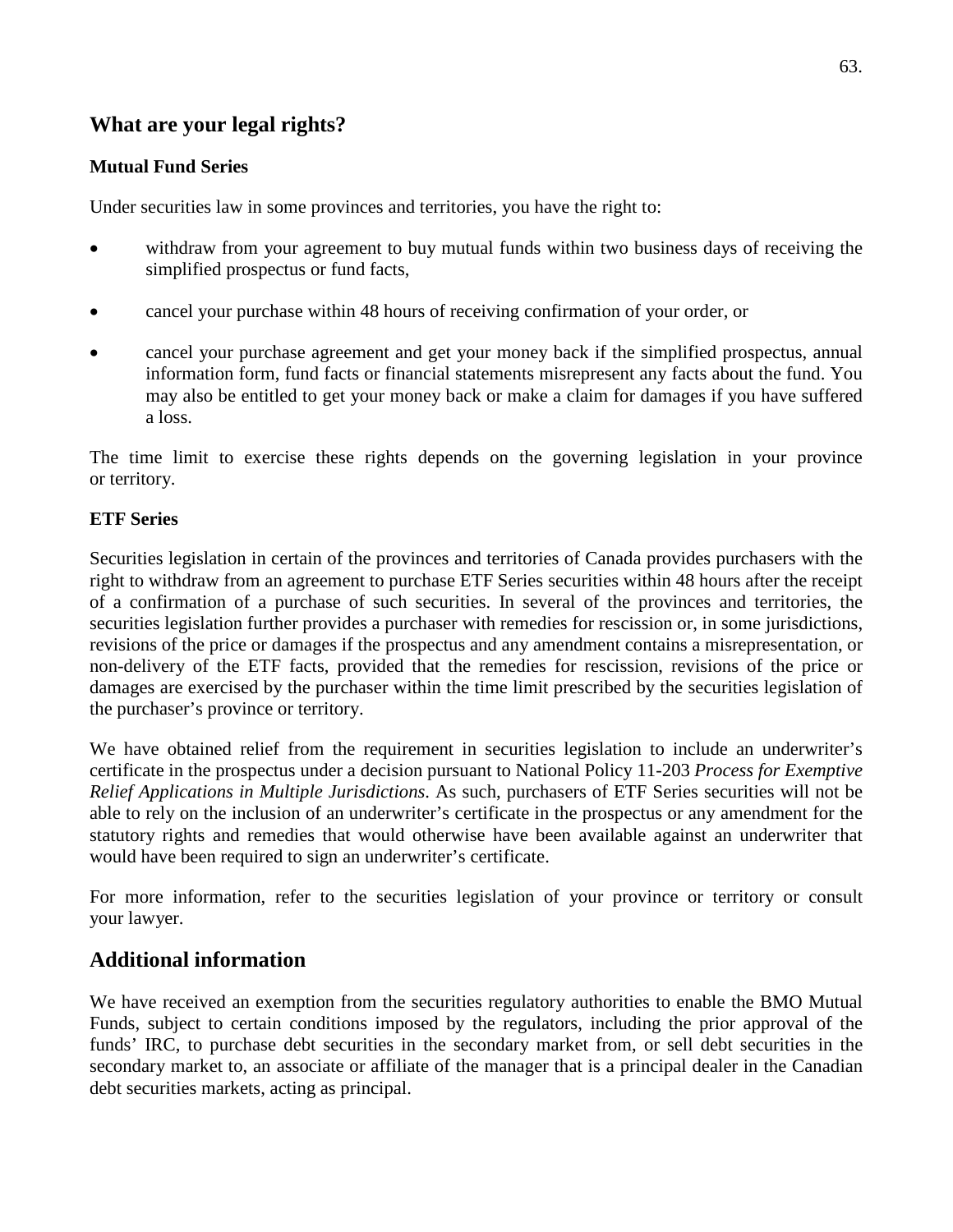Subject to certain conditions imposed by the regulators, including the prior approval of the funds' IRC, the funds may:

- invest in or continue to invest in securities of Bank of Montreal or another related issuer; and
- invest in equity and/or corporate debt securities of a reporting issuer during the distribution of the issuer's securities and for the 60-day period following the completion of the distribution, notwithstanding that the manager or an associate or affiliate thereof acts or has acted as underwriter in connection with the distribution.

 permit the BMO Mutual Funds to: We, and all of the BMO Mutual Funds, have obtained exemptive relief, subject to certain conditions, to

- 1. invest in Bank of Montreal debt securities in the secondary market and to invest in Bank of Montreal debt securities, other than asset-backed commercial paper securities, with a term of maturity of 365 days or more in a primary offering;
- 2. invest in debt securities of an issuer during the distribution or during the period of 60 days after the distribution, notwithstanding that the manager, or an associate or affiliate of the manager, acts or has acted as an underwriter in the distribution and notwithstanding that the debt securities do not have a designated rating by a designated rating organization as contemplated by clause 4.1(4)(b) of NI 81-102;
- 3. invest in cleared swaps; and
- 4. engage in inter-fund trades if the security is an exchange-traded security or a foreign exchangetraded security, and the trade is effected at the last sale price reported on the exchange upon which the security is listed or quoted immediately before the trade is executed. Pursuant to that relief, a fund is also permitted to engage in certain cross trades of portfolio securities with investment funds that are not subject to NI 81-107 and with discretionary accounts managed by affiliates of the manager, subject to complying with similar conditions as those set out in NI 81 107.

 We, and the applicable BMO Mutual Funds, have obtained exemptive relief in connection with the offering of ETF Series securities to:

- 1. relieve the BMO Mutual Fund from the requirement to prepare and file a long form prospectus for the ETF Series securities in accordance with National Instrument 41-101 *General Prospectus Requirements* in the form prescribed by Form 41-101F2 *Information Required in an Investment Fund Prospectus,* subject to the terms of the relief, provided that the BMO Mutual Fund files a prospectus for the ETF Series securities in accordance with the provisions of National Instrument 81-101 *Mutual Fund Prospectus Disclosure*, other than the requirements pertaining to the filing of a fund facts document;
- 2. relieve the BMO Mutual Fund from the requirement that a prospectus offering ETF Series securities contain a certificate of the underwriters;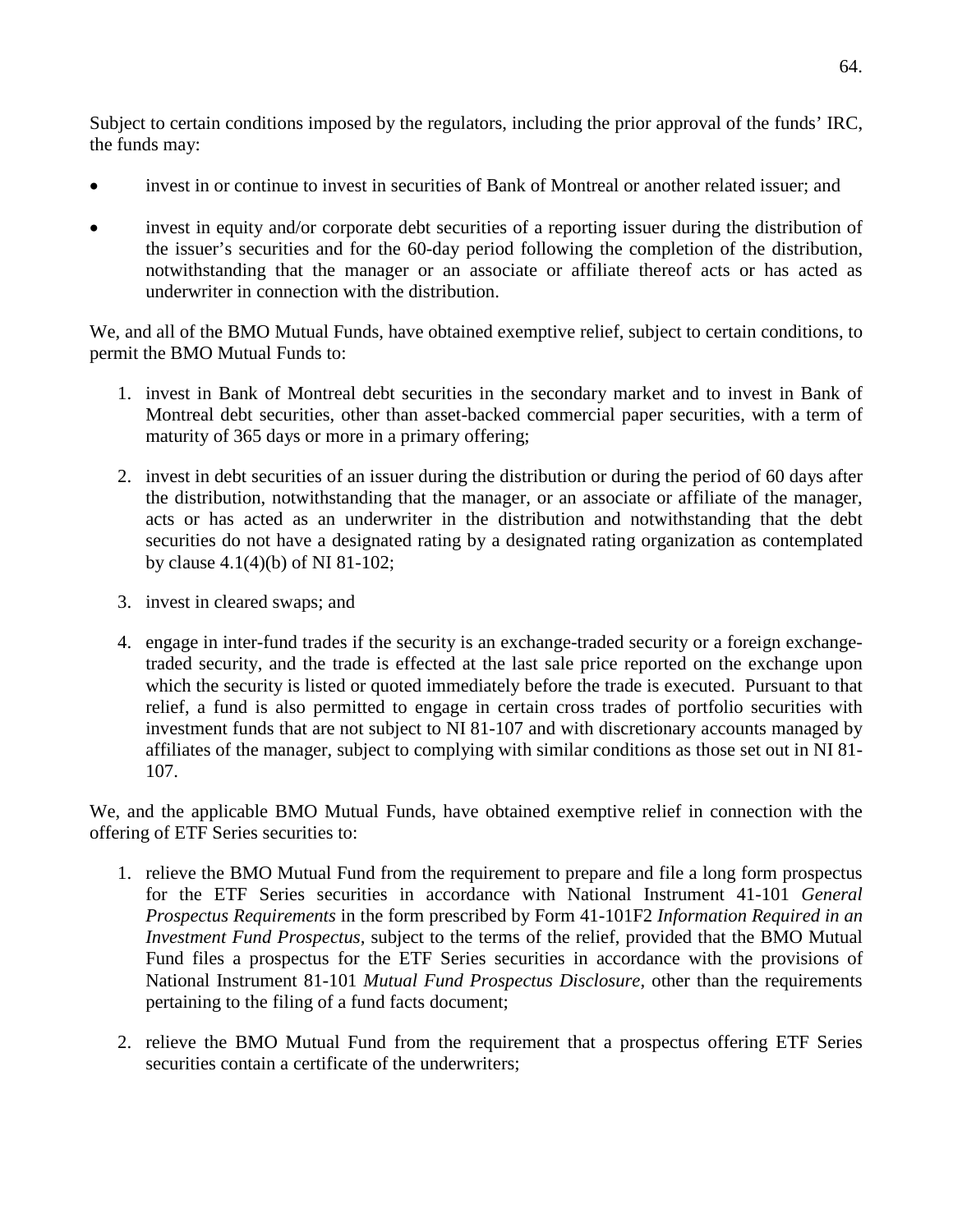- 3. relieve a person or company purchasing ETF Series securities in the normal course through the facilities of the TSX or another exchange from the take-over bid requirements of applicable securities legislation;
- 4. permit the BMO Mutual Fund to borrow cash from the custodian of the BMO Mutual Fund and, if required by the custodian of the BMO Mutual Fund, to provide a security interest over any of its portfolio assets as a temporary measure to fund the portion of any distribution payable to investors that represents, in the aggregate, amounts that are owing to, but not yet been received by, the BMO Mutual Fund; and
- 5. treat the ETF Series and the Mutual Fund Series of the BMO Mutual Fund as if such series were two separate funds in connection with their compliance with the provisions of Parts 9, 10 and 14 of NI 81-102.

 Each fund invests a portion of its portfolio assets in T+3 Securities and has obtained exemptive relief from the securities regulatory authorities to permit such fund to settle primary market trades in ETF Series securities of the fund no later than the third business day after the date upon which pricing for the ETF Series securities is determined. This settlement cycle differs from the standard settlement cycle for secondary market trades in the ETF Series securities of the fund, which customarily occurs no later than the second business day after the date upon which pricing for the ETF Series securities is determined.

For more detailed information on these exemptions, see the funds' annual information form.

 Prior to seeking IRC approval, and at least on an annual basis thereafter, the manager is required to refer its written policies and procedures relating to the above-mentioned investments for the funds, as applicable, to the IRC for the IRC's review. The policies and procedures are designed to ensure, among other things, that each such transaction (i) is consistent with, or is necessary to meet, the investment objectives of the funds (ii) is free from any influence by the manager or any associates or affiliates thereof and does not take into account any consideration relevant to the manager or any associates or affiliates thereof (iii) represents the manager's business judgment uninfluenced by considerations other than the best interests of the funds, and (iv) achieves a fair and reasonable result for the funds. In the event an investment for a fund is not made in accordance with the conditions imposed by the securities regulatory authorities and/or the IRC, the manager is required to notify the IRC and the IRC, as soon as practicable, is required to notify the securities regulatory authorities. This information is also included in the annual report to securityholders prepared by the IRC.

 Additional information about exemptive relief decisions received by the funds and the mandate and responsibilities of the IRC is disclosed in the funds' annual information form.

#### **Registration and transfer through CDS**

 Registration of interests in, and transfers of, the ETF Series securities will be made only through CDS. ETF Series securities must be purchased, transferred and surrendered for exchange or redemption only through a CDS Participant. All rights of an owner of ETF Series securities must be exercised through, and all payments or other property to which such owner is entitled will be made or delivered by, CDS or the CDS Participant through which the owner holds such ETF Series securities. Upon purchase of any ETF Series securities, the owner will receive only the customary confirmation; physical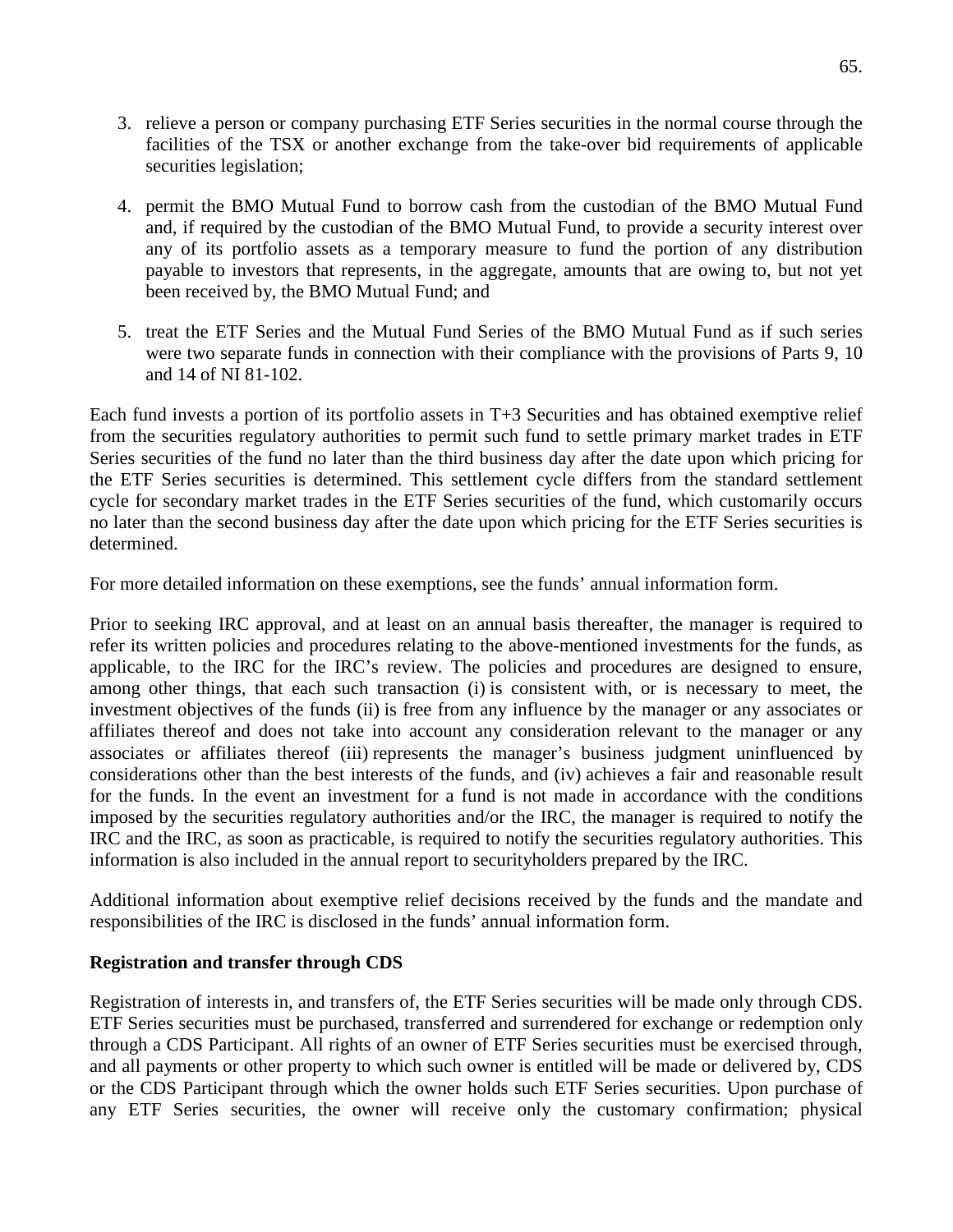certificates evidencing ownership will not be issued. References in this simplified prospectus to a holder of ETF Series securities mean, unless the context otherwise requires, the owner of the beneficial interest in such ETF Series securities

Neither the funds nor we will have any liability for: (i) records maintained by CDS relating to the beneficial interests in the ETF Series securities or the book entry accounts maintained by CDS; (ii) maintaining, supervising or reviewing any records relating to such beneficial ownership interests; or (iii) any advice or representation made or given by CDS and made or given with respect to the rules and regulations of CDS or any action taken by CDS or at the direction of the CDS Participants.

 The ability of a beneficial owner of ETF Series securities to pledge such ETF Series securities or otherwise take action with respect to such owner's interest in such ETF Series securities (other than through a CDS Participant) may be limited due to the lack of a physical certificate.

 The funds have the option to terminate registration of the ETF Series securities through the book-based system in which case certificates for ETF Series securities in fully registered form will be issued to beneficial owners of such ETF Series securities or to their nominees.